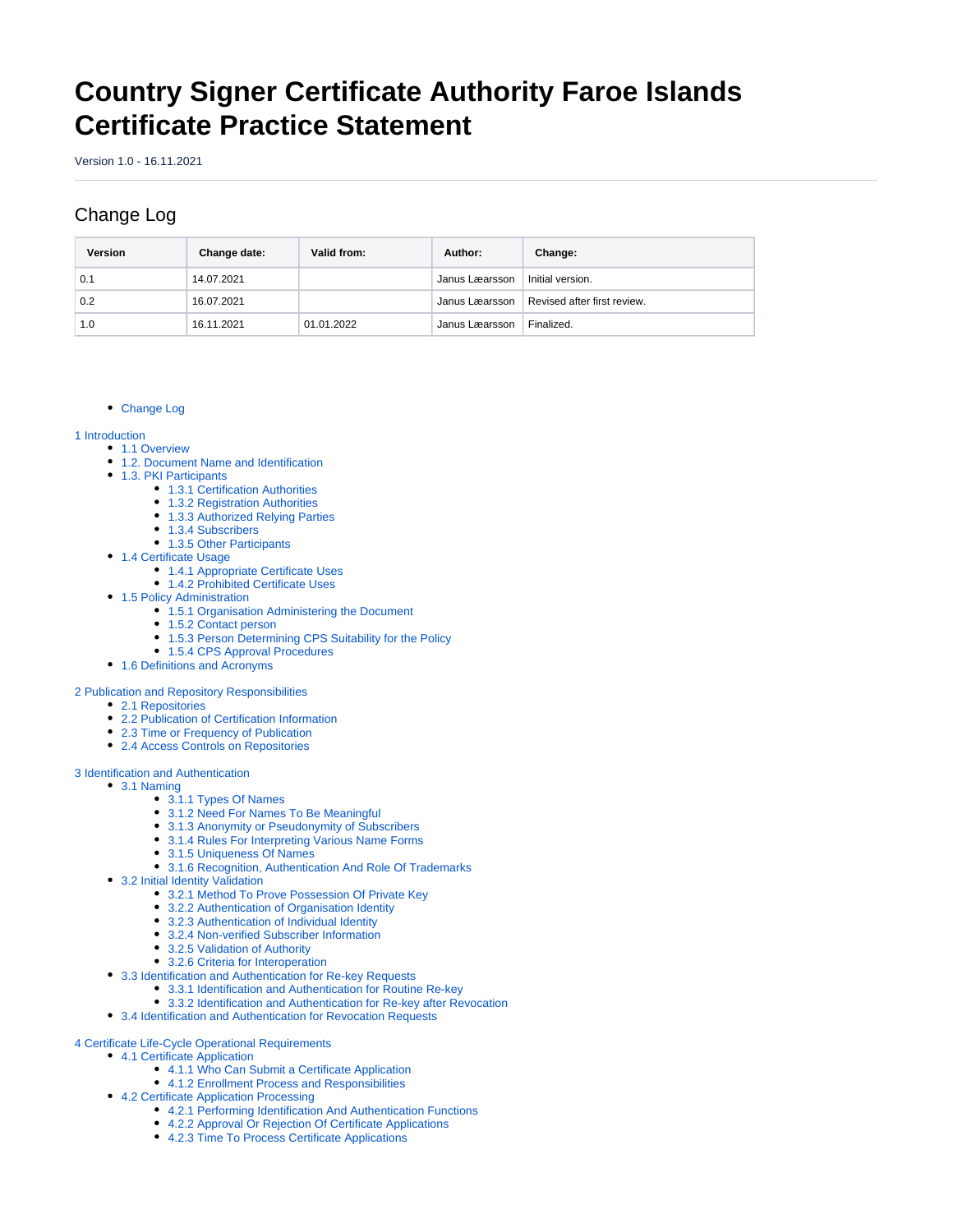- [4.3 Certificate Issuance](#page-11-4)
	- [4.3.1 CA Actions During Certificate Issuance](#page-11-5)
		- [Faroe Islands Health Authority CSCA v1](#page-11-6)
		- [Document Signer Certificates](#page-11-7)
	- [4.3.2 Notification to Subscriber by the CA of Issuance of Certificate](#page-12-0)
- [4.4 Certificate Acceptance](#page-12-1)
	- [4.4.1 Conduct Constituting Certificate Acceptance](#page-12-2)
	- [4.4.2 Publication of the Certificate by the CA](#page-12-3)
	- [4.4.3 Notification of Certificate Issuance by the CA to other Entities](#page-12-4)
- [4.5 Key Pair and Certificate Usage](#page-12-5)
	- [4.5.1 Subscriber Private Key And Certificate Usage](#page-12-6)
	- [4.5.2 Subscriber Certificate Usage](#page-12-7)
- [4.6 Certificate Renewal](#page-13-0)
	- [4.6.1 Circumstance for Certificate Renewal](#page-13-1)
	- [4.6.2 Who May Request Renewal](#page-13-2)
	- [4.6.3 Processing Certificate Renewal Requests](#page-13-3)
	- [4.6.4 Notification of New Certificate Issuance to Subscriber](#page-13-4)
	- [4.6.5 Conduct Constituting Acceptance of a Renewal Certificate](#page-13-5)
	- [4.6.6 Publication of the Renewal Certificate by the CA](#page-13-6)
	- [4.6.7 Notification of Certificate Issuance by the CA to Other Entities](#page-13-7)
- [4.7 Certificate Re-Key](#page-13-8)
	- [4.7.1 Circumstance for Certificate Re-Key](#page-13-9)
	- [4.7.2 Who May Request Certification of a New Public Key](#page-13-10)
	- [4.7.3 Processing Certificate Re-Keying Requests](#page-13-11)
	- [4.7.4 Notification of New Certificate Issuance to Subscriber](#page-13-12)
	- [4.7.5 Conduct Constituting Acceptance of a Re-Keyed Certificate](#page-13-13)
	- [4.7.6 Publication of the Re-Keyed Certificate by the CA](#page-13-14)
	- [4.7.7 Notification of Certificate Issuance by the CA to Other Entities](#page-13-15)
- [4.8 Certificate Modification](#page-14-0)
	- [4.8.1 Circumstance for Certificate Modification](#page-14-1)
	- [4.8.2 Who May Request Certificate Modification](#page-14-2)
	- [4.8.3 Processing Certificate Modification Requests](#page-14-3)
	- [4.8.4 Notification of New Certificate Issuance to Subscriber](#page-14-4)
	- [4.8.5 Conduct Constituting Acceptance of Modified Certificate](#page-14-5)
	- [4.8.6 Publication of the Modified Certificate by the CA](#page-14-6)
	- [4.8.7 Notification of Certificate Issuance by the CA to Other Entities](#page-14-7)
- [4.9 Certificate Revocation and Suspension](#page-14-8)
	- [4.9.1 Circumstances for Revocation](#page-14-9)
		- [4.9.2 Who Can Request Revocation](#page-15-0)
		- [4.9.3 Procedure for Revocation Request](#page-15-1)
		- [4.9.4 Revocation Request Grace Period](#page-15-2)
		- [4.9.5 Time Within Which CA Must Process the Revocation Request](#page-15-3)
		- [4.9.6 Revocation Checking Requirement for Subscribers](#page-15-4)
		- [4.9.7 CRL Issuance Frequency](#page-15-5)
		- [4.9.8 Maximum Latency for Certificate Revocation List](#page-16-0)
		- [4.9.9 On-Line Revocation/Status Checking Availability](#page-16-1)
		- [4.9.10 On-Line Revocation Checking Requirements](#page-16-2)
		- [4.9.11 Other Forms Of Revocation Advertisements Available](#page-16-3)
		- [4.9.12 Special Requirements Re-Key Compromise](#page-16-4)
		- [4.9.13 Circumstances for Suspension](#page-16-5)
		- [4.9.14 Who Can Request Suspension](#page-16-6)
		- [4.9.15 Procedure For Suspension Request](#page-16-7)
		- [4.9.16 Limits On Suspension Period](#page-16-8)
- [4.10 Certificate Status Services](#page-16-9)
	- [4.10.1 Operational Characteristics](#page-16-10)
	- [4.10.2 Service Availability](#page-16-11)
- [4.11 End of Subscription](#page-16-12)
- [4.12 Key Escrow and Recovery](#page-16-13)
- 

#### [5 Facility Management and Operational Controls](#page-16-14)

- [5.1 Physical Controls](#page-17-0)
	- [5.1.1 Site Location and Construction](#page-17-1)
	- [5.1.2 Physical Access](#page-17-2)
	- [5.1.3 Power and air conditioning](#page-18-0)
	- [5.1.4 Water Exposures](#page-18-1)
	- [5.1.5 Fire Prevention and Protection](#page-18-2)
	- [5.1.6 Media Storage](#page-18-3)
	- [5.1.7 Waste Disposal](#page-18-4)
	- [5.1.8 Off-Site Backup](#page-18-5)
- [5.2 Procedural Controls](#page-19-0)
	- [5.2.1. Trusted Roles](#page-19-1)
	- [5.2.2. Number of Persons Required Per Task](#page-19-2)
	- [5.2.3 Identification and Authentication for Each Role](#page-19-3)
	- [5.2.4. Roles Requiring Separation of Duties](#page-19-4)
- [5.3 Personnel Controls](#page-20-0)
	- [5.3.1 Qualifications, Experience, and Clearance Requirements](#page-20-1)
	- [5.3.2 Background Check Procedures](#page-20-2)
	- [5.3.3 Training Requirements](#page-21-0)
	- [5.3.4 Retraining Frequency and Requirements](#page-21-1)
	- [5.3.5 Job Rotation Frequency and Sequence](#page-21-2)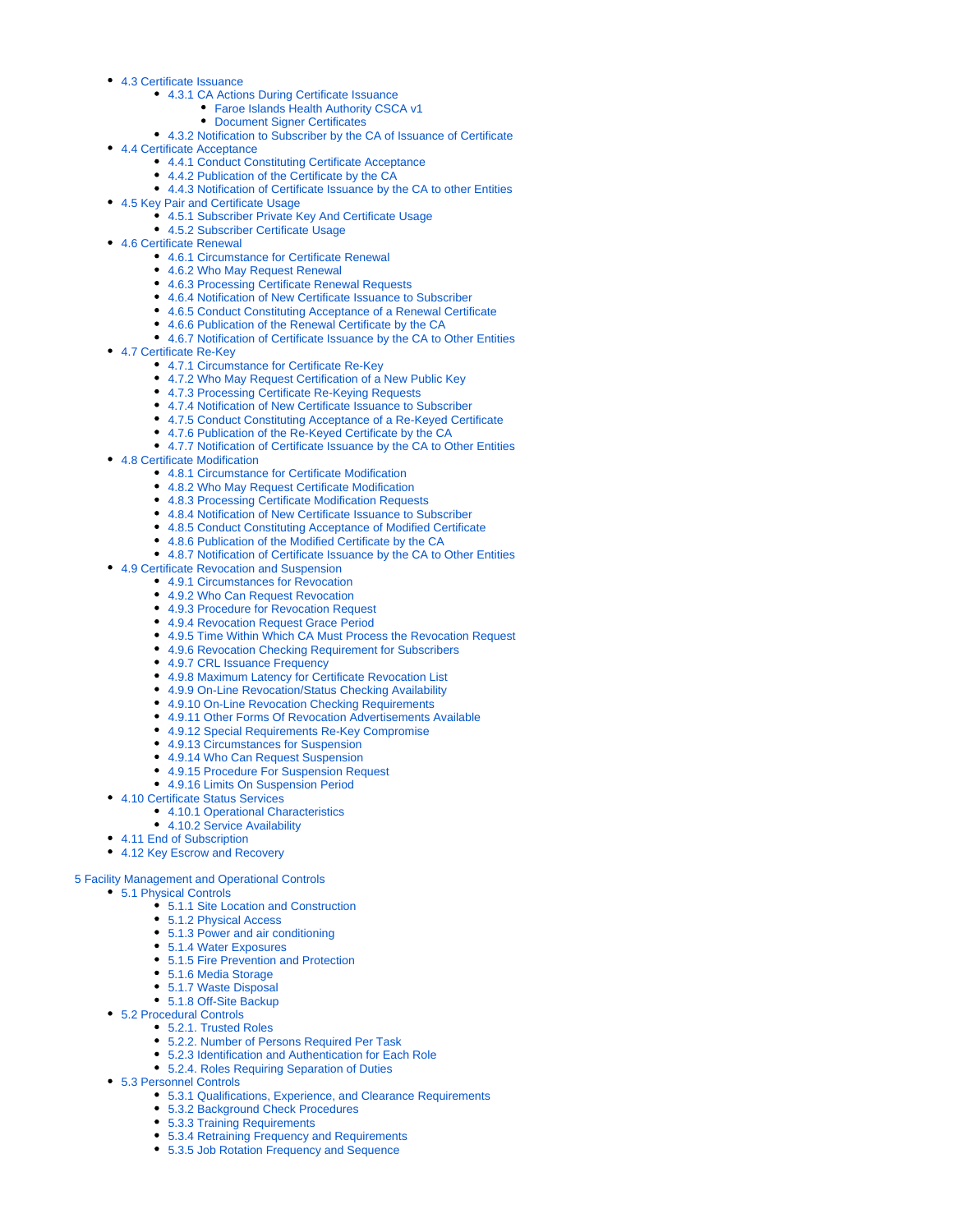- [5.3.6 Sanctions for Unauthorized Actions](#page-21-3)
- [5.3.7 Independent Contractor Requirements](#page-22-0)
- [5.3.8 Documentation Supplied to Personnel](#page-22-1)
- [5.4. Audit Logging Procedures](#page-22-2)
	- [5.4.1 Types of Events Recorded](#page-22-3)
	- [5.4.2 Frequency of Processing Log](#page-22-4) [5.4.3 Retention Period for Audit Log](#page-22-5)
	-
	- [5.4.4 Protection of Audit Log](#page-22-6)
	- [5.4.5 Audit Log Backup Procedures](#page-22-7)
	- [5.4.6 Audit Collection System \(Internal vs. External\)](#page-22-8)
	- [5.4.7 Notification to Event-Causing Subject](#page-22-9) [5.4.8 Vulnerability Assessment](#page-23-0)
- [5.5 Records Archival](#page-23-1)
	- [5.5.1 Types Of Records Archived](#page-23-2)
	- [5.5.2 Retention Period For Archive](#page-23-3)
	- [5.5.3 Protection Of Archive](#page-23-4)
	- [5.5.4 Archive Backup Procedures](#page-23-5)
	- [5.5.5 Requirements For Time-Stamping Of Records](#page-23-6)
	- [5.5.6 Archive Collection System \(internal or external\)](#page-23-7)
	- [5.5.7 Procedures To Obtain And Verify Archive Information](#page-23-8)
- [5.6 Key Changeover](#page-23-9)
- [5.7 Compromise and Disaster Recovery](#page-24-0)
	- [5.7.1 Incident and Compromise Handling Procedures](#page-24-1)
	- [5.7.2 Computing Resources, Software and/or Data are Corrupted](#page-24-2)
	- [5.7.3 Entity Private Key Compromise Procedures](#page-24-3)
	- [5.7.4 Business Continuity Capabilities After a Disaster](#page-25-0)
- [5.8 CA or RA Termination](#page-25-1)

#### [6 Technical Security Controls](#page-26-0)

- [6.1 Key Pair Generation and Installation](#page-26-1)
	- [6.1.1 Key Pair Generation](#page-26-2)
	- [6.1.2 Private Key Delivery to Subscriber](#page-26-3)
	- [6.1.3 Public Key Delivery to Certificate Issuer](#page-26-4)
	- [6.1.4 CA Public Key Delivery to Authorized Relying Parties](#page-26-5)
	- [6.1.5 Key Sizes](#page-26-6)
	- [6.1.6 Public Key Parameters Generation and Quality Checking](#page-26-7)
	- [6.1.7 Key Usage Purposes \(as per. x.509 v3 Key Usage Field\)](#page-26-8)
- [6.2 Private Key Protection and Cryptographic Module Engineering Controls](#page-27-0)
	- [6.2.1 Cryptographic Module Standards and Controls](#page-27-1)
	- [6.2.2 Private Key \(N out Of M\) Multi-Person Control](#page-27-2)
	- [6.2.3 Private Key Escrow](#page-27-3)
	- [6.2.4 Private Key Backup](#page-27-4)
	- [6.2.5 Private Key Archival](#page-27-5)
	- [6.2.6 Private Key Transfer Into or From a Cryptographic Module](#page-27-6)
	- [6.2.7 Private Key Storage on Cryptographic Module](#page-27-7)
	- [6.2.8 Method of Activating Private Key](#page-27-8)
	- [6.2.9 Method of Deactivating Private Key](#page-27-9)
	- [6.2.10 Method Of Destroying Private Key](#page-27-10)
	- [6.2.11 Cryptographic Module Rating](#page-28-0)
- [6.3 Other Aspects of Key Pair Management](#page-28-1)
	- [6.3.1 Public Key Archival](#page-28-2)
		- [6.3.2 Certificate Operational Periods and Key Pair Usage Periods](#page-28-3)
- [6.4 Activation Data](#page-28-4)
	- [6.4.1 Activation Data Generation and Installation](#page-28-5)
	- [6.4.2 Activation Data Protection](#page-28-6)
	- [6.4.3 Other Aspects of Activation Data](#page-28-7)
- [6.5 Computer Security Controls](#page-28-8)
	- [6.5.1 Specific Computer Security Technical Requirements](#page-28-9)
- [6.5.2 Computer Security Rating](#page-28-10)
- [6.6 Life Cycle Security Controls](#page-29-0)
	- [6.6.1 System Development Controls](#page-29-1)
	- [6.6.2 Security Management Controls](#page-29-2)
	- [6.6.3 Life Cycle Security Controls](#page-29-3)
- [6.7 Network Security Controls](#page-29-4)
- [6.8 Time-stamping](#page-29-5)

#### [7 Certificate, CRL and OCSP Profiles](#page-30-0)

[7.1 Certificate Profile](#page-30-1)

- [7.1.1 Version Numbers](#page-30-2)
- [7.1.2 Certificate Extensions](#page-30-3)
- [7.1.3 Algorithm Object Identifiers](#page-30-4)
- [7.1.4 Name Forms](#page-30-5)
- [7.1.5 Name Constraints](#page-30-6)
- [7.1.6 Certificate Policy Object Identifier](#page-30-7)
- [7.1.7 Usage of Policy Constraints Extension](#page-30-8)
- [7.1.8 Policy Qualifiers Syntax and Semantics](#page-30-9)
- [7.1.9 Processing Semantics for the Critical Certificate Policies Extension](#page-30-10)
- [7.2 CRL Profile](#page-30-11)
	- [7.2.1 Version Number](#page-31-0)
	- [7.2.2 CRL and CRL Entry Extensions](#page-31-1)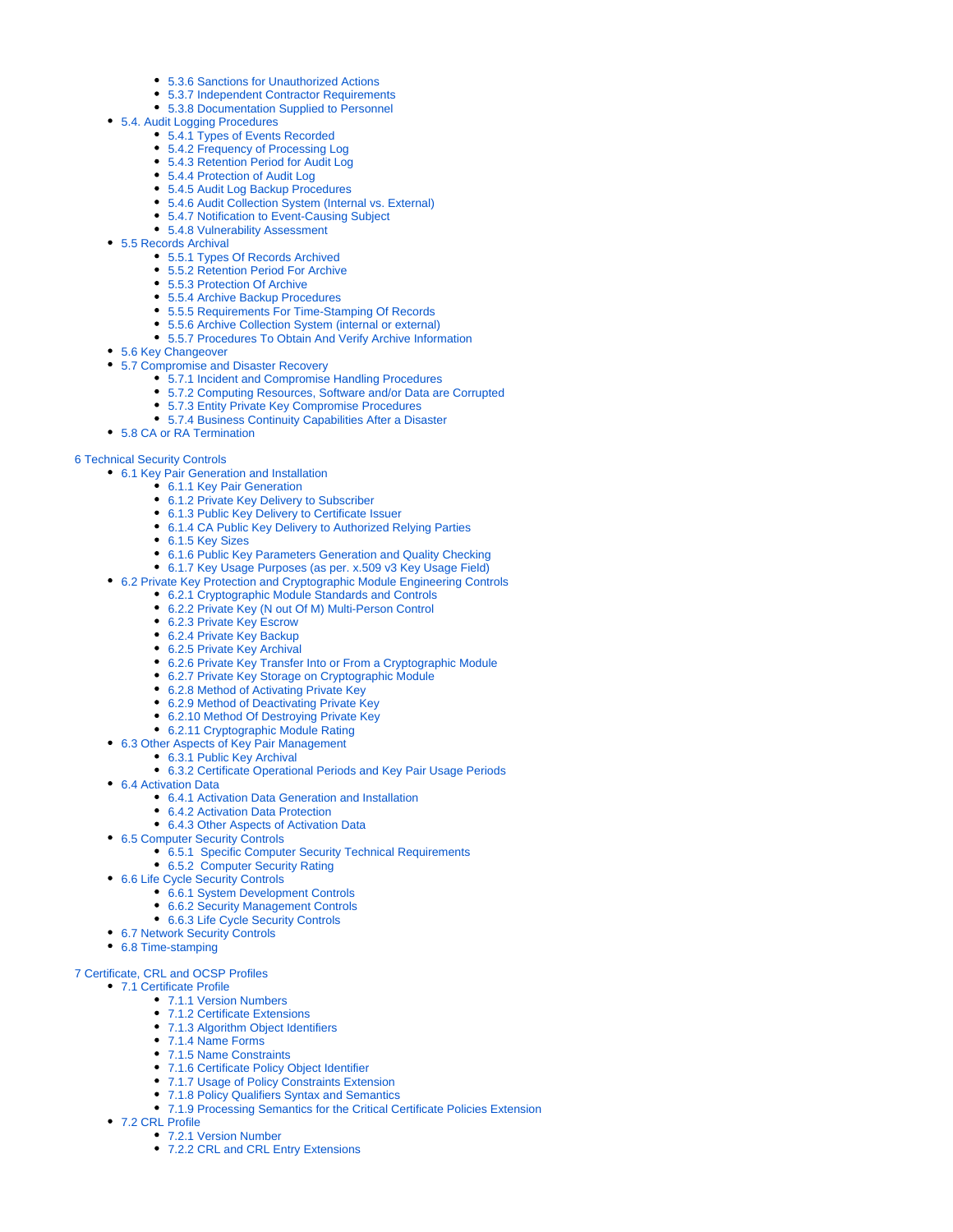- [7.3 OCSP Profile](#page-31-2)
	- [7.3.1 Version Numbers](#page-31-3)
	- [7.3.2 OCSP Extensions](#page-31-4)
- [8 Compliance Audit and Other Assessment](#page-31-5)
	- [8.1 Frequency or Circumstances of Assessment](#page-31-6)
	- [8.2 Identity/Qualifications of Assessor](#page-31-7)
	- [8.3 Assessor's Relationship to Assessed Entity](#page-31-8)
	- [8.4 Topics Covered by Assessment](#page-31-9)
	- [8.5 Actions Taken as a Result of Deficiency](#page-32-0)
	- [8.6 Communication Of Results](#page-32-1)
- [9 Other Business and Legal Matters](#page-32-2)
	- $9.1$  Fees
		- [9.1.1 Certificate Issuance or Renewal Fees](#page-32-4)
		- [9.1.2 Certificate Access Fees](#page-32-5)
		- [9.1.3 Revocation or Status Information Access Fees](#page-32-6)
		- [9.1.4 Fees for Other Services](#page-32-7)
		- [9.1.5 Refund Policy](#page-32-8)
	- [9.2 Financial Responsibility](#page-32-9)
		- [9.2.1 Insurance Coverage](#page-32-10)
		- [9.2.2 Other Assets](#page-32-11)
		- [9.2.3 Insurance or Warranty Coverage for End-Entities](#page-33-0)
	- [9.3 Confidentiality of Business Information](#page-33-1)
		- [9.3.1 Scope of Confidential Information](#page-33-2)
			- [9.3.2 Information Not Within the Scope of Confidential Information](#page-33-3)
			- [9.3.3 Responsibility to Protect Confidential Information](#page-33-4)
	- [9.4 Privacy of Personal Information](#page-33-5)
		- [9.4.1 Privacy Plan](#page-33-6)
		- [9.4.2 Information Treated as Private](#page-33-7)
		- [9.4.3 Information Deemed Not Private](#page-33-8)
		- [9.4.4 Responsibility to Protect Private Information](#page-34-0)
		- [9.4.5 Notice and Consent to Use Private Information](#page-34-1)
		- [9.4.6. Disclosure Pursuant to Judicial or Administrative Process](#page-34-2)
		- [9.4.7 Other Information Disclosure Circumstances](#page-34-3)
	- [9.5 Intellectual Property Rights](#page-34-4)
	- [9.6 Representations and Warranties](#page-34-5)
		- [9.6.1 CA Representations and Warranties](#page-34-6)
		- [9.6.2 RA Representations and Warranties](#page-35-0)
		- [9.6.3 Subscriber Representations and Warranties](#page-35-1)
		- [9.6.4 Subscriber Representations and Warranties](#page-35-2)
		- [9.6.5 Representations and Warranties of Other Participants](#page-35-3)
	- [9.7 Disclaimers of Warranties](#page-35-4)
	- [9.8 Limitations of Liability](#page-36-0)
	- [9.9 Indemnities](#page-36-1)
	- [9.10 Term and Termination](#page-37-0)
		- [9.10.1 Term](#page-37-1)
			- [9.10.2 Termination](#page-37-2)
			- [9.10.3 Effect of Termination and Survival](#page-37-3)
	- [9.11 Individual notices and communications with participants](#page-37-4)
	- [9.12 Amendments](#page-37-5)
		- [9.12.1 Procedure For Amendment](#page-37-6)
		- [9.12.2 Notification Mechanism and Period](#page-37-7)
		- [9.12.3 Circumstances Under Which OID Must Be Changed](#page-37-8)
	- [9.13 Dispute Resolution Provisions](#page-37-9)
	- [9.14 Governing Law](#page-38-0)
	- [9.15 Compliance with Applicable Law](#page-38-1)
	- [9.16 Miscellaneous Provisions](#page-38-2)
		- [9.16.1 Entire agreement](#page-38-3)
			- [9.16.2 Assignment](#page-38-4)
			- [9.16.3 Severability](#page-38-5)
			- [9.16.4 Enforcement \(Attorneys' Fees and Waiver of Rights\)](#page-38-6)
		- [9.16.5 Force Majeure](#page-38-7)
	- [9.17 Other Provisions](#page-38-8)

# <span id="page-3-0"></span>1 Introduction

This Certification Practice Statement (CPS) applies to Faroe Islands Health Authority CSCA v1, and is written according to the structure and requirements of RFC 3647.

The CPS addresses in detail the technical, procedural and organisational practices of the Faroe Islands Health Authority Certification Authority (CSCA) which complies with "Country Signer Certificate Authority Faroe Islands Certificate Policy" OID: 1.2.208.189.2.1.1.

OID for this CPS is: 1.2.208.189.2.1.2

Copyright Notices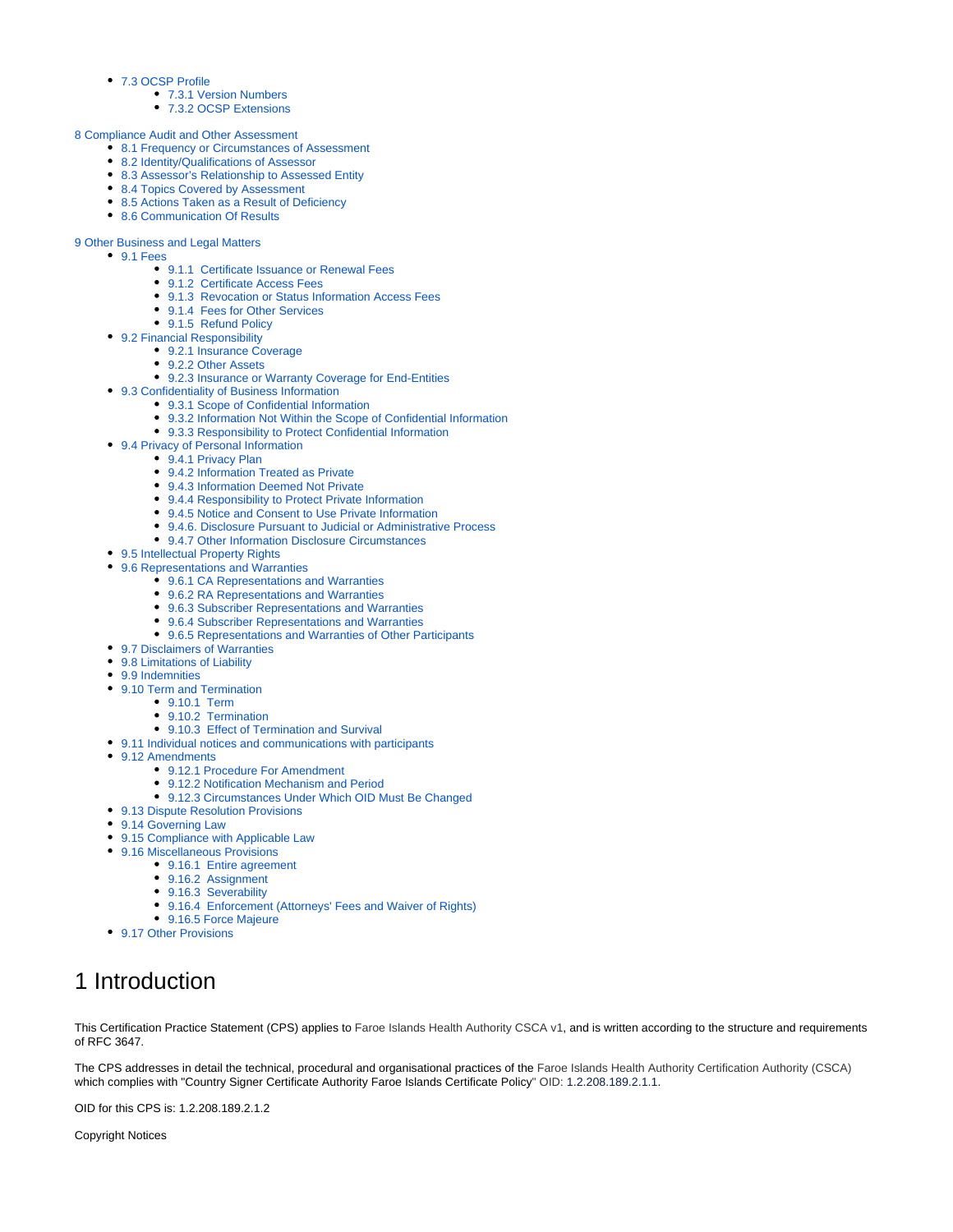No part of this publication may be reproduced, stored in or introduced into a retrieval system, or transmitted, in any form or by any means (electronic, mechanical, photocopying, recording, or otherwise), without prior written permission of Gjaldstovan.

Notwithstanding the above, permission is granted to reproduce and distribute this certification practice statement on a nonexclusive, royalty-free basis, provided that:

- The foregoing copyright notice and the beginning paragraphs are prominently displayed at the beginning of each copy.
- This document is accurately reproduced in full, complete with attribution of the document to Gjaldstovan.

Requests for any other permission to reproduce this certification practice statement (as well as requests for copies from Gjaldstovan) MUST be addressed to:

#### **Gjaldstovan**

Kvíggjartún 1, FO-160 Argir Faroe Islands EAN 5797100000010

Or:

#### **[TSP@gjaldstovan.fo](mailto:TSP@gjaldstovan.fo)**

A Certification Practice Statement (CPS) is a Certification Authority's (CA) description of the practices it follows when issuing certificates under one or more Certificate Policies (CP). The purpose of this CPS is to describe the procedures that the CA uses when issuing certificates, and that all Registration Authorities, Certificate Holders and Authorized Relying Parties (interchangeable with DSC Holders) SHALL follow in connection with these certificates. This document defines the CPS for the Faroe Islands Health Authority CSCA v1. This document is divided into nine sections:

- Section 1 provides an overview of the policy and set of provisions, as well as the types of entities and the appropriate applications for certificates.
- Section 2 contains any applicable provisions regarding identification of the entity or entities that operate repositories; responsibility of a PKI participant to publish information regarding its practices, certificates and the current status; frequency of publication; and access control on published information.
- Section 3 covers the identification and authentication requirements for certificate related activity.
- Section 4 deals with certificate life cycle management and operational requirements including application for a certificate, revocation, suspension, audit, archival and compromise.
- Section 5 covers facility, management and operational controls (physical and procedural security requirements).
- Section 6 provides the technical controls with regard to cryptographic key requirements.
- Section 7 defines requirements for certificates, Certificate Revocation List (CRL) and Online Certificate Status Protocol (OCSP) formats. This includes information on profiles, versions, and extensions used.
- Section 8 addresses topics covered and methodology used for assessments/audits; frequency of compliance audits or assessments; identity and /or qualifications of the personnel performing the audit or assessment; actions taken as a result of deficiencies found during the assessment; and who is entitled to see results of an assessment.
- Section 9 covers general business and legal matters: the business issues of fees, liabilities, obligations, legal requirements, governing laws, processes, and confidentiality.

This CPS generally conforms to the Internet Engineering Task Force (IETF) RFCs:

- RFC 3647 for Certificate Policy and Certification Practices Framework
- RFC 2119 Key words for use in RFCs to Indicate Requirement Levels

and ICAO on machine readable travel documents:

ICAO Document 9303 – Machine Readable Travel Documents<http://www.icao.int/publications/pages/publication.aspx?docnum=9303>

#### <span id="page-4-0"></span>1.1 Overview

This CPS lays out how Faroe Islands Health Authority CSCA v1 conforms to procedures and routines defined in Gjaldstovan Certificate Policy - "Country Signer Certificate Authority Faroe Islands Certificate Policy" OID:1.2.208.189.2.1.1 when issuing certificates.

The following overview represents the CA structure of the Health Authority PKI.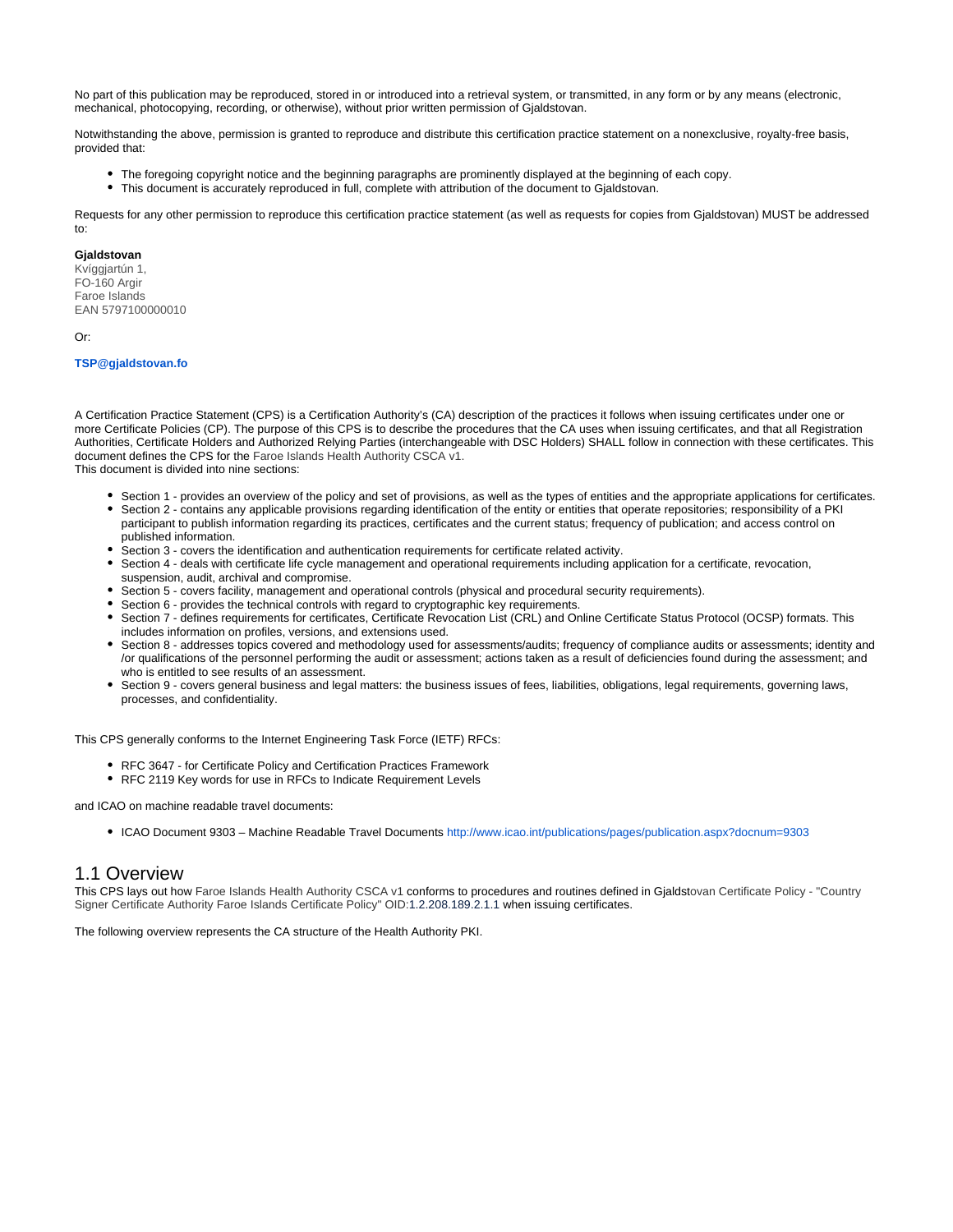

### <span id="page-5-0"></span>1.2. Document Name and Identification

This CPS is titled "Country Signer Certificate Authority Faroe Islands Certificate Practice Statement" with OID 1.2.208.189.2.1.2 and applies to Faroe Islands Health Authority CSCA v1.

# <span id="page-5-1"></span>1.3. PKI Participants

This CPS outlines the roles and responsibilities of all parties involved in the generation and use of CA Certificates and the operation of Faroe Islands Health Authority CSCA v1 and its associated registration authority services.

The CSCA holds the root certificate that represents the apex of the Health Authority PKI. The CSCA digitally creates, signs and issues Document Signer Certificates (DSC's) using its CSCA key. DSC's are only issued to approved Holders. An approved DSC Holder utilizes its DSC to create, sign and issue Health Certificates/Machine Readable Documents, such as Digital Green Certificates, to end-users.

DSC's are subordinate services that are:

- Managed and operated by the Faroese Health Authority Sjúkrahúsverkið, under the Faroese Ministry of Health; or
- **Managed by third party organizations**

Approved DSC Holders are managed and operated in a manner that meets the contractual, audit and policy requirements dictated by the Gjaldstovan TSP Management Board with regard to operational practices and technical implementation. This CPS describes all subordinate services that operate under the CSCA, i.e. that are within the "chain of trust".

Participants within the Health Authority PKI include:

- **Certification Authorities (CAs);**
- **Registration Authorities (RAs);**
- DSC Holders including applicants for DSC's prior to a DSC issuance; and
- Subscribers, which are the holders of Health Certificates/Machine Readable Documents such as Digital Green Certificates.

The practices described or referred to in this CPS:

- Accommodate the diversity of the community and the scope of applicability within the chain of trust
- Adhere to the purpose of the CPS of describing the uniformity and efficiency of practices throughout the Health Authority PKI

In keeping with their primary purpose, the practices described in this CPS:

- Are the minimum practices necessary to ensure that DSC Holders and Subscribers have a sufficient level of assurance, and that critical functions are provided at appropriate levels of trust
- Apply to all stakeholders, for the generation, issuance, use and management of all DSC's and Key Pairs

DSC's comply with Internet Standards (x509 v.3) as set out in RFC 5280 (which supersedes RFC 3280).

DSC's MAY NOT be used, and no participation is permitted in the Health Authority PKI:

- **In circumstances that breach Relying Party Agreements**
- In circumstances that breach, contravene, or infringe the rights of others
- In circumstances that offend, breach, or contravene any applicable law, statute, regulation, order, decree, or judgment of a court of competent jurisdiction or governmental order
- In connection with fraud, pornography, obscenity, hate, defamation, harassment, or other activity that is contrary to public policy.

#### <span id="page-5-2"></span>**1.3.1 Certification Authorities**

The Health Authority PKI contains the following Root Certification Authorities: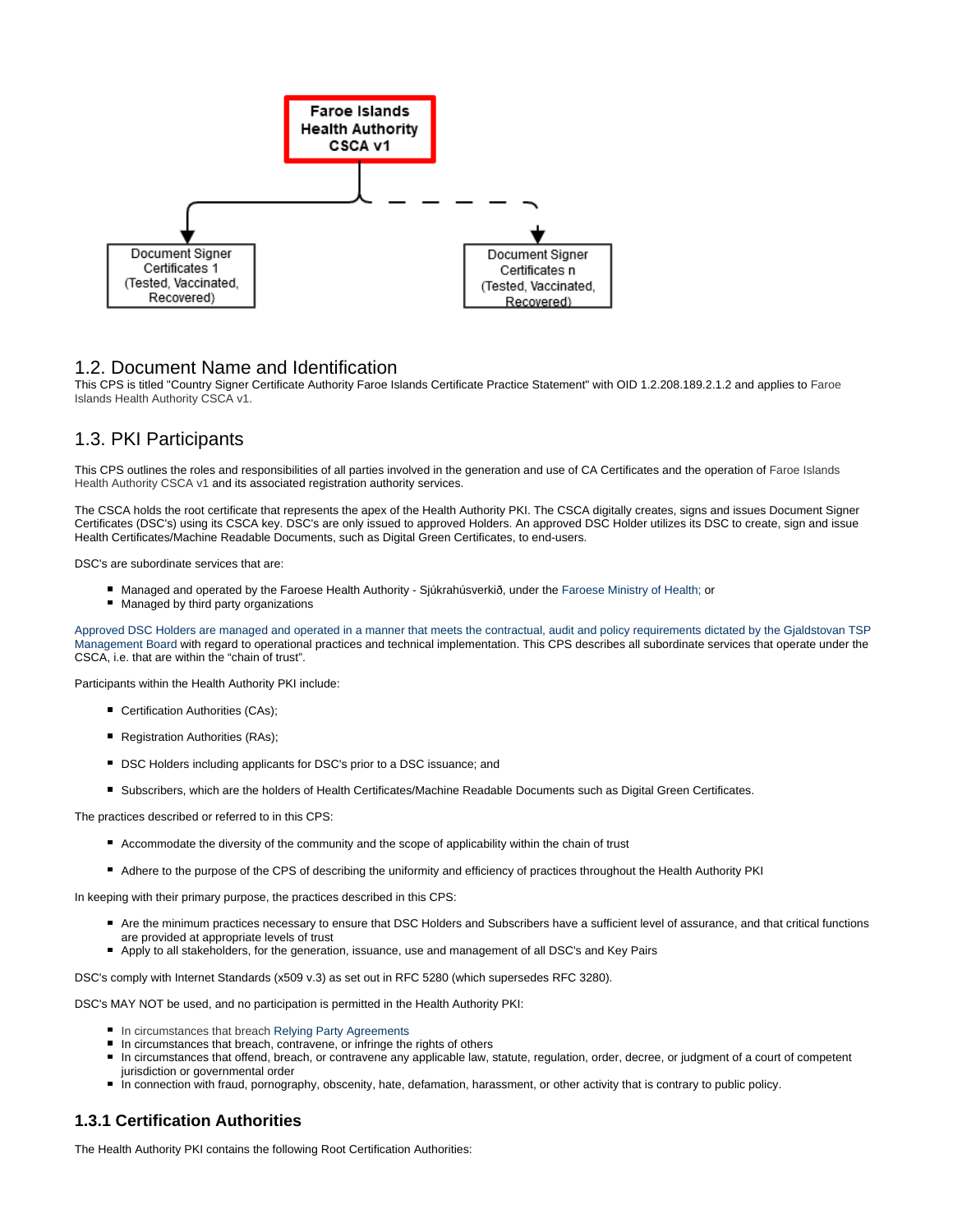Faroe Islands Health Authority CSCA v1

DSC's are technical components in the Health Authority PKI, that are operated by an organisation (DSC Holder) who has been given the responsibility to issue, revoke and otherwise manage Health Certificates to end-users.

Organisations operating DSC's MUST be authorized by the Gjaldstovan TSP Management Board to participate within the Health Authority PKI to issue, revoke and otherwise manage certificates. Generally, DSC's are authorized to issue and manage all types of certificates supported by its applicable CP /CPS.

A DSC SHOULD detail its specific practices and other requirements in a policy and practices statement adopted by it following approval by the Gjaldstovan TSP Management Board.

Within the Health Authority PKI all DSC's are responsible for the management of certificates issued by them. Certificate management includes all aspects associated with the application, issue and revocation of certificates, including any required identification and authentication processes included in the certificate application process.

Notwithstanding the foregoing, DSC Holders are RECOMMENDED to conduct regular compliance audits to ensure that they are complying with their obligations bound by its respective combination of CP/CPS, if such exists. Approved instances of CPS for the Country Signer Certificate Authority are available from [https://repository.samleiki.fo/legal-repository/ehealth.](https://repository.samleiki.fo/legal-repository/ehealth)

#### <span id="page-6-0"></span>**1.3.2 Registration Authorities**

The CSCA SHALL act as the RA to manage and approve requests for DSC's. The specific roles of the RA include:

- Process Certificate application requests in accordance with the CPS and applicable RA Agreement, and other policies and procedures with regard to the Certificates issued.
- Maintain and process all supporting documentation related to the Certificate application process,
- Process certificate revocation requests in accordance with this CPS and other relevant operational policies and procedures with respect to the certificates issued. Without limitation to the generality of the foregoing, the RA can request the revocation of any certificate that it has approved for issuance according to the conditions described in this document

For this implementation, the RA accepts certificates dispatched manually. It is the job of the personnel performing the RA role to verify the requests and then process them. An automatic process for certificate request submission MAY be supported. In this case it is secured by SSL and client certificates.

## <span id="page-6-1"></span>**1.3.3 Authorized Relying Parties**

Authorized Relying Parties are the DSC Holders that sign objects with DSC's during the personalisation of MRD's.

DSC Holders (Authorized Relying Parties) are required to act in accordance with this CPS and the DSC Holder Agreement. A DSC Holder represents, warrants and covenants with and to the CSCA, Subscribers and the RA processing their application for a DSC that:

- Both as an applicant for a DSC and as a DSC Holder, submit complete and accurate information in connection with an application for a DSC and will promptly update such information and representations from time to time as necessary to maintain such completeness and accuracy.
- Comply fully with any and all information and procedures required in connection with the identification and authentication requirements relevant to the DSC issued.
- Promptly review, verify and accept or reject the DSC that is issued and ensure that all the information set out therein is complete and accurate and to notify the CSCA immediately in the event that the DSC contains any inaccuracies.
- Secure the Private Key and take all reasonable and necessary precautions to prevent the theft, unauthorized viewing, tampering, compromise, loss, damage, interference, disclosure, modification or unauthorized use of its Private Key (to include password, hardware token or other activation data used to control access to the participant's Private Key).
- Exercise sole and complete control and use of the Private Key that corresponds to the DSC Holder's Public Key.
- Immediately notify the CSCA in the event that their Private Key is compromised, or if they have reason to believe or suspect or ought reasonably to suspect that their Private Key has been lost, damaged, modified or accessed by another person, or compromised in any other way whatsoever. Following compromise, the use of the DSC Holder's Private Key SHALL be immediately and permanently discontinued.
- Take all reasonable measures to avoid the compromise of the security or integrity of the Health Authority PKI.
- Forthwith upon termination, revocation or expiry of the DSC, cease use of the DSC absolutely.
- At all times utilize the DSC in accordance with all applicable laws and regulations.
- Discontinue the use of Key Pairs in the event that the CSCA notifies the DSC Holder that the Health Authority PKI has been compromised.

DSC's include a reference to the relevant CPS, which contains statements detailing limitations of liability and disclaimers of warranty. In accepting a DSC, DSC Holders acknowledge and agree to all such limitations and disclaimers documented in the CPS.

### <span id="page-6-2"></span>**1.3.4 Subscribers**

Subscribers are, for instance, bearers of Machine Readable Documents such as Digital Green Certificates, or Inspection Systems (for instance QR code scanners). A Subscriber MUST utilize DSC's and their corresponding Public Keys only for authorized and legal purposes and only in support of transactions or communications supported by the Health Authority PKI.

A Subscriber is any entity that places trust on information provided by Certificate Service Providers regarding a specific electronic transaction that the Subscriber uses to accept or reject its participation in the transaction.

The Subscriber is responsible for deciding whether or how to check the validity of the certificate by checking the appropriate certificate status information. The Subscriber can use the certificate to verify the integrity of a digitally signed message, to identify the creator of a message, or to establish confidential communications with the holder of the certificate. A Subscriber MAY use information in the certificate (such as certificate policy identifiers) to determine the suitability of the certificate for a particular use.

<span id="page-6-3"></span>A Subscriber SHALL make no assumptions about information that does not appear in a Health Certificates.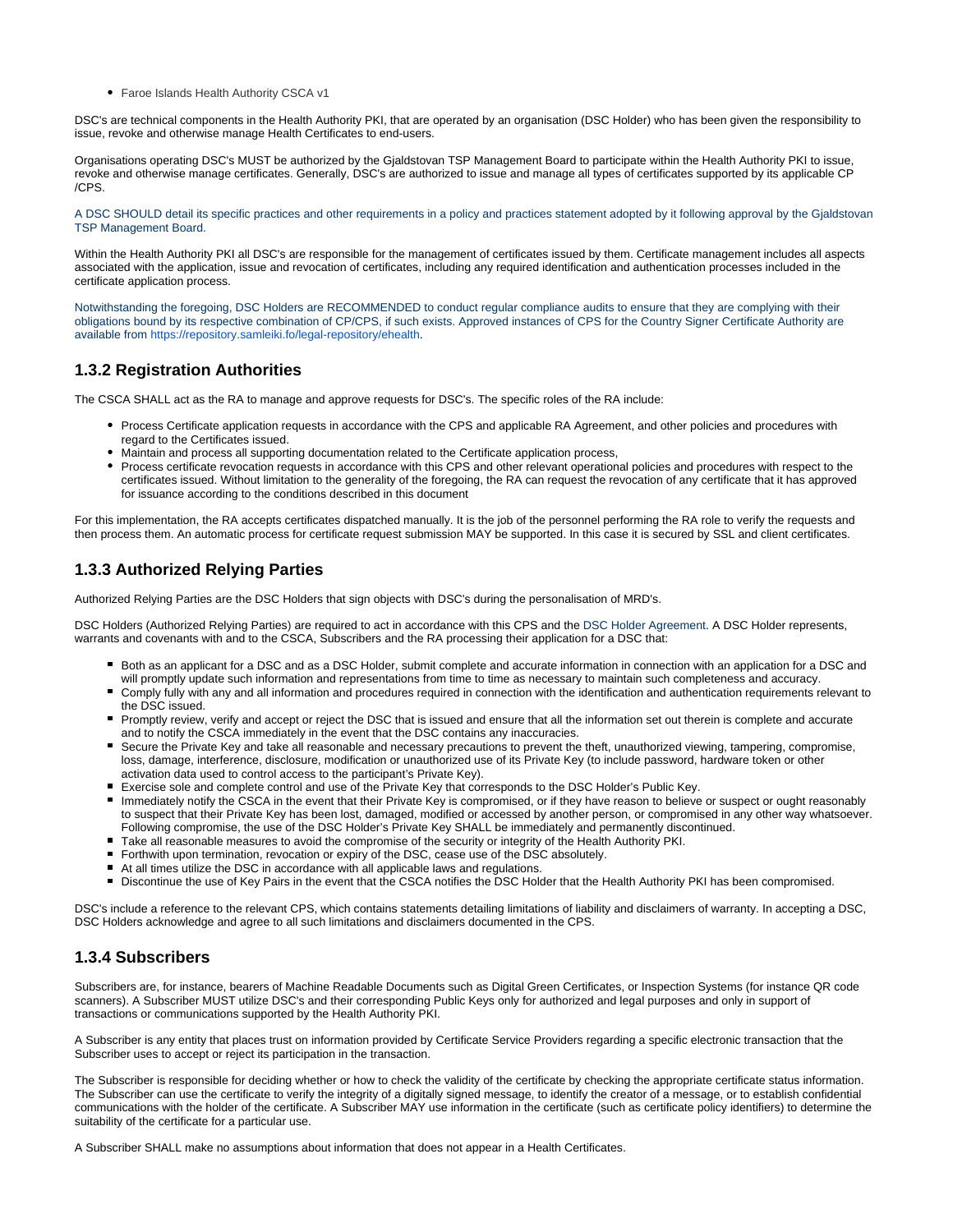#### **1.3.5 Other Participants**

Other participants in the Health Authority PKI are required to act in accordance with this CPS and/or applicable agreements.

## <span id="page-7-0"></span>1.4 Certificate Usage

#### <span id="page-7-1"></span>**1.4.1 Appropriate Certificate Uses**

The CSCA certificate SHALL be the trust point for the Faroe Islands Health Authority.

The CSCA link certificate SHALL be used for verification of a CSCA chain.

The DSC certificate SHALL be used only for signing the data groups as stipulated in the ICAO standards for MRDs.

#### <span id="page-7-2"></span>**1.4.2 Prohibited Certificate Uses**

Any use not accepted is prohibited.

#### <span id="page-7-3"></span>1.5 Policy Administration

#### <span id="page-7-4"></span>**1.5.1 Organisation Administering the Document**

This CPS is regularly reviewed and approved by Gjaldstovan.

#### <span id="page-7-5"></span>**1.5.2 Contact person**

**Gjaldstovan** Kvíggjartún 1, FO-160 Argir Faroe Islands EAN 5797100000010

Or:

**TSP@gjaldstovan.fo**

#### <span id="page-7-6"></span>**1.5.3 Person Determining CPS Suitability for the Policy**

The Gjaldstovan TSP Management Board

#### <span id="page-7-7"></span>**1.5.4 CPS Approval Procedures**

Notice of proposed changes are recorded in the change log at the beginning of this CPS until they are approved, at which time the approved change will be recorded there permanently. Any changes to this CPS MUST be approved by the Gjaldstovan TSP Management Board.

# <span id="page-7-8"></span>1.6 Definitions and Acronyms

For the purposes of the present document, the following abbreviations apply:

**CA** - Certification Authority

**CSCA** - Country Signer Certification Authority

**CARL** - Certification Authority Revocation List

**CP** - Certificate Policy

**CPS** - Certification Practice Statement

**CRL** - Certificate Revocation List

**CSP** - Certification Service Provider. The more general term Trust Service Provider is used in preference to CSP in the present document except in relation to external references.

**CSR** - Certicate Signing Request - in the form of a #PKCS10 standard format

**DGC** - Digital Green Certificate

**DSC** - Document Signer Certificate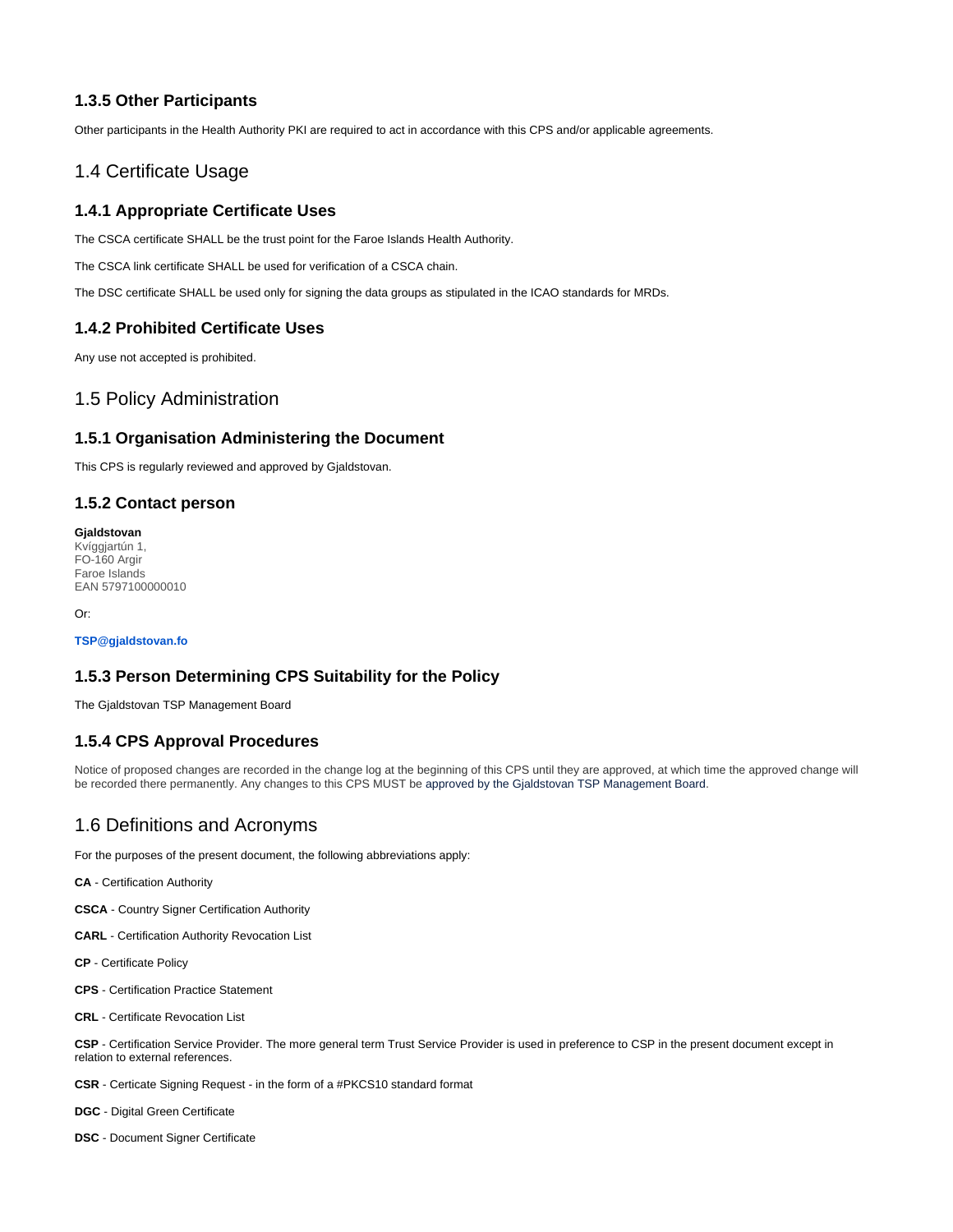- **EAL**  Evaluation Assurance Level
- **HSM**  Hardware Security Module
- **MRD**  Machine Readable Document
- **OCSP**  Online Certificate Status Protocol
- **OID**  Object IDentifier
- **PDS**  PKI Disclosure Statement
- **PIN**  Personal Identification Number
- **PKCS**  Public Key Cryptography Standards as defined in RFC 2986
- **PKI** Public Key Infrastructure
- **RA**  Registration Authority
- **RAP** Registration Authority Policy
- **RAPS**  Registration Authority Practice Statement
- **RPA**  Relying Party Agreement
- **TLS** Transport Layer Security
- **TSP** Trust Service Provider
- **UTC**  Coordinated Universal Time

# <span id="page-8-0"></span>2 Publication and Repository Responsibilities

#### <span id="page-8-1"></span>2.1 Repositories

The Health Authority PKI repository <https://repository.samleiki.fo/legal-repository/ehealth>serves as the primary repository. This repository holds CP's, CPS's and the RPA. The related repositories are as follows:

- CPSs <https://repository.samleiki.fo/legal-repository/ehealth>
- RPA -<https://repository.samleiki.fo/legal-repository/ehealth>
- Certificate profiles <https://repository.samleiki.fo/profiles>
- CA certificates -<https://repository.samleiki.fo/legal-repository/ehealth>
- CSCA1 v1 CRL <http://crl.samleiki.fo/Faroe-Islands-Health-Authority-CSCA-v1.crl>

# <span id="page-8-2"></span>2.2 Publication of Certification Information

Public audit reports, if such are attained, will be published at <https://repository.samleiki.fo/legal-repository/ehealth>.

This CPS is published electronically at<https://repository.samleiki.fo/legal-repository/ehealth>.

### <span id="page-8-3"></span>2.3 Time or Frequency of Publication

Newly approved versions of this CPS, CA Certificate Holder or Relying Party Agreements and other relevant documents are published in accordance with the amendment, notification and other relevant provisions contained within those documents. Information about amendments to this CPS may be found in Section 9.12. Certificate information is published promptly following generation and issue and immediately following the completion of the revocation process.

# <span id="page-8-4"></span>2.4 Access Controls on Repositories

Read-only access to repositories is publicly available to 24/7, except for reasonable maintenance requirements, where access is deemed necessary. Queries to the repository MUST specify individual certificate information. The CSCA is the only entity that has write access to repositories. Internal documents not published at <https://repository.samleiki.fo/legal-repository/ehealth>are available only to participants in the Health Authority PKI where deemed necessary.

# <span id="page-8-5"></span>3 Identification and Authentication

<span id="page-8-6"></span>The CSCA implements rigorous authentication requirements to ensure that the identity of the DSC Holder is proven. This includes physical identity verification at the beginning of the DSC request procedure or at some point prior to DSC delivery to the DSC Holder.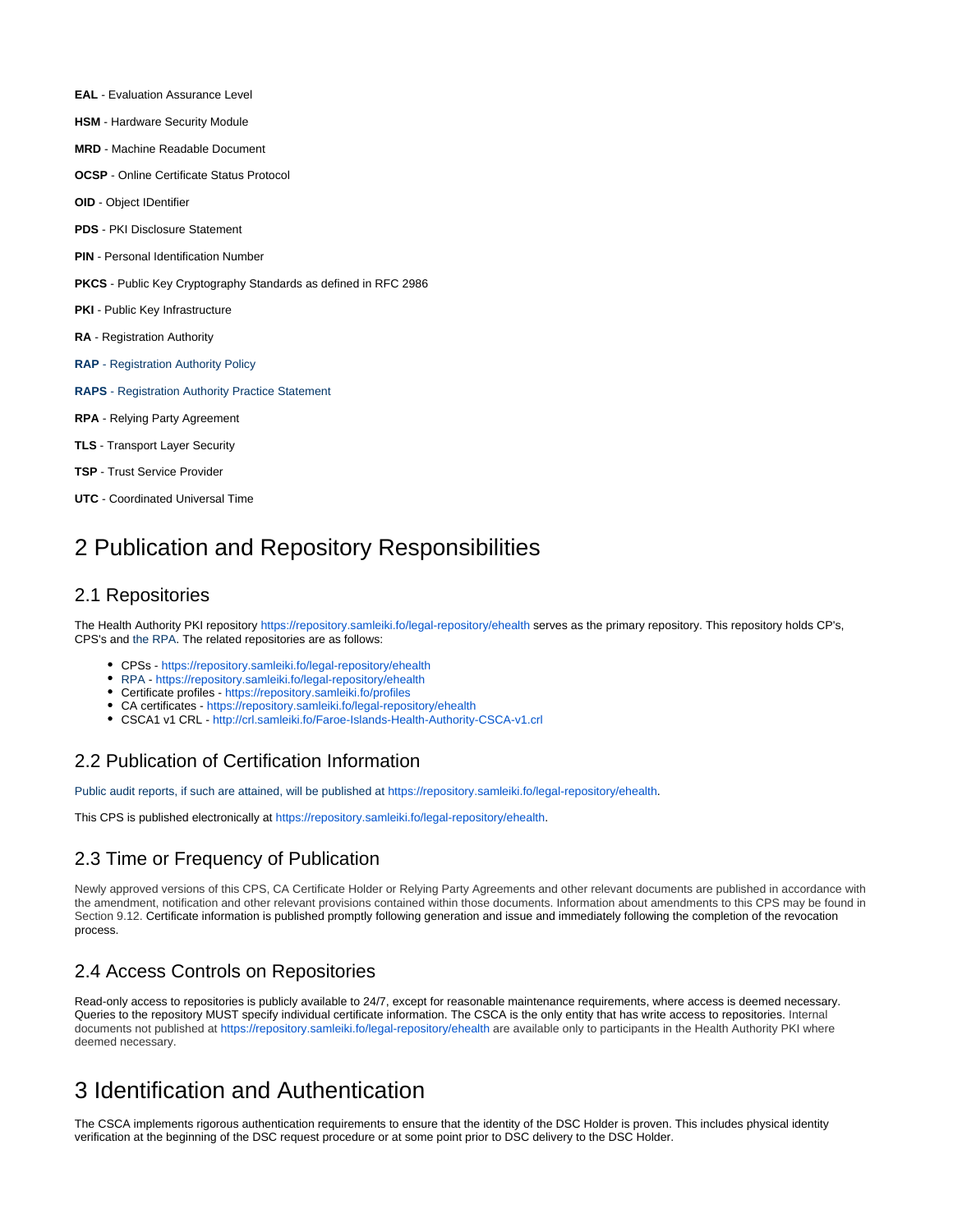## 3.1 Naming

#### <span id="page-9-0"></span>**3.1.1 Types Of Names**

Each CA MUST have a unique and readily identifiable Distinguished Name (DN) according to the X.500 standard. Naming conventions for CAs are approved by the CSCA. Details are found in the certificate profiles: [https://repository.samleiki.fo/profiles.](https://repository.samleiki.fo/profiles)

#### <span id="page-9-1"></span>**3.1.2 Need For Names To Be Meaningful**

Distinguished names MUST be meaningful, unambiguous and unique. The CSCA supports the use of DSC's as a form of identification within a particular community of interest. The contents of the DSC subject name fields MUST have a meaningful association with the name of the individual, organization, or device. In the case of organizations, the name SHALL meaningfully reflect the legal name or registered domain name of the organization or the trading or business name of that organization. In the case of a device, the name SHALL state the name of the device and the legal name or registered domain name of the organization responsible for that device.

#### <span id="page-9-2"></span>**3.1.3 Anonymity or Pseudonymity of Subscribers**

Anonymous and pseudonymous DSC's are not permitted by this CSCA.

### <span id="page-9-3"></span>**3.1.4 Rules For Interpreting Various Name Forms**

Fields contained in CSCA and DSC certificates are in compliance with this CPS and the certificate profiles are fully disclosed here: https://repository [samleiki.fo/profiles.](https://repository.samleiki.fo/profiles) In general, the rules for interpreting name forms can be found in International Telecommunication (ITU) and Internet ring Task Force (IETF) Standards, such as the ITU-T X.500 series of standards and applicable IETF RFCs.

#### <span id="page-9-4"></span>**3.1.5 Uniqueness Of Names**

The CSCA SHALL approve or assign distinguished names for applicants, and, as a minimum check that a proposed distinguished name is unique and verify that the name is not already used by a previously issued DSC. The subject name of each issued DSC SHALL be unique within each class of DSC and SHALL conform to all applicable X.500 standards for the uniqueness of names.

The CSCA MAY, if necessary, insert additional numbers or letters to the DSC Holder's subject common name, or other attribute, in order to distinguish between two DSC's that would otherwise have the same subject name.

### <span id="page-9-5"></span>**3.1.6 Recognition, Authentication And Role Of Trademarks**

The CSCA is not obligated to seek evidence of trademark usage by any organization.

# <span id="page-9-6"></span>3.2 Initial Identity Validation

### <span id="page-9-7"></span>**3.2.1 Method To Prove Possession Of Private Key**

The CSCA SHALL establish that each applicant for a DSC is in possession and control of the private key corresponding to the public key contained in the request for a DSC. From a technical perspective the CSCA SHALL do so in accordance with PKCS#10. The procedure is as follows for each DSC, performed in a key ceremony approved by the Gjaldstovan TSP Management Board:

- 1. The DSC Authorized Representative SHALL have a private/public Key Pair generated along with a PKCS#10 CSR.
- 2. It is strongly RECOMMENDED that the DSC Authorized Representative stores the private key on a Hardware Security Module.
- 3. The DSC Authorized Representative SHALL present the PKCS#10 CSR to the CSCA.
- 4. The CSCA verifies the signature of the CSR before issuing the DSC.

### <span id="page-9-8"></span>**3.2.2 Authentication of Organisation Identity**

For the CSCA the initial identity validation consists of validating the identity and authorization of the Authorized Representatives who represent the individual DSC's. A representative of the Gjaldstovan TSP Management Board SHALL have the role of identity and authorization verifier of the DSC Holder Authorized Representative and SHALL perform the verification of the identity and of the authorization of the DSC Holder Authorized Representative to act on behalf of the DSC Holder. The procedure is as follows: the DSC Holder Authorized Representative SHALL provide physical identification papers, in the form of their passport or drivers license as proof of identity. The identity verification is documented in an identity verification form and stored in a electronic document archiving system and/or a safe location at Gjaldstovan.

### <span id="page-9-9"></span>**3.2.3 Authentication of Individual Identity**

Not applicable for the Faroe Islands Health Authority CSCA.

### <span id="page-9-10"></span>**3.2.4 Non-verified Subscriber Information**

<span id="page-9-11"></span>Not applicable for the Faroe Islands Health Authority CSCA.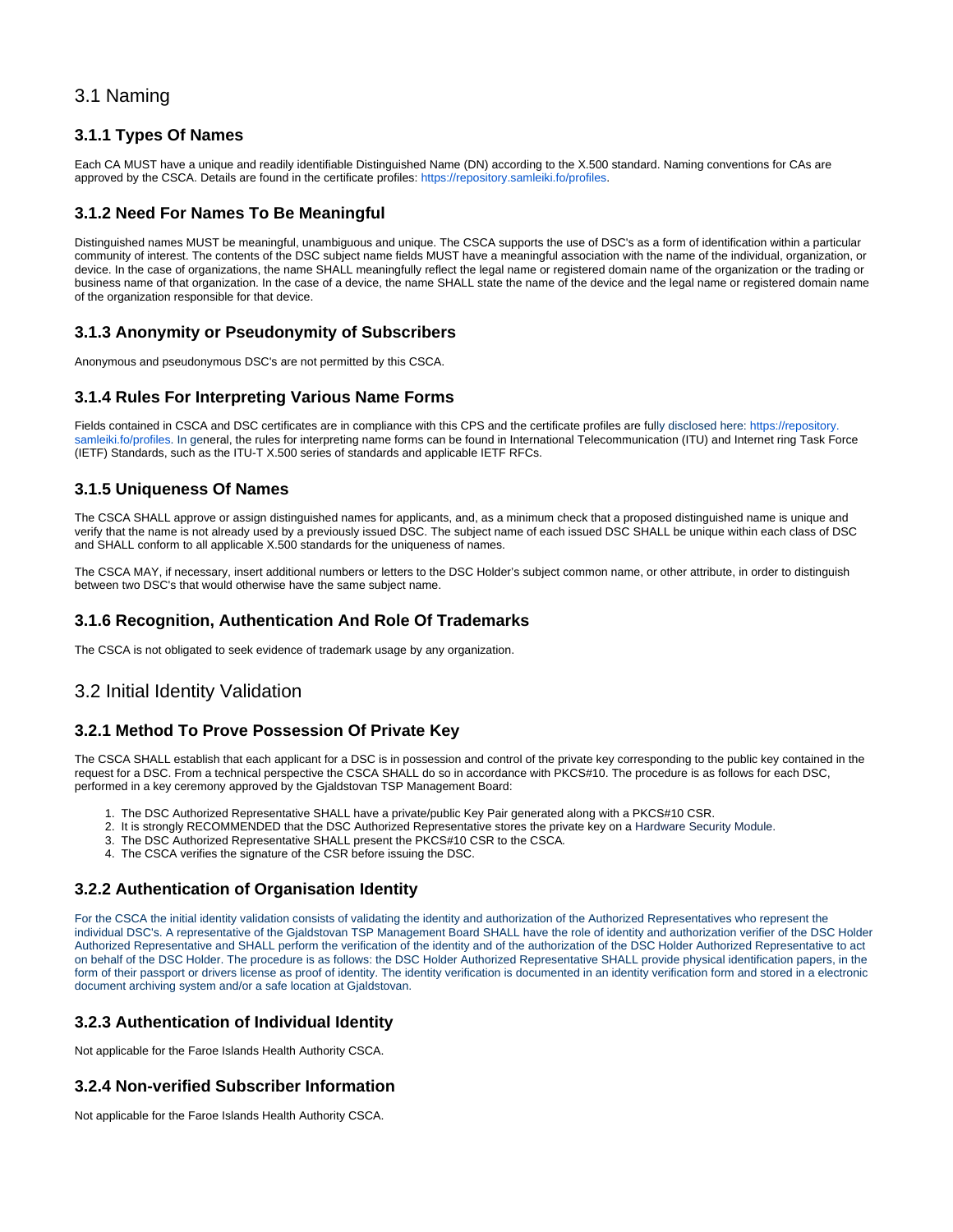### **3.2.5 Validation of Authority**

The Gjaldstovan TSP Management Board will decide on authority for applicants of DSC's.

### <span id="page-10-0"></span>**3.2.6 Criteria for Interoperation**

Gjaldstovan MAY provide interoperation services to certify a non-Gjaldstovan CA, allowing it to interoperate with the the Health Authority PKI. In order for such interoperation services to be provided the following criteria MUST be met:

- Gialdstovan will perform due diligence on the CA;
- A formal contract MUST be entered into with Gjaldstovan, which includes a 'right to audit' clause; and
- The CA MUST operate under a CPS that is approved by the Gjaldstovan TSP Management Board

# <span id="page-10-1"></span>3.3 Identification and Authentication for Re-key Requests

All forms of certificate re-keying is forbidden under this CPS.

#### <span id="page-10-2"></span>**3.3.1 Identification and Authentication for Routine Re-key**

Not applicable for the Faroe Islands Health Authority CSCA.

#### <span id="page-10-3"></span>**3.3.2 Identification and Authentication for Re-key after Revocation**

Not applicable for the Faroe Islands Health Authority CSCA.

# <span id="page-10-4"></span>3.4 Identification and Authentication for Revocation Requests

For the CSCA the identity validation for revocation requests consists of validating the identity of the Authorized Representatives who represent the revocation requests. A representative of the Gjaldstovan TSP Management Board SHALL have the role of identity verifier of the requesting party Authorized Representative and SHALL perform the verification of the identity of the requesting party Authorized Representative. The procedure is as follows: the requesting party Authorized Representative SHALL provide physical identification papers, in the form of their passport from the kingdom of Denmark or a Danish or Faroese drivers license as proof of identity. The identity verification is documented in a electronic document archiving system and /or a safe location at Gjaldstovan.

Revocation status information is available as defined in section 4.10 in this CPS.

# <span id="page-10-5"></span>4 Certificate Life-Cycle Operational Requirements

Certificate applications are subject to various assessment procedures depending upon the type of certificate applied for, as described in this chapter.

# <span id="page-10-6"></span>4.1 Certificate Application

### <span id="page-10-7"></span>**4.1.1 Who Can Submit a Certificate Application**

Any registered organisation or legal entity is allowed to apply for a DSC. The Gjaldstovan TSP Management Board SHALL document and approve the application after necessary inspection. As such, the certificate application process will only be initiated once the Gjaldstovan TSP Management Board consider the applicant has met or is in a position to meet all relevant technical, financial, infrastructural, know-how, legal and regulatory requirements. The Gjaldstovan TSP Management Board, in its sole discretion, MAY refuse to accept an application for a DSC, without incurring any liability for loss or damages arising out of such refusal.

### <span id="page-10-8"></span>**4.1.2 Enrollment Process and Responsibilities**

All signed applications SHALL be securely stored for the lifetime of the issued DSC's (or until the Issuing CA is terminated for some reason), in an electronic document archiving system and/or in a safe approved by Gjaldstovan.

An application in a form prescribed by the applicant DSC Holder MUST be completed by applicants, which includes all registration information as described by this CPS (including, without limitation, that information set out in<https://repository.samleiki.fo/profiles>) and the RPA. All applications are subject to review and approval, and acceptance by the Gjaldstovan TSP Management Board at its sole discretion. The DSC application for each DSC is such that the applicant DSC Holder Authorized Representative SHALL provide a signed DSC application to the Gjaldstovan TSP Management Board, which includes identifying information to assist the Gjaldstovan TSP Management Board in processing the request and issuing the certificate, along with a PKCS#10 CSR.

The DSC's Key Pair is never generated by the CSCA and the DSC request process SHALL check that the DSC Holder has possession or control of the private key associated with the public key presented for certification, as described in section 3.2.

The following steps are required in any application for a DSC:

1. Identity of the Holder or Device is to be established in accordance with section 3.2.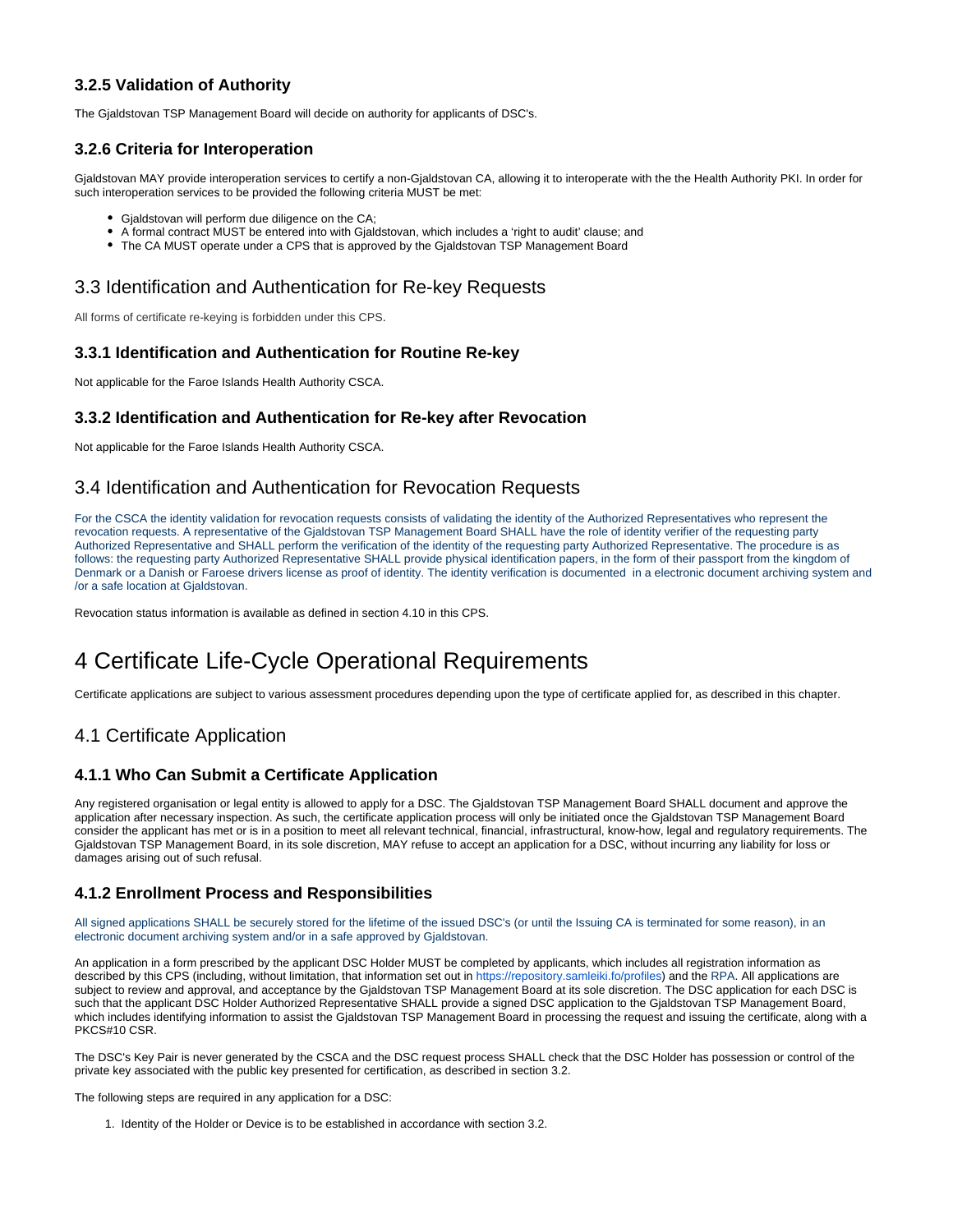- 2. It is strongly RECOMMENDED that a Key Pair to a DSC application and its associated certificate is to be generated and stored in a secure fashion on an approved Hardware Security Module, certified to FIPS 140-2 level 3 or higher or Common Criteria EAL 4+.
- 3. The binding of the Key Pair to the certificate SHALL occur as set forth in this CPS in section 3.2.
- 4. The DSC Holder SHALL be in contractual relations in form of a signed DSC Holder Agreement with the Gjaldstovan TSP Management Board for the use of that DSC.

# <span id="page-11-0"></span>4.2 Certificate Application Processing

#### <span id="page-11-1"></span>**4.2.1 Performing Identification And Authentication Functions**

The Gjaldstovan TSP Management Board SHALL have the role of identity and ID document authenticity and validity verifier and SHALL perform and document the verification of the identity of the applicant DSC Holder Authorized Representative. The procedure is as follows for each applicant DSC Holder:

- 1. The applicant DSC Holder Authorized Representative SHALL provide physical identification papers, in the form of a passport from the kingdom of Denmark or a Danish or Faroese Drivers License as proof of identity.
- 2. The identity and ID paper authenticity verifier SHALL independently approve the correctness of identity and ID document authenticity of the DSC Holder Authorized Representative. If identification and ID document authenticity succeeds the procedure continues, otherwise the procedure is ter minated and an investigation is initiated to determine the reason and course of action to take.
- 3. When the applicant DSC Holder Euthorized Representative's identity is validated successfully, the applicant can move on to next step in the process regarding the DSC issuance, see section below.

# <span id="page-11-2"></span>**4.2.2 Approval Or Rejection Of Certificate Applications**

The Gjaldstovan TSP Management Board will at sole discretion approve or reject DSC applications based upon the applicant meeting the requirements of this CPS and the Certificate Profiles used <https://repository.samleiki.fo/profiles>and being a suitable entity for participation in the Health Authority PKI.

The Gjaldstovan TSP Management Board, in its sole discretion, MAY refuse to accept an application for a DSC or for the renewal of a DSC, and MAY refuse to issue a DSC, without incurring any liability for loss or damages arising out of such refusal.

The Gjaldstovan TSP Management Board reserves the right not to disclose reasons for such a refusal.

### <span id="page-11-3"></span>**4.2.3 Time To Process Certificate Applications**

The Gjaldstovan TSP Management Board MUST process the DSC applications within 30 working days.

### <span id="page-11-4"></span>4.3 Certificate Issuance

Issuing a DSC is the CSCAs acceptance of a DSC application from the Gjaldstovan TSP Management Board. The issuance of a DSC means that the CSCA accepts the application and the applicant information that the applicant has declared.

Any key management operation is conducted as part of a key ceremony approved by Gjaldstovan TSP Management Board.

#### <span id="page-11-5"></span>**4.3.1 CA Actions During Certificate Issuance**

The CSCA only issues DSC's as specified by approved certificate profiles. These are located here:<https://repository.samleiki.fo/profiles> and these are:

- **Document Signer: DSC Vaccination Profile**
- Document Signer: DSC Test Profile
- 
- Document Signer: DSC Recovery Profile **Document Signer: DSC Profile**
- 

The CSCA has the following measures in place to prevent forgery of certificates:

- Physical access to the infrastructure is granted on a four eyes principle. That is at least two trusted persons with authorization need to be present to perform changes on the infrastructure.
- Logical access to cryptographic modules are always secured using both software and hardware token.
- Each custodian of PINs and hardware tokens store these artifacts on site in safes with single access control. The PINs and hardware tokens cannot be stored in the same safe or in different safes where the same person have access.
- The CSCA key never leaves its appointed crypto modules and can't be exported outside its appointed crypto modules.

Over the life time of the CA, its distinguished name which has been used in its certificate will never be re-assigned to another entity. Also when renewing the CA certificate the distinguished name SHALL reflect that renewal by using a new distinguished name in the new CA certificate.

#### <span id="page-11-6"></span>**Faroe Islands Health Authority CSCA v1**

The Health Authority CSCA Certificate has been self-generated and self-signed according to strictly controlled and audited key ceremonies that are approved by Gjaldstovan TSP Management Board and audited by a CSCA Security Officer acting as auditor.

The CSCA never generates another CA's Key Pair.

<span id="page-11-7"></span>The CSCA Key Pairs are generated on behalf of the CSCA.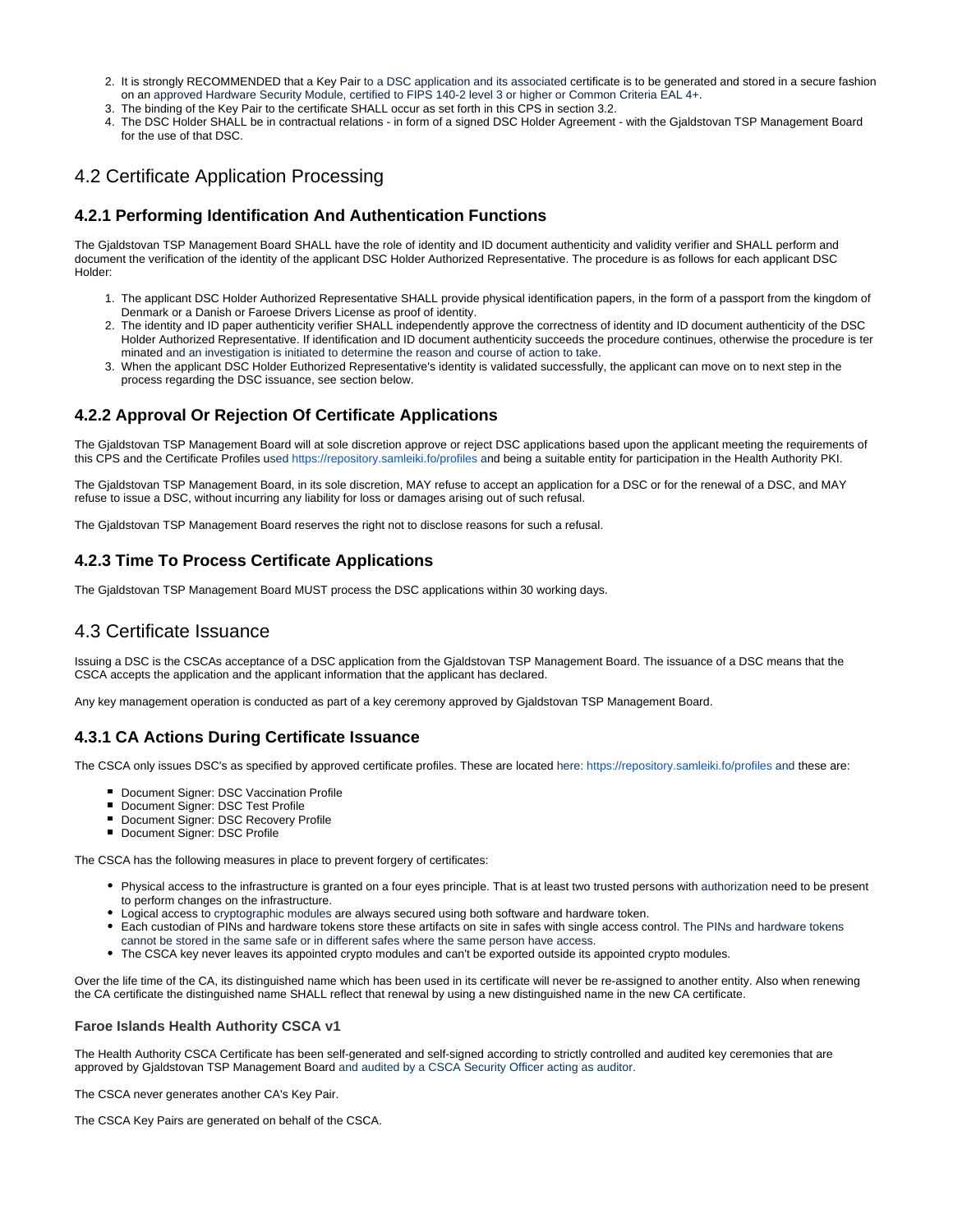#### **Document Signer Certificates**

Upon accepting the terms and conditions of the RPA by the DSC Holder, successful completion of the DSC application process as prescribed by Gjaldstov an TSP Management Board, the CSCA issues the DSC to the relevant DSC Holder.

#### <span id="page-12-0"></span>**4.3.2 Notification to Subscriber by the CA of Issuance of Certificate**

The CSCA does in-person notification to applicants when DSC's have been issued.

# <span id="page-12-1"></span>4.4 Certificate Acceptance

This CPS sets out what constitutes acceptance of a DSC. An applicant that accepts a DSC warrants to the CSCA, and all Subscribers who reasonably rely, that all information supplied in connection with the application process and all information included in the DSC issued to them is true, complete, and not misleading. Without limitation to the generality of the foregoing, the use of a DSC or the reliance upon a DSC signifies acceptance of the terms and conditions of this CPS and RPA (as the same MAY, from time to time, be amended or supplemented) by which they irrevocably agree to be bound.

By accepting a DSC, the DSC Holder expressly represents and warrants to the CSCA and all Subscribers who reasonably rely on the information contained in the DSC that at the time of acceptance and throughout the operational period of the DSC, until notified otherwise by the DSC Holder, that:

- No unauthorised party has ever had access to the DSC Holder's private key
- All representations made by the DSC Holder regarding the information contained in the DSC are true
- All information contained in the DSC is true to the extent that the DSC Holder had knowledge or notice of such information, and does promptly notify the CSCA of any material inaccuracies in such information
- The DSC is being used exclusively for authorised and legal purposes, consistent with this CPS

Before any DSC is issued, the Gialdstovan TSP Management Board SHALL require the DSC Holder of the terms and conditions related to the DSC and require the DSC Holder to enter in a contractual relationship by signing the RPA <https://repository.samleiki.fo/legal-repository>. As part of this RPA the DSC Holder SHALL be informed of the obligations associated with the DSC.

The Gjaldstovan TSP Management Board SHALL for the lifetime of the Health Authority PKI record all the signed agreements with the DSC Holders in safe storage.

#### <span id="page-12-2"></span>**4.4.1 Conduct Constituting Certificate Acceptance**

The DSC Holder is responsible for installing the issued DSC on the DSC Holder's system environment. A DSC Holder is deemed to have accepted a DSC when:

- The DSC Holder downloads, installs, or otherwise takes delivery of the DSC.
- The DSC Holder fails to notify the Gjaldstovan TSP Management Board that the DSC is not accepted within 10 working days.

#### <span id="page-12-3"></span>**4.4.2 Publication of the Certificate by the CA**

All DSC's are made available here:<https://repository.samleiki.fo/legal-repository/ehealth>

#### <span id="page-12-4"></span>**4.4.3 Notification of Certificate Issuance by the CA to other Entities**

DSC's within Health Authority PKI MAY choose to notify other entities of DSC issuance.

# <span id="page-12-5"></span>4.5 Key Pair and Certificate Usage

#### <span id="page-12-6"></span>**4.5.1 Subscriber Private Key And Certificate Usage**

Within the Health Authority PKI, a DSC Holder MUST only use the private key and corresponding public key in a DSC for their lawful and intended use. The DSC Holder accepts the RPA and by accepting the DSC unconditionally agrees to use the DSC in a manner consistent with the key-usage field extensions included in the certificate profile of the issued DSC.

All issued DSC's MUST use an algorithm for its associated Key Pair that is specified on the DSC profile of every issued DSC. It is RECOMMENDED that all Key Pairs be generated on a hardware security module accredited to FIPS 140-2 level 3 in a configuration that allows non-FIPS algorithms. Furthermore it is RECOMMENDED that private keys only be stored and used within a hardware security module accredited to FIPS 140-2 level 3 in a configuration that allows non-FIPS algorithms.

Every DSC Holder SHALL without any reasonable delay notify The Gjaldstovan TSP Management Board if any of the following occur up to the end of the validity period indicated in the DSC:

- The DSC Holders private key has been lost, stolen, potentially compromised
- Control over the subject's private key has been lost due to compromise of activation data or other reasons
- Inaccuracy or changes to the DSC content

Following a compromise of a DSC Holder private key, the use of that subject's private key is immediately and permanently discontinued by revoking the DSC associated with such a private key.

### <span id="page-12-7"></span>**4.5.2 Subscriber Certificate Usage**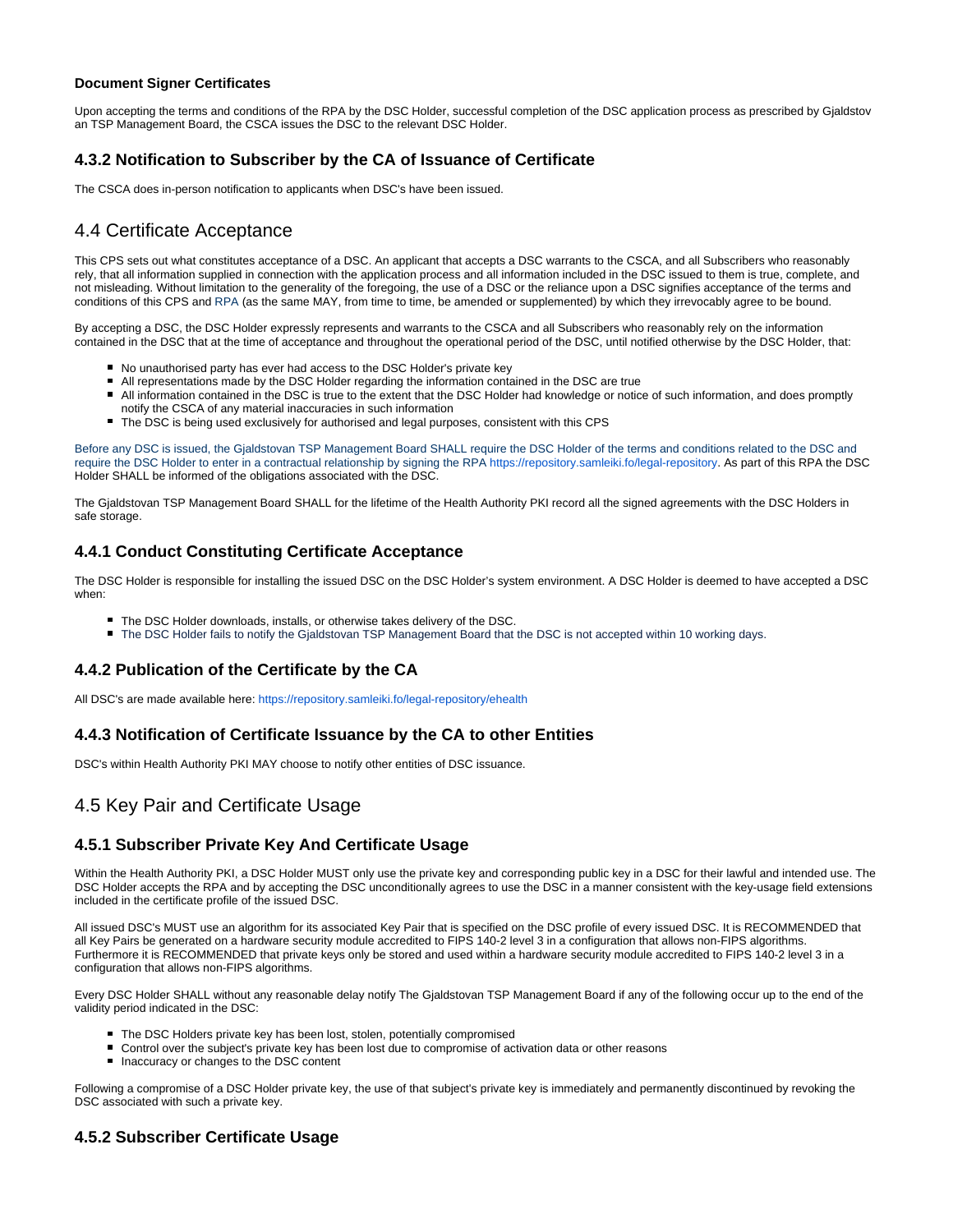Subscribers SHALL use DSC's and associated public keys for the verification of the signed object data (SOD) on a MRD.

The Subscriber is solely responsible for deciding whether or not to rely on the information in a certificate provided to accept or reject their participation in the transaction.

# <span id="page-13-0"></span>4.6 Certificate Renewal

Certificate renewal means the issuance of a new certificate without changing the Key-pair. The Health Authority PKI does not support certificate renewal for end entity certificates or DSC's.

#### <span id="page-13-1"></span>**4.6.1 Circumstance for Certificate Renewal**

All forms of certificate renewal is forbidden under this CPS.

#### <span id="page-13-2"></span>**4.6.2 Who May Request Renewal**

All forms of certificate renewal is forbidden under this CPS.

#### <span id="page-13-3"></span>**4.6.3 Processing Certificate Renewal Requests**

All forms of certificate renewal is forbidden under this CPS.

#### <span id="page-13-4"></span>**4.6.4 Notification of New Certificate Issuance to Subscriber**

All forms of certificate renewal is forbidden under this CPS.

#### <span id="page-13-5"></span>**4.6.5 Conduct Constituting Acceptance of a Renewal Certificate**

All forms of certificate renewal is forbidden under this CPS.

#### <span id="page-13-6"></span>**4.6.6 Publication of the Renewal Certificate by the CA**

All forms of certificate renewal is forbidden under this CPS.

#### <span id="page-13-7"></span>**4.6.7 Notification of Certificate Issuance by the CA to Other Entities**

All forms of certificate renewal is forbidden under this CPS.

# <span id="page-13-8"></span>4.7 Certificate Re-Key

Certificate Re-Key is when all the identifying information from a certificate is duplicated in a new certificate, but there is a different public key and a different validity period. All forms of certificate re-keying is forbidden under this CPS.

### <span id="page-13-9"></span>**4.7.1 Circumstance for Certificate Re-Key**

All forms of certificate re-key is forbidden under this CPS.

#### <span id="page-13-10"></span>**4.7.2 Who May Request Certification of a New Public Key**

All forms of certificate re-key is forbidden under this CPS.

### <span id="page-13-11"></span>**4.7.3 Processing Certificate Re-Keying Requests**

All forms of certificate re-key is forbidden under this CPS.

#### <span id="page-13-12"></span>**4.7.4 Notification of New Certificate Issuance to Subscriber**

All forms of certificate re-key is forbidden under this CPS.

#### <span id="page-13-13"></span>**4.7.5 Conduct Constituting Acceptance of a Re-Keyed Certificate**

All forms of certificate re-key is forbidden under this CPS.

#### <span id="page-13-14"></span>**4.7.6 Publication of the Re-Keyed Certificate by the CA**

<span id="page-13-15"></span>All forms of certificate re-key is forbidden under this CPS.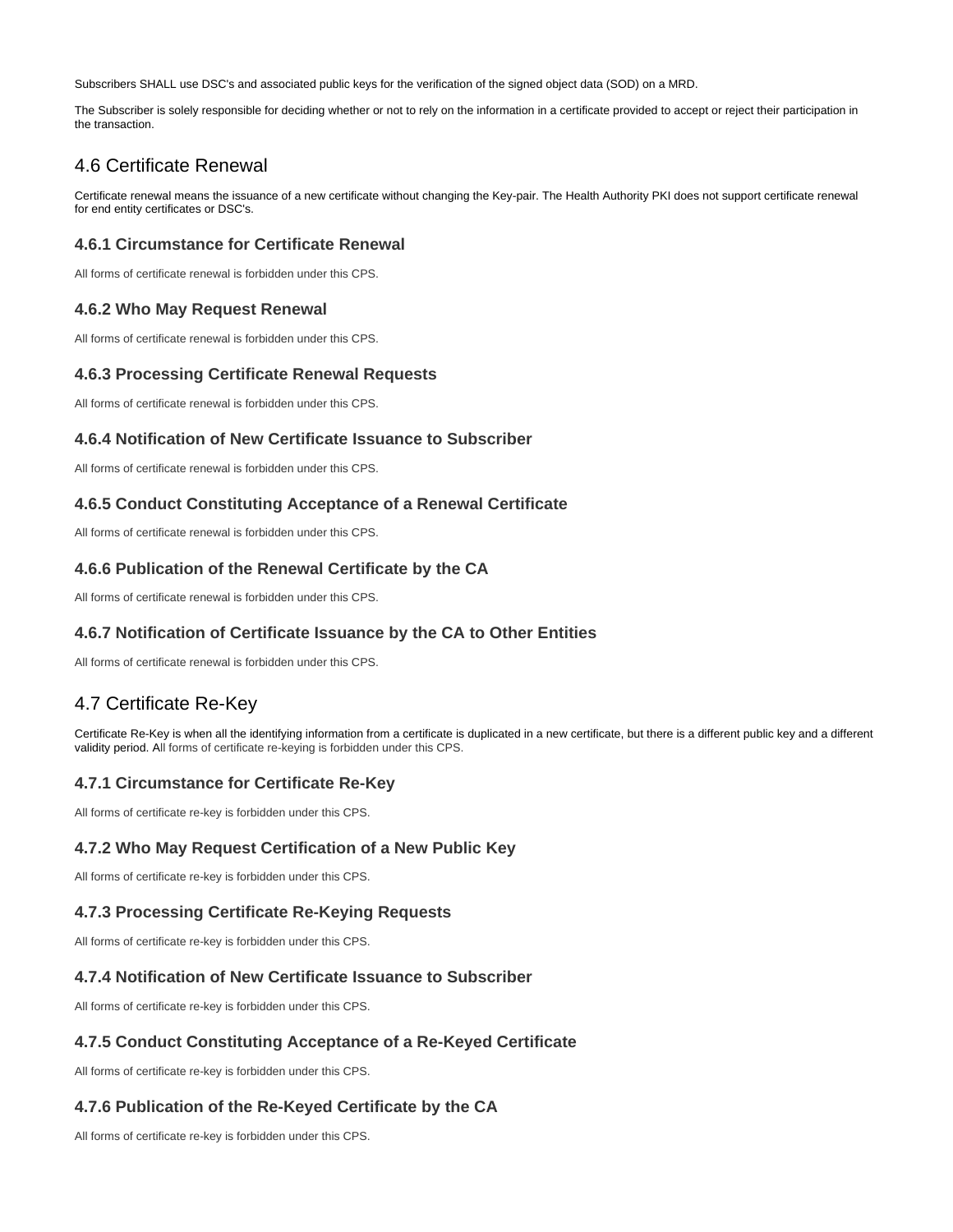## **4.7.7 Notification of Certificate Issuance by the CA to Other Entities**

All forms of certificate re-key is forbidden under this CPS.

# <span id="page-14-0"></span>4.8 Certificate Modification

Certificate Modification refers to the issuance of a new certificate due to changes in the information in an existing certificate other than its associated public key.

The CSCA MAY reissue or replace a valid CA certificate when the CA Certificate's common name, organization name, device name, or geographic location changes. Modified information MUST undergo the same identification and authentication procedures as for a new CA Certificate.

CA Certificate modification requests are processed in the same manner as requests for new CA Certificates and in accordance with the provisions of this CPS. As such CA Certificate modification is effectively a new CA Certificate.

#### <span id="page-14-1"></span>**4.8.1 Circumstance for Certificate Modification**

CA Certificate modification requests are processed in the same manner as requests for new CA Certificates and in accordance with the provisions of this CPS. As such CA Certificate modification is effectively a new CA Certificate.

### <span id="page-14-2"></span>**4.8.2 Who May Request Certificate Modification**

CA Certificate modification requests are processed in the same manner as requests for new CA Certificates and in accordance with the provisions of this CPS. As such CA Certificate modification is effectively a new CA Certificate.

## <span id="page-14-3"></span>**4.8.3 Processing Certificate Modification Requests**

CA Certificate modification requests are processed in the same manner as requests for new CA Certificates and in accordance with the provisions of this CPS. As such CA Certificate modification is effectively a new CA Certificate.

#### <span id="page-14-4"></span>**4.8.4 Notification of New Certificate Issuance to Subscriber**

CA Certificate modification requests are processed in the same manner as requests for new CA Certificates and in accordance with the provisions of this CPS. As such CA Certificate modification is effectively a new CA Certificate.

#### <span id="page-14-5"></span>**4.8.5 Conduct Constituting Acceptance of Modified Certificate**

CA Certificate modification requests are processed in the same manner as requests for new CA Certificates and in accordance with the provisions of this CPS. As such CA Certificate modification is effectively a new CA Certificate.

### <span id="page-14-6"></span>**4.8.6 Publication of the Modified Certificate by the CA**

CA Certificate modification requests are processed in the same manner as requests for new CA Certificates and in accordance with the provisions of this CPS. As such CA Certificate modification is effectively a new CA Certificate.

#### <span id="page-14-7"></span>**4.8.7 Notification of Certificate Issuance by the CA to Other Entities**

CA Certificate modification requests are processed in the same manner as requests for new CA Certificates and in accordance with the provisions of this CPS. As such CA Certificate modification is effectively a new CA Certificate.

### <span id="page-14-8"></span>4.9 Certificate Revocation and Suspension

#### <span id="page-14-9"></span>**4.9.1 Circumstances for Revocation**

CSCA Certificates and DSC's SHALL be revoked when any of the information on a CSCA Certificate or DSC changes or becomes obsolete or when the private key associated with the CSCA Certificate or DSC is compromised or suspected to be compromised. A CSCA Certificate or DSC will be revoked in the following instances upon notification of:

- Private key compromise
- Certificate creation error
- Key compromise including unauthorized access or suspected unauthorized access to private keys, lost or suspected lost keys, stolen or suspected stolen keys, destroyed or suspected destroyed keys or superseded by replacement keys and a new CSCA Certificate or DSC
- The CSCA or DSC Holder has failed to meet obligations under this CPS or any other agreement, regulation, or law that may be in force with respect to a particular certificate
- The CSCA Certificate or DSC was not issued in accordance with the terms and conditions of this CPS or the CSCA or DSC Holder provided inaccurate, false or misleading information
- The private key corresponding to a CSCA Certificate or DSC has been used to sign, publish or distribute spyware, trojans, viruses, rootkits, browser hijackers, or other content, for phishing, or conduct that is harmful, malicious, hostile or to download malicious content onto a system without consent
- Where a CSCA requests revocation because: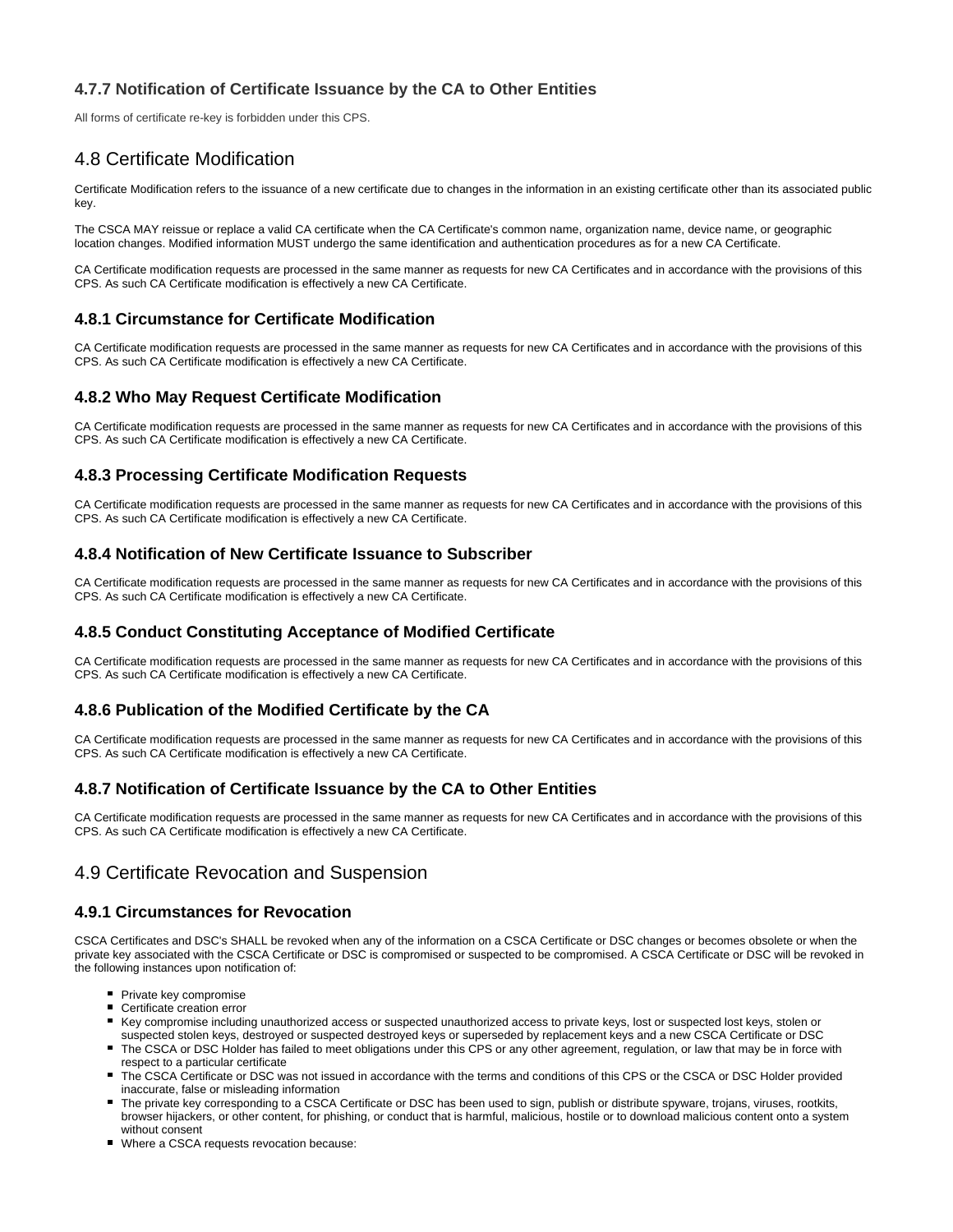- A change in the relationship between the DSC Holder and the CSCA
- The DSC Holder is no longer authorized to act as a DSC Holder
- The DSC Holder otherwise becomes unsuitable or unauthorized to hold the DSC
- **Affiliation change**
- Cessation of operation
- Incorrect information contained in a CSCA Certificate or DSC
- **DSC Holder bankruptcy**
- **DSC Holder liquidation**
- **Breach of RPA with the Gjaldstovan TSP Management Board**
- Any of the information appearing in a CSCA Certificate or DSC is inaccurate or misleading
- The CSCA obtains reasonable evidence that there has been loss, theft, modification, unauthorized disclosure, or other compromise of the private key corresponding to the public key within the certificate, or that the certificate has otherwise been misused
- The CSCA receives notice or otherwise becomes aware that a DSC Holder has breached a material obligation under the RPA or other contractual obligations
- The Gjaldstovan TSP Management Board receives a lawful and binding order from a government or regulatory body to revoke the CSCA Certificate or DSC
- The Gjaldstovan TSP Management Board determines, in its sole discretion, that the CSCA Certificate or DSC was not issued in accordance with the terms and conditions of this CPS
- The Gjaldstovan TSP Management Board receives notice or otherwise becomes aware that there has been some other modification of the information pertaining to the DSC Holder that is contained within the DSC
- The DSC Holder fails or refuse to comply, or to promptly correct inaccurate, false or misleading information after being made aware of such inaccuracy, misrepresentation or falsity
- Either the DSC Holder's or the CSCA's obligations under this CPS are delayed or prevented by a natural disaster, computer or communications failure, or other cause beyond reasonable control, and as a result another entity is threatened or compromised
- The technical content or format of the CSCA Certificate or DSC presents an unacceptable risk to Subscribers (a deprecated cryptographic /signature algorithm or key size presents an unacceptable risk and that such CSCA Certificates or DSC's SHOULD be revoked and replaced as soon as reasonably practical upon notification)
- Other reasons as decided by the Gjaldstovan TSP Management Board

The DSC Holder of a revoked DSC, SHALL be informed of the change of status of the DSC. In the case of the CSCA, Gjaldstovan TSP Management Board SHALL notify the DSC Authorised Representative immediately when the decision is made that the CSCA Certificate is to be revoked. Furthermore the Gjaldstovan TSP Management Board SHALL immediately inform the DSC Authorised Representative when there is suspicion of the integrity of the CSCA Certificate or DSC.

A revoked CSCA Certificate or DSC is indefinitely revoked and will never be reinstated.

#### <span id="page-15-0"></span>**4.9.2 Who Can Request Revocation**

The following entities MAY request revocation of a CSCA Certificate or DSC:

- The Gjaldstovan TSP Management Board, representing the CSCA, MAY revoke any Certificate issued at its sole discretion, and SHALL publish the list of revoked Certificates in a publicly accessible certificate revocation list status service
- A DSC Holder MAY request revocation of its DSC's

#### <span id="page-15-1"></span>**4.9.3 Procedure for Revocation Request**

The Gjaldstovan TSP Management Board, representing the CSCA, will revoke a Certificate upon receipt of a valid request and after approval by the Gjaldstovan TSP Management Board. A revocation request SHOULD be promptly and directly communicated to the Gjaldstovan TSP Management Board. The DSC Holder is required to submit the revocation request in person without any reasonable delay.

The Gjaldstovan TSP Management Board maintains a continuous ability to respond to any high priority CSCA Certificate or DSC problem report and will take such action as deemed appropriate based on the nature of such a report.

#### <span id="page-15-2"></span>**4.9.4 Revocation Request Grace Period**

No grace period is permitted once a revocation request has been verified. The CSCA will revoke Certificates as soon as reasonably practical following verification of a revocation request.

#### <span id="page-15-3"></span>**4.9.5 Time Within Which CA Must Process the Revocation Request**

The Gjaldstovan TSP Management Board will begin investigation of a Certificate problem report as soon as reasonably practical after its receipt. The Gjaldstovan TSP Management Board SHALL take reasonable steps to revoke the Certificate as soon as reasonably practical after receipt of a valid revocation request.

#### <span id="page-15-4"></span>**4.9.6 Revocation Checking Requirement for Subscribers**

Subscribers SHALL comply with the signature validation requirements defined in this CPS.

#### <span id="page-15-5"></span>**4.9.7 CRL Issuance Frequency**

The revocation status service is implemented by publishing Certificate Revocation Lists (CRLs), digitally signed by the CSCA, as described section 2.1.

The CSCA MUST comply to the following:

A new CRL is published at intervals of not more than 1 day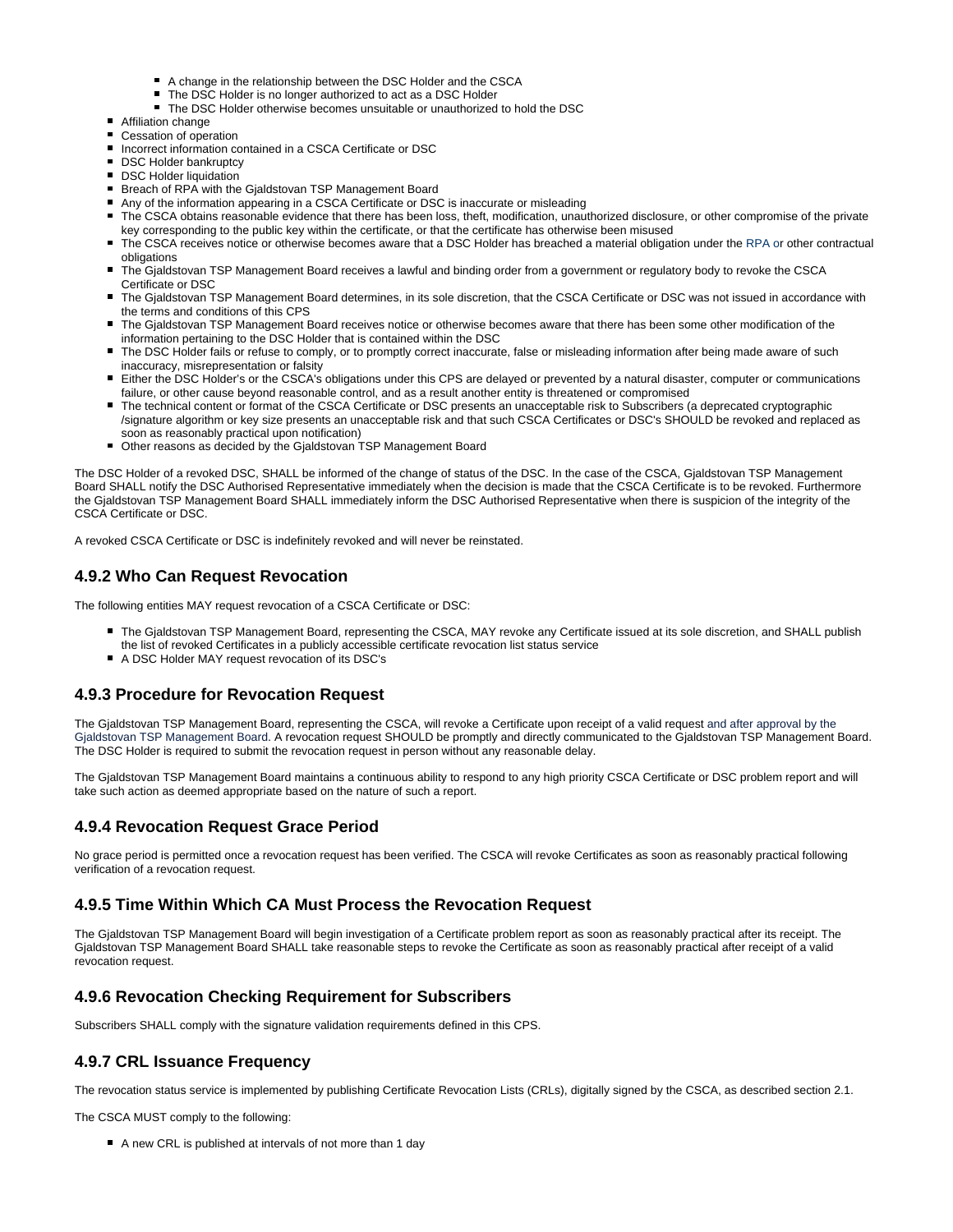The validity time of every CRL is 10 days

There may be several valid CRLs available at the same time. The one of those, which has been published as the latest, contains the most updated information.

#### <span id="page-16-0"></span>**4.9.8 Maximum Latency for Certificate Revocation List**

CRLs SHALL be published immediately in the repositories after certificate revocation. Certificate status information MUST be updated immediately.

#### <span id="page-16-1"></span>**4.9.9 On-Line Revocation/Status Checking Availability**

No online revocation checking is supported.

#### <span id="page-16-2"></span>**4.9.10 On-Line Revocation Checking Requirements**

Not applicable.

#### <span id="page-16-3"></span>**4.9.11 Other Forms Of Revocation Advertisements Available**

Not applicable.

#### <span id="page-16-4"></span>**4.9.12 Special Requirements Re-Key Compromise**

Should a private key become compromised, the related Certificate SHALL be revoked pending TSP Management Board decision.

#### <span id="page-16-5"></span>**4.9.13 Circumstances for Suspension**

No suspension of Certificates is permissible by the CSCA.

#### <span id="page-16-6"></span>**4.9.14 Who Can Request Suspension**

No suspension of Certificates is permissible by the CSCA.

#### <span id="page-16-7"></span>**4.9.15 Procedure For Suspension Request**

No suspension of Certificates is permissible by the CSCA.

#### <span id="page-16-8"></span>**4.9.16 Limits On Suspension Period**

No suspension of Certificates is permissible by the CSCA.

## <span id="page-16-9"></span>4.10 Certificate Status Services

#### <span id="page-16-10"></span>**4.10.1 Operational Characteristics**

The status of DSC's issued by the CSCA is published in a Certificate Revocation List [http://crl.samleiki.fo/Faroe-Islands-Health-Authority-CSCA-v1.crl.](http://crl.samleiki.fo/Faroe-Islands-Health-Authority-CSCA-v1.crl) Revocation entries on a CRL are not removed until after the expiry date of a revoked Certificate. The integrity and authenticity of CRL's is ensured by the CSCA by signing CRL's with a key in sole possession by the CSCA.

#### <span id="page-16-11"></span>**4.10.2 Service Availability**

Certificate status services are available 24 hours a day, 7 days a week, 365 days of the year on [http://crl.samleiki.fo/Faroe-Islands-Health-Authority-CSCA](http://crl.samleiki.fo/Faroe-Islands-Health-Authority-CSCA-v1.crl)[v1.crl.](http://crl.samleiki.fo/Faroe-Islands-Health-Authority-CSCA-v1.crl)

# <span id="page-16-12"></span>4.11 End of Subscription

A DSC Holder MAY end a subscription by:

- Allowing a DSC to expire
- Revoking a DSC

# <span id="page-16-13"></span>4.12 Key Escrow and Recovery

<span id="page-16-14"></span>All forms of key escrow and private key recovery of DSC Holders private keys are forbidden for DSC's issued by this CSCA.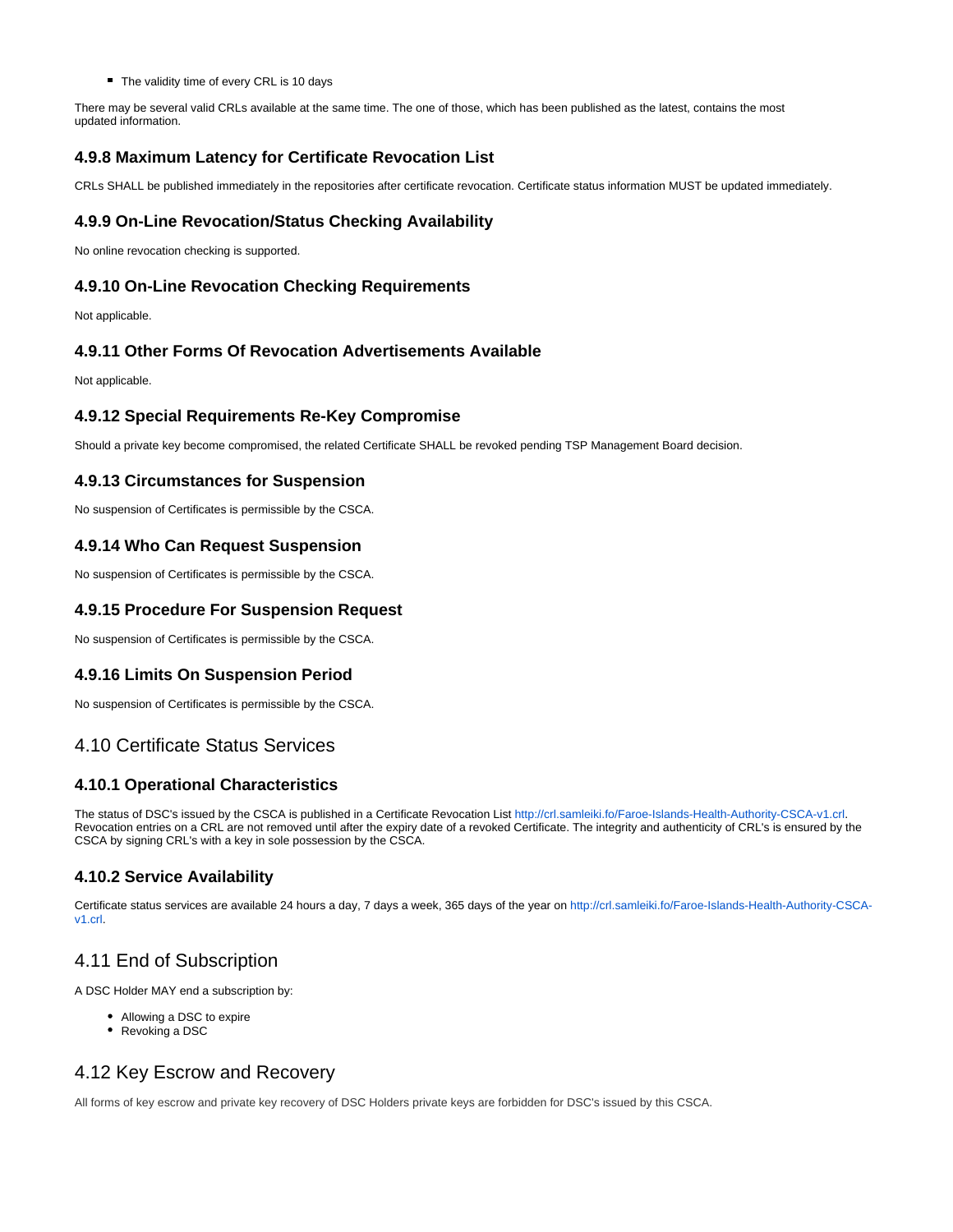# 5 Facility Management and Operational Controls

This section describes in general terms how Gjaldstovan meets the requirements set in the CP, regarding non-technical controls (physical, procedural, and personnel), to securely perform the functions related to the root key.

# <span id="page-17-0"></span>5.1 Physical Controls

#### **Risk Assessment**

There are risk assessments for the CSCA environment as a whole and special risk assessments for critical parts.

The risk assessments are reviewed regularly; when significant changes are introduced to the risk picture, and when major changes are made to the CSCA system.

The Gjaldstovan TSP Management Board approves the risk assessments and accepts residual risks identified.

#### **Asset Management**

Asset management is in place for all parts of the CSCA system, and a system, a policy, procedures and controls are in place to ensure the correctness of the content.

#### **Physical and Environmental Securiy**

Physical protection is in place for all critical parts of the CSCA system.

#### **CSCA Private Keys**

The CSCA private keys are held isolated from normal operations in a HSM. Backup to the CSCA private keys are held in an offline HSM backup unit which is kept in a safe. The safe is only accessible by authorized individuals. There are multiple control measure in the form of multiple roles with different accesses to different assets, physical and logical keys and PIN's, which only in combination can grant access to the CSCA root keys.

#### <span id="page-17-1"></span>**5.1.1 Site Location and Construction**

The operation is running from two secure buildings located in Tórshavn, Faroe Islands.

Main data center

The main data center is located in the main building itself, built for the purpose.

The building has appropriate location and construction measures.

Backup data center

The building has appropriate location and construction measures.

#### <span id="page-17-2"></span>**5.1.2 Physical Access**

During normal office hour there is access to a public area, access to all other areas is restricted. Outside normal office hours, all access to the premises is restricted.

The access to sensitive areas is managed strictly, only authorized individuals have access.

All employees have access to other areas. Visitors to semi-sensitive areas MUST be signed in and have a visible badge.

#### **Main data center**

Before physical accesses are granted to employees, they MUST have a work-related need, have signed a duty of confidentiality, a background check has been made and a relevant manager has approved the access.

The access is managed with an electronic system. You have to have an access card and use a pin-code to get access to the main data center.

Every access is logged and comings and goings are documented on the video for the data center.

There are only a few secure manual keys to use in emergency.

Furthermore, all equipment and data, which are a part of the Health Authority PKI, are located in special secure racks, equipped with double locks, burglary alarms and video.

There MUST be two employees in trusted roles present, to get access inside the special secure rack.

Visitors:

- Some regular visitors have a permanent access. They have signed a confidentiality agreement.
- Some not so regular visitors will be followed to the data center and then left alone. They have signed a confidentiality agreement.
- Visitors that not have signed at confidentiality agreement will be accompanied at all times.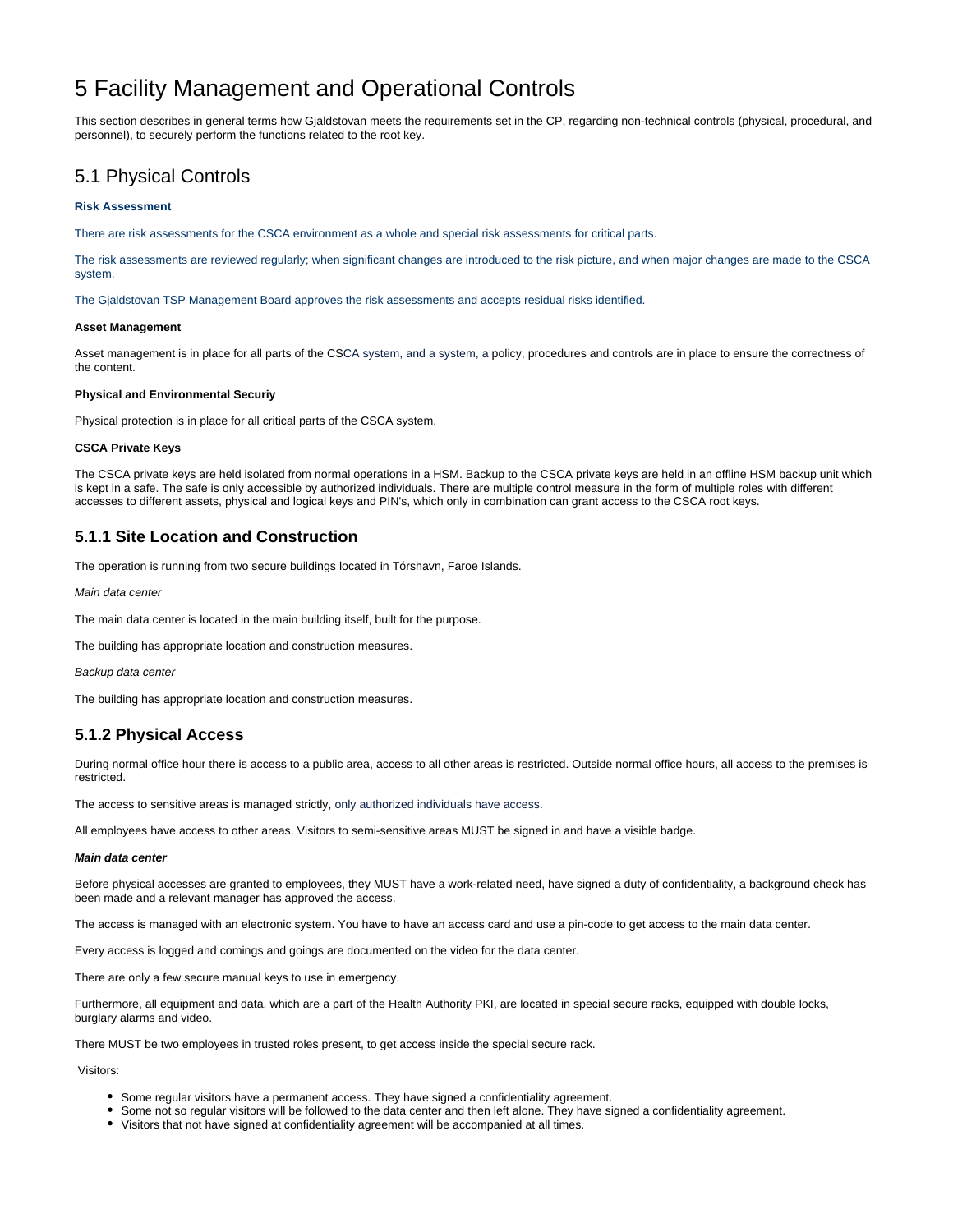#### **Backup data center**

Before physical accesses are granted to employees they MUST have a work-related need, have signed a duty of confidentiality, a background check has been made and a relevant manager have approved the access.

Access is managed with two manual locks on the door to the backup room, which require two different keys, which are held by two different authorized emp loyees.

There is a burglary alarm connected to the room.

Furthermore, all equipment and data, which are a part of the Health Authority PKI, are located in special secure racks, equipped with double locks, burglary alarms and video.

There MUST be two authorized employee present, to get access inside the special secure rack.

Visitors:

- Some regular visitors have a permanent access. They have signed a confidentiality agreement.
- Some not so regular visitors will be followed to the data center and then left alone. They have signed a confidentiality agreement.
- Visitors that not have signed at confidentiality agreement will be accompanied at all times.

#### <span id="page-18-0"></span>**5.1.3 Power and air conditioning**

To protect against unexpected power loss both data centers are equipped with a no-break system and in case of a long time power loss a generator is in place.

The main data center and the engineering building has a cooling system, which blows air through the room.

The cooling of the backup data center is with a standard compressor type system.

There are backup systems for the primary cooling.

#### <span id="page-18-1"></span>**5.1.4 Water Exposures**

The main data center, the backup data center and the engineering building have concrete wall on the side where a water hazard could occur; furthermore, the buildings are on a hillside, with practically no risk for exposure to water.

The main data center and the engineering building is also equipped with raised floors and drainage.

#### <span id="page-18-2"></span>**5.1.5 Fire Prevention and Protection**

The main data center and the engineering building are equipped with a fire alarm system with direct connection to the fire station.

The main data center and the engineering building are also equipped with an automatic gas based fire extinguishing system, that will prevent damage to the equipment in case of fire and when the system puts out fires.

There are handheld extinguisher in both data centers and in the engineering building.

The fire station is only a few minutes away.

#### <span id="page-18-3"></span>**5.1.6 Media Storage**

Media related to CA operations are inside special secure racks and will not be removed except for destruction.

The special secure racks are placed in the data center and have burglar alarms, the secure racks rely on the fire protection of the room they are located in.

The secured rack are certified by the LPCB to LPS 1214 Security Category 2, and CPNI approved.

Some assets are in other secure safes e.g. offline backup HSM's and the activation keys and PIN's for the HSM's.

There is a strict procedure in place to get access to media, which involves at least two trusted persons.

#### <span id="page-18-4"></span>**5.1.7 Waste Disposal**

Media (paper or magnetic) that can contain sensitive information are disposed in a secure manner.

- Magnetic discs are destroyed by use of a certified disk shredder
- Magnetic tapes are not used
- Other magnetic media are destroyed by use of a certified disk shredder
- Printed material are cross-cut shredded in line with DIN-66399 P4

#### <span id="page-18-5"></span>**5.1.8 Off-Site Backup**

All components in the CA environment have their own backup profile assigned. The profile specifies how often backups SHALL be taken and for how long the backups will be stored.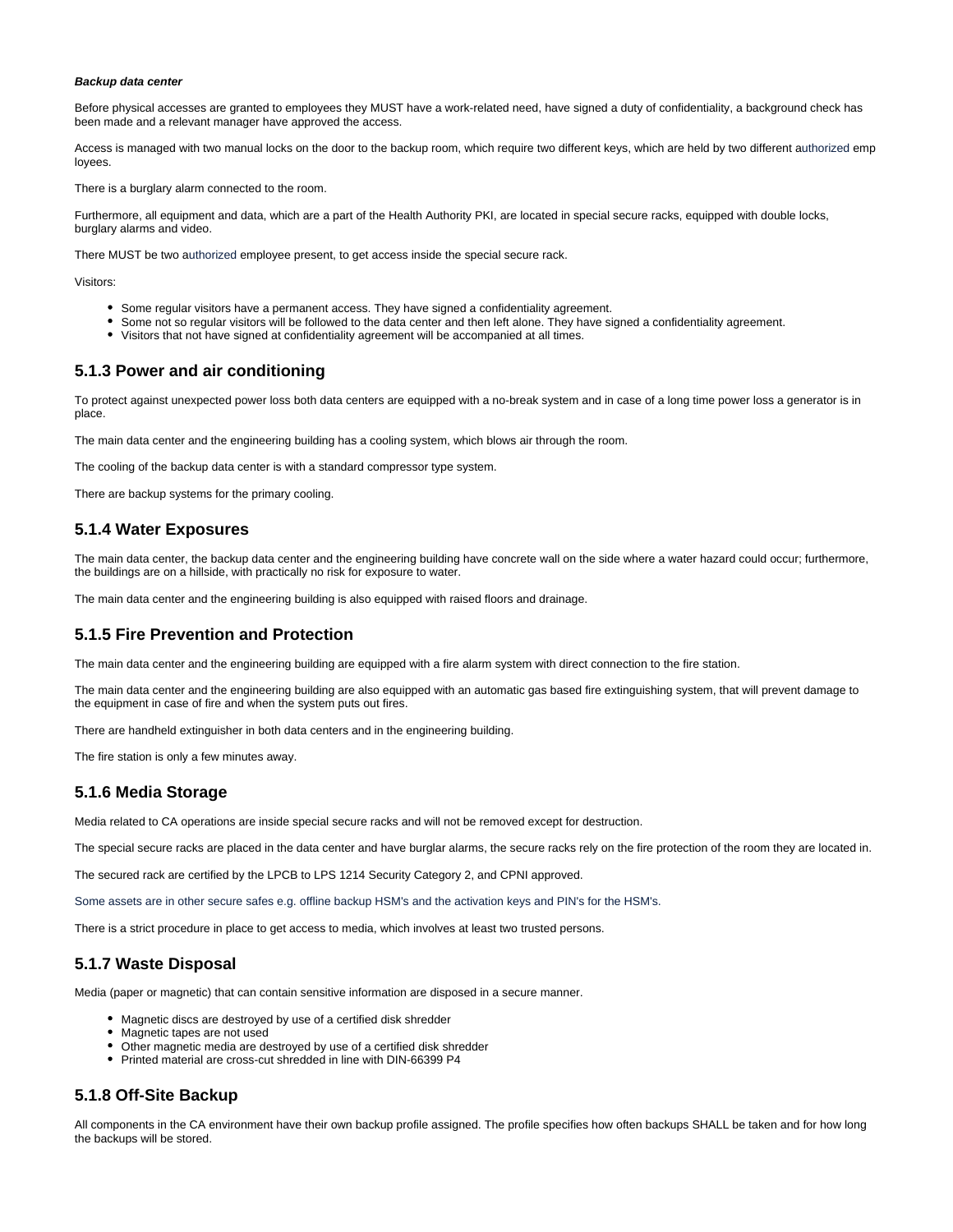When a backup has been taken, the data is first placed in backup storage. Within 24 hours the backup data will be copied to another special secure rack located in our backup data center. In that way there are always two copies at two different locations.

The backup system is continuously monitored.

The off-site backup is located in a secure rack in the backup data center.

# <span id="page-19-0"></span>5.2 Procedural Controls

Administrative processes are described in detail in standard operating procedures and other guidelines approved by the Gjaldstovan TSP Management Board.

#### <span id="page-19-1"></span>**5.2.1. Trusted Roles**

In order to ensure that one person acting alone cannot circumvent security safeguards, responsibilities are shared by multiple roles and individuals. This is accomplished by creating separate roles and accounts on the various components of the CA system, and each role has a limited amount of capability. This method allows a system of "checks and balances" to occur among the various roles. Oversight MAY be in the form of a person who is not directly involved in issuing certificates (e.g. a system auditor) examining system records or audit logs to ensure that other persons are acting within the realms of their responsibilities and within this CPS.

Gjaldstovan TSP Management Board has limited the system access by appointing only authorized individuals to trusted roles.

The categories of high level trusted roles in use are:

**Security Officers**: Overall responsibility for administering the implementation of the security practices.

**System Administrators**: Authorized to install, configure and maintain the CA environment for service management. This includes recovery of the system.

**System Operators**: Responsible for operating the CA environment on a day-to-day basis. System Operators are also authorized to perform system backup.

**System Auditors**: Authorized to view archives and audit logs of the CA environment.

HSM specific and other system specific trusted roles are implemented, with requirements set forth by Gjaldstovan TSP Management Board in regards to m of n and segregation of duties.

Only individuals appointed a trusted role by Gjaldstovan TSP Management Board are provisioned with access according to the specific tasks defined to that trusted role.

#### <span id="page-19-2"></span>**5.2.2. Number of Persons Required Per Task**

The number of individuals required to perform a task is described in the internal documents governed by Gjaldstovan TSP Management Board, describing the different trusted roles.

At least two people are always assigned to each trusted role to ensure adequate support. Some roles are assigned to different people to ensure no conflict of interest occurs and to prevent the possibility of accidental or intentional compromise of any component of the CA infrastructure, most especially the CSCA Private Keys.

CA Key Pair generation and initialisation of a CSCA SHALL require the active participation of at least two trusted individuals in each case. Such sensitive operations also require the active participation and oversight of Gjaldstovan TSP Management Board.

DSC's MUST ensure that no single individual may gain access to any Private Key (other than the DSC Holder's own Private Key). At a minimum, procedural or operational mechanisms MUST be in place for DSC key recovery in disaster recovery situations. To best ensure the integrity of the CA equipment and operation, DSC Holders will identify a separate individual for each trusted role.

All personnel authorized to access the system are accountable for their activities as event logs are retained and checked regularly.

#### **Dual Control for Certificate Generation**

The implementation ensures that DSC issuance by the CSCA can only be under at least dual control by authorized, trusted personnel such that one person cannot sign subordinate certificates on his/her own.

#### <span id="page-19-3"></span>**5.2.3 Identification and Authentication for Each Role**

Persons filling trusted roles MUST undergo an appropriate security screening procedure, according to section 5.3.2 in this CPS.

Each individual performing any of the trusted roles SHALL use the identification and authentication mechanism specified for the specific trusted role in the internal documents to authenticate themselves.

#### <span id="page-19-4"></span>**5.2.4. Roles Requiring Separation of Duties**

Operations involving CSCA Certificate roles are segregated between M of N employees where M is equal to or greater than 2. (An M-of-N person control means there is a minimum "M" persons present out of a total "N" persons authorised to perform the task.) Creation and maintenance of system audit logs are segregated from those persons who operate such systems.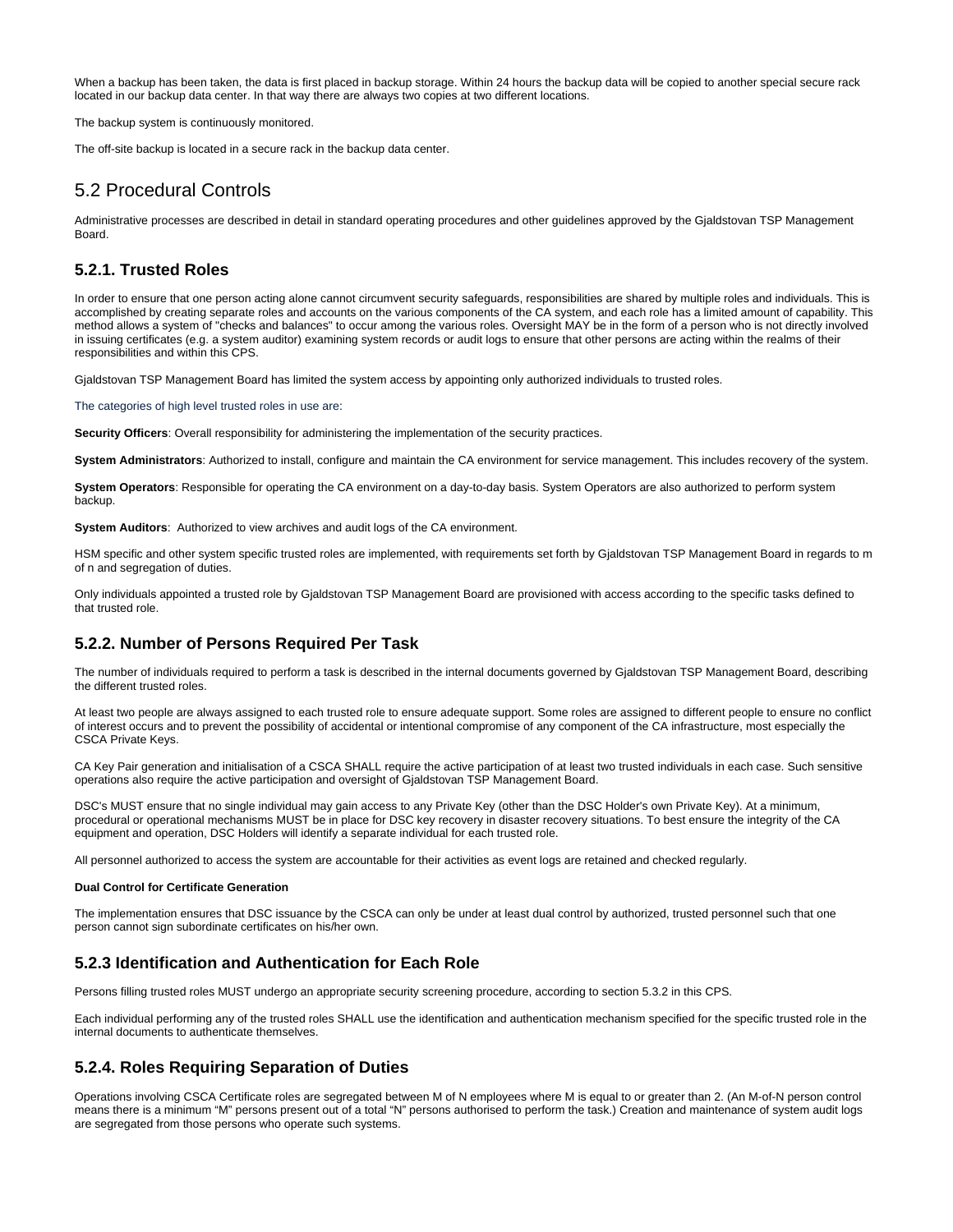The internal documents governed by Gjaldstovan TSP Management Board, describe the different trusted roles containing information about segregation of duties for each type of trusted role.

# <span id="page-20-0"></span>5.3 Personnel Controls

Documented controls are implemented with all personnel that in any way are involved with the CA environment.

#### <span id="page-20-1"></span>**5.3.1 Qualifications, Experience, and Clearance Requirements**

Staff with roles in the CA environment have the necessary qualifications, expertise and clearances to fulfill their role.

In order to document and keep track of that CA employees maintain their qualifications, all relevant education and training are documented in their staff directory, with result if it is available.

All information gathered from employees is stored on a drive (Personnel Data Drive – PDD) with restricted access. The only people having access to this drive are the CEO and department managers.

An example of data stored on this drive are (not an exhaustive list):

- Signed NDAs
- Employee contracts
- Educational records
- CVs
- Criminal records
- Behavioral history

Every respective department manager is obliged to make sure that all documents related to his/her employees are up to date.

At least every three years Gjaldstovan TSP Mgmt. Board:

- Controls that documentation is maintained to satisfaction
- Controls that qualifications are maintained to satisfaction
- Verify clearances

#### **Job Descriptions**

For each employee in a trusted role, there is a signed document in the staff folder containing at least:

- the name of the trusted employee, with civil registration number when allowed by Faroese law
- title of trusted role
- description of what tasks the role entails
- responsibilities for the employee in the trusted role
- from which date the responsibilities starts
- a signature from the employee with a date for signature
- a signature from the management with a date for signature

If an employee holds multiple trusted roles, there is a separate document for each role.

There is an outline of all employees in trusted roles, which also contain the title of the role.

When an employee in a trusted role stops being in the trusted role, it will be documented on the original document with:

- a text explaining that the employee no longer is in trusted role
- a date when the employee has stopped in this trusted role
- a signature from the management with a date for signature

#### **Access to the Systems and Data**

All access to the systems and data is granted with the principle of "least privilege" and all forms of data access is also in line with requirements from applicable laws and the outcome of the data classification.

Nobody is granted access before necessary checks are made, they are appointed by senior management and that a signed agreement exist with the person in the trusted role.

Everybody that is granted access to systems or data, have to comply with appropriate procedures in line with the Gjaldstovan TSP Management Board requirements.

#### <span id="page-20-2"></span>**5.3.2 Background Check Procedures**

Necessary background checks are made for all personnel who have roles in the CA environment.

Some of the checks for new employee are: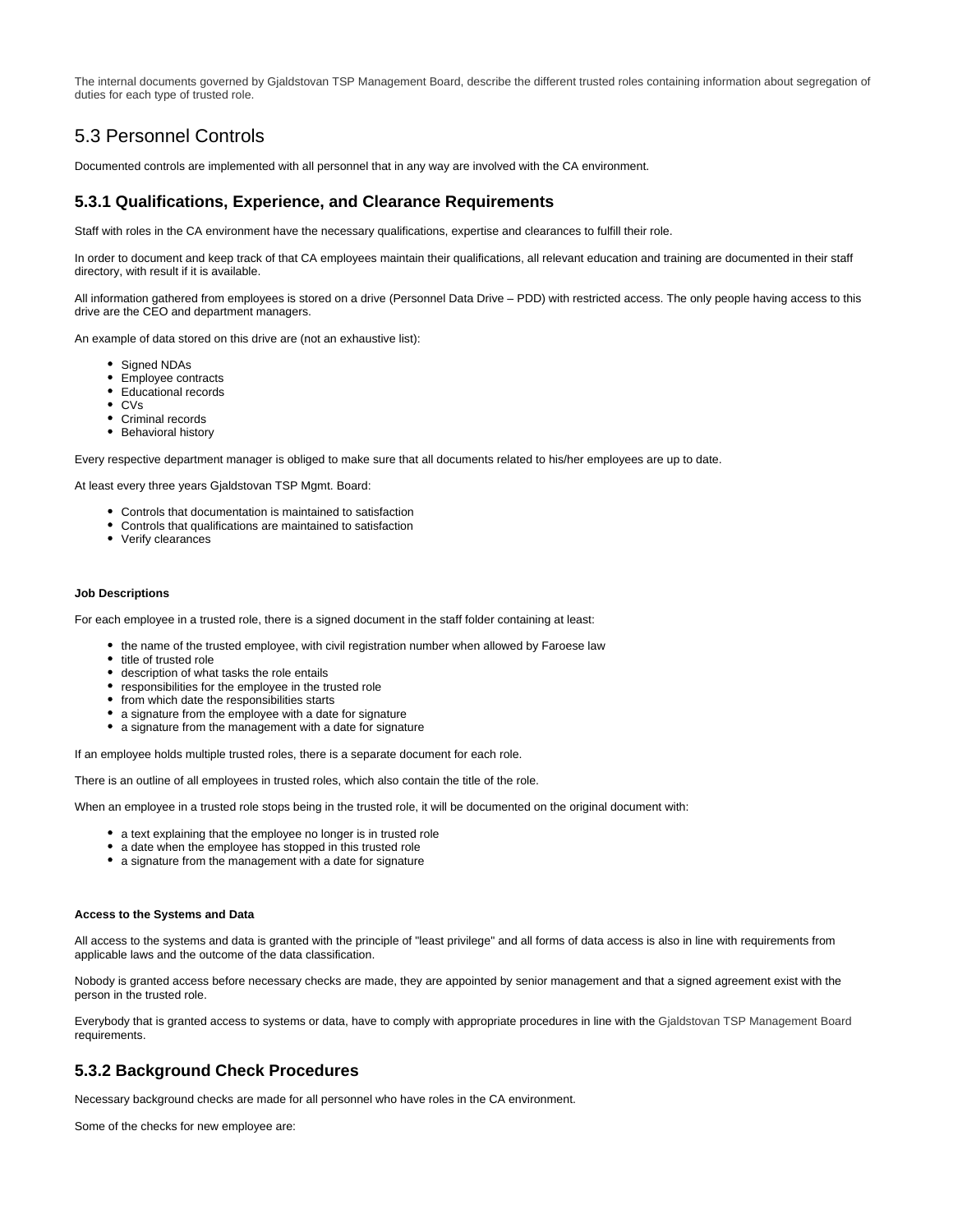Relevant education

The employee has to bring documentation on relevant education, and Gjaldstovan TSP Management Board checks the validity of the most important documents

Criminal record statement

The employee has to deliver a criminal record to Gjaldstovan TSP Management Board, which will be checked. Before employment, Gjaldstovan TSP Management Board will ask for a criminal record. The record will be sent directly from the relevant authority to a designated email address. A forwarded version from the person himself will not be accepted as valid. Criminal records will be required every three years and the personnel them self will initiate this process.

• Previous employment

The employee has to bring documentation on previous employment, which Gjaldstovan TSP Management Board will made relevant checks on

• Professional references

A new employee has to deliver documentation on professional matters, and Gjaldstovan TSP Management Board will check the most important ones

• Impartiality

All personnel in trusted roles SHALL be free from conflict of interest that might prejudice the impartiality of the Health Authority PKI operations. Gjaldstovan TSP Management Board will by interview of the employee try to uncover if there is such a conflict of interest

For existing employee Gjaldstovan TSP Management Board will check relevant information and ask for more documentation if needed.

Where the above checks and confirmations cannot be obtained due to a prohibition or limitation of law or other circumstances, other available substitute investigation techniques permitted by law are used that provide similar information, including background checks performed by applicable Government agencies.

## <span id="page-21-0"></span>**5.3.3 Training Requirements**

Personnel working in the CA environment, have received proper training and have adequate knowledge level.

Personnel in trusted roles meets additional requirements e.g.

• Security Officers

Have extensive experience in general security, data protection rules and PII protection rules; they attend security courses and security conferences regularly, also will they be trained in the procedures and tools that they will use/be part of. Gjaldstovan TSP Management Board is responsible for defining, what security certification is valid and Gjaldstovan TSP Management Board facilit ate necessary education in special Health Authority PKI matters.

• System Administrators

System administrator are well versed in used software, in databases and other equipment related to the Health Authority PKI environment. Gjaldstovan TSP Management Board facilitates necessary education in special Health Authority PKI matters.

• System Operators

Are skilled at the systems they have to manage/operate, and have received an education and a documented procedure in how to run the system on a daily basis.

Gjaldstovan TSP Management Board facilitate necessary education in special Health Authority PKI matters.

• Internal Auditors

Internal auditors that have experience from doing these types of audits, and MUST at least:

- have a working knowledge about systems and data in the CA systems
- have knowledge of the procedures used by the CA
- know what to look for in archives and audit logs in the CA systems
- know what to look for as suspicious behavior

Gjaldstovan TSP Management Board facilitate necessary education in special Health Authority PKI matters.

#### <span id="page-21-1"></span>**5.3.4 Retraining Frequency and Requirements**

All personnel in trusted roles MUST maintain an adequate knowledge level. To ensure adequate knowledge level, there is a training plan for employees in trusted roles and Gjaldstovan TSP Management Board regularly controls that employees in trusted roles participate in necessary training. The Gjaldstovan TSP Management Board will provide and maintain a training program for every type of trusted role. Any training is tailored to every task performed by each respective trusted role, including tools, software and procedures in use by the Health Authority PKI.

Regularly and at least yearly, employees in trusted roles MUST attend a security awareness program, where the risk- and threat landscape and current security practices are among the subjects.

If important threats emerges, relevant employees in trusted roles will be formally informed without unnecessary delay.

### <span id="page-21-2"></span>**5.3.5 Job Rotation Frequency and Sequence**

<span id="page-21-3"></span>To avoid the issue with key persons, task rotation will be encouraged. For knowledge sharing the personnel holding the same roles, MUST rotate in performing the relevant tasks to maintain appropriate and required levels of competency across the trusted roles. This will be performed on a 'best effort' approach and will therefore not be formalized.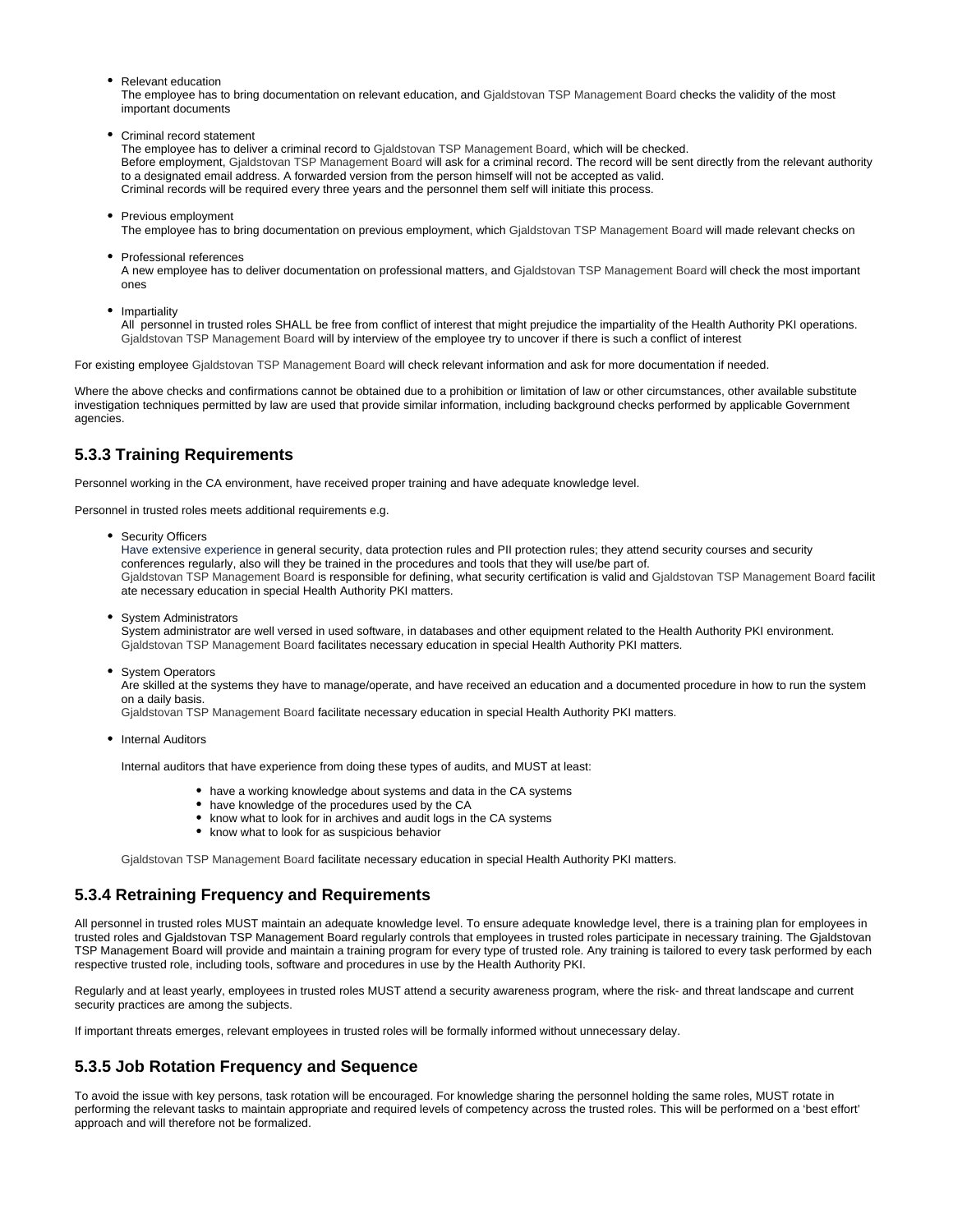### **5.3.6 Sanctions for Unauthorized Actions**

Sanctions are in place against personnel for unauthorized actions, unauthorized use of authority, and unauthorized use of entity systems.

These sanctions could for example be a warning, notice of discharge, or dismissal.

Every incident will be individually evaluated by appropriate parties to determine possible sanctions.

#### <span id="page-22-0"></span>**5.3.7 Independent Contractor Requirements**

Gjaldstovan TSP Management Board does not support the use of independent contractors to fulfill trusted roles. Unless such independent contractors are regulated by a agreement with Gjaldstovan and are subject to the requirements stipulated by this CPS.

#### <span id="page-22-1"></span>**5.3.8 Documentation Supplied to Personnel**

During initial training and retraining Gjaldstovan TSP Management Board provides personnel with the necessary material to perform their duties.

# <span id="page-22-2"></span>5.4. Audit Logging Procedures

#### <span id="page-22-3"></span>**5.4.1 Types of Events Recorded**

Whenever the CSCA is in use, it will be in a controlled ceremony where a protocol is kept for later audit.

When the CSCA is needed for specific planned events, personnel in trusted roles as key holders follow a strict procedure for accessing the CSCA.

The following information will be logged for later audit:

CA key lifecycle management events;

- CA and Certificate lifecycle management events;
- Security events, including successful and unsuccessful PKI system access attempts;
- PKI and security system actions performed;
- Security profile changes;
- System crashes, hardware failures, and other anomalies;
- Entries to and exits from the CA facility.

Event logs include:

- Date and time of the entry
- Serial or sequence number of entry
- Details of the of entry
- Identity of the entity making the journal entry

### <span id="page-22-4"></span>**5.4.2 Frequency of Processing Log**

Audit logs are verified and consolidated at least yearly.

### <span id="page-22-5"></span>**5.4.3 Retention Period for Audit Log**

All Audit logs will be kept for the entire lifetime of the Health Authority PKI.

#### <span id="page-22-6"></span>**5.4.4 Protection of Audit Log**

The relevant audit data collected is regularly analysed for any attempts to violate the integrity of any element of the CA.

Only certain Trusted Roles and auditors may view audit logs in whole. Gjaldstovan decides whether particular audit records need to be viewed by others in specific instances and makes those records available, if required for the purposes of providing evidence of the correct operation of the services for the purpose of legal proceedings.

Consolidated logs are protected from modification and destruction by being stored at a secure off-site location.

All audit logs are protected in an encrypted format via a Key and Digital Certificate generated especially for the purpose of protecting the logs, and placed at a secure off-site location.

#### <span id="page-22-7"></span>**5.4.5 Audit Log Backup Procedures**

The CA performs a daily onsite backup of the audit logs. The backup process includes replication to two sites.

### <span id="page-22-8"></span>**5.4.6 Audit Collection System (Internal vs. External)**

<span id="page-22-9"></span>Log collection is handled using ELF (Eventlog Forwarder) on all servers – this setup is described in the Operations manual, chapter 'Logging -> Log collection.'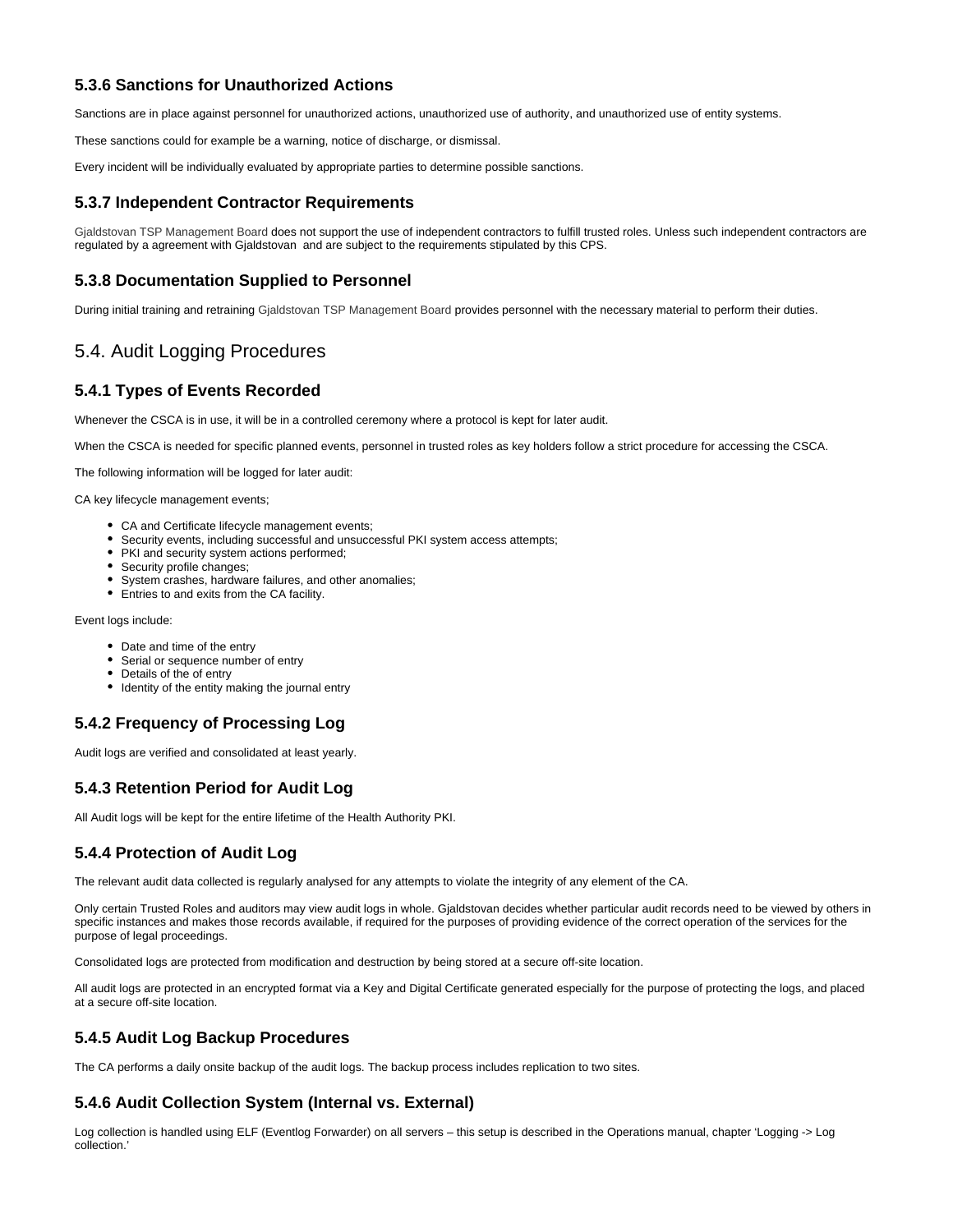#### **5.4.7 Notification to Event-Causing Subject**

In the case of security incidents, alerts are automatically sent from the SIEM (Security Incident and Event management) solutions to the Security Operation Center. Every incident is handled by 1. Level SOC that registers the incident and delegates 2. Level SOC to further investigate the incident. If required the incident is escalated for further expert investigation and processing.

#### <span id="page-23-0"></span>**5.4.8 Vulnerability Assessment**

The CA undergoes periodic penetration tests conducted by an external third party. The Gjaldstovan TSP Management Board also performs internal vulnerability assessments on a regular basis.

# <span id="page-23-1"></span>5.5 Records Archival

### <span id="page-23-2"></span>**5.5.1 Types Of Records Archived**

The CA archives, and makes available upon authorized request, documentation related to and subject to the the Gjaldstovan TSP Management Board document access policy. For each certificate, the records contain information related to creation, issuance, intended use, revocation and expiration. These records will include all relevant evidence in the CA's possession including:

- Audit logs
- Certificate requests and all related actions
- Contents of issued certificates
- Evidence of certificate acceptance and signed (electronically or otherwise) Terms and Conditions
- Revocation requests and all related actions
- Archive and retrieval requests
- Certificate Revocation Lists posted
- Lifecycle events of CA keys
- Audit opinions as discussed in this CPS

### <span id="page-23-3"></span>**5.5.2 Retention Period For Archive**

Audit logs relating to the certificate life-cycle are retained as archive records for a period no less than ten (10) years after a certificate ceases to be valid.

### <span id="page-23-4"></span>**5.5.3 Protection Of Archive**

Archives SHALL be retained and protected against modification or destruction. Only specific Trusted Roles, and auditors may view the archives in whole. The contents of the archives will not be released as a whole, except as required by law. The Gjaldstovan TSP Management Board MAY decide to release records of individual transactions upon request of any of the entities involved in the transaction or their recognized representatives.

Archives are stored in multiple copies, in secured on-site and off-site locations.

Archives are stored on redundant media at each site, and all archive data is migrated to new set of media regularly.

All necessary hardware and software will be retained to protect against obsolescence.

#### <span id="page-23-5"></span>**5.5.4 Archive Backup Procedures**

The CSCA maintains and implements backup procedures so that in the event of the loss or destruction of the primary archives a complete set of backup copies is readily available.

### <span id="page-23-6"></span>**5.5.5 Requirements For Time-Stamping Of Records**

The CA supports time stamping of its records. All events that are recorded by the CA include the date and time of when the event took place. This date and time are based on the system time on which the CA system is operating. The CA uses procedures to review and ensure that all systems operating rely on a trusted time source.

All systems synchronize with a time source local to their security zone. The local time sources synchronize with a central hardware based stratum 1 time source.

#### <span id="page-23-7"></span>**5.5.6 Archive Collection System (internal or external)**

The CA archive collection system is internal. The Gjaldstovan TSP Management Board provides assistance to operators of the CA to preserve their audit trails.

### <span id="page-23-8"></span>**5.5.7 Procedures To Obtain And Verify Archive Information**

Only specific Trusted Roles, and auditors may view the archives in whole. The contents of the archives will not be released as a whole, except as required by law. The Gjaldstovan TSP Management Board MAY decide to release records of individual transactions upon request of any of the entities involved in the transaction or their recognized representatives.

<span id="page-23-9"></span>Archives are checked that they have not been altered since it was archived.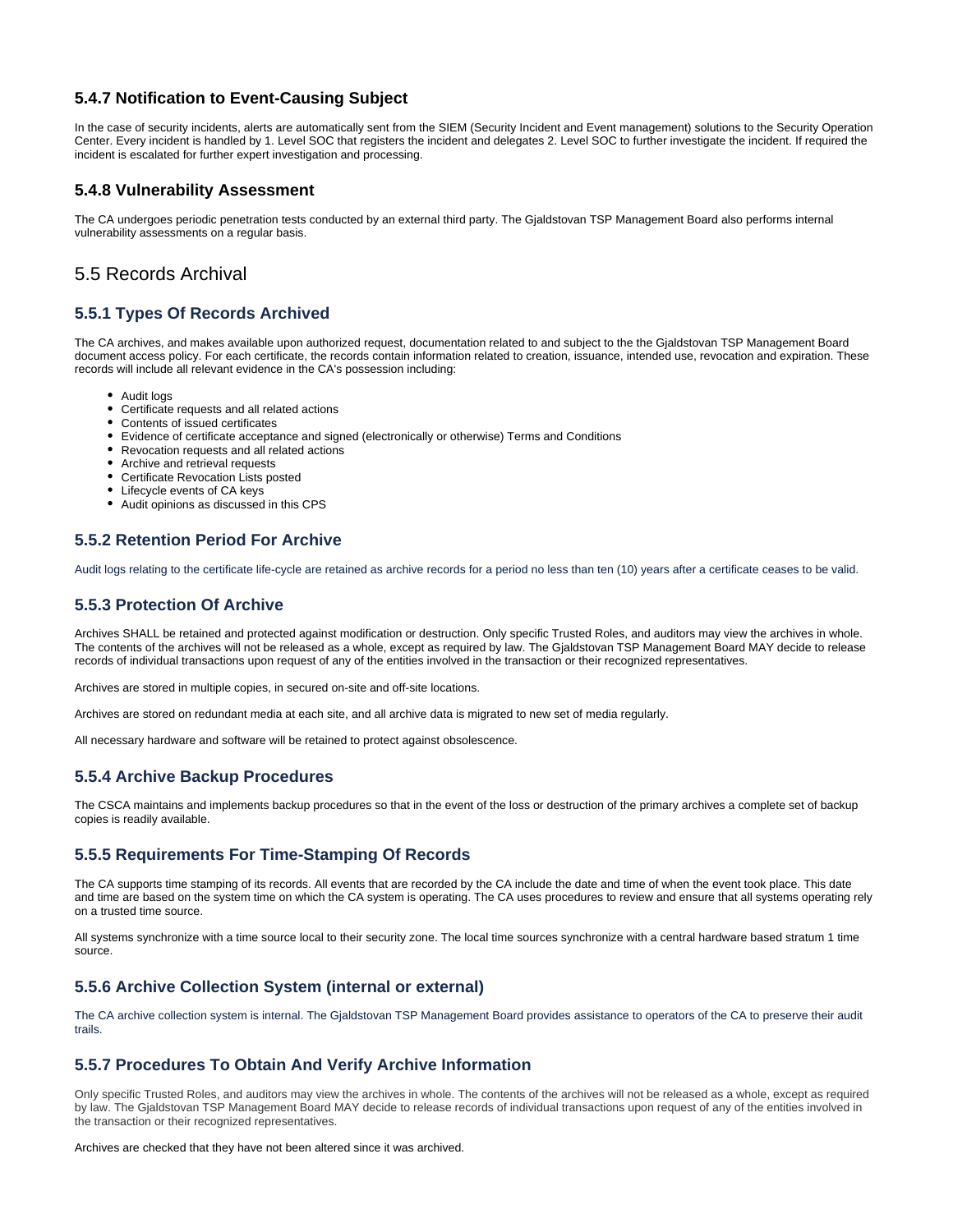# 5.6 Key Changeover

Key changeover is not automatic, but procedures that enable the smooth transition from expiring CA Certificates to new CA Certificates. Towards the end of the CA Private Key's lifetime, the CA ceases using its expiring CA Private Key to sign Certificates (well in advance of expiration) and uses the old Private Key only to sign CRL's associated with that key. A new CA signing Key Pair is commissioned and all subsequently issued Certificates and CRLs are signed with the new private signing key.

Validity period and operational period for certificates are shown in the table below:

| CА                                         | <b>Validity Period</b> | Operational period (Stop Issuance Date) |
|--------------------------------------------|------------------------|-----------------------------------------|
| Faroese Health Authority CSCA v1   4 years |                        | 2 vears                                 |

At "Stop Issuance Date" CA stops issuing Certificates with the old key and MUST some time before that initiate generation of a new key pair. CA Key Changeover MUST be generated in a key-ceremony approved by Gjaldstovan TSP Management Board. The new CSCA Certificate associated with the new public key is published in the Health Authority repository - while the old CSCA certificates will also be stored in the repository, but in a way that makes it clear that those are old and replaced. Certificate Requests received after the "Stop Issuance Date," will be signed with the new CA Private Key.

If there is need for a key changeover before the "Stop Issuance Date", for example because of key weakness etc., the CA Key Changeover MUST in the same way as above be generated in a key ceremony approved by Gjaldstovan TSP Management Board. The new CSCA Certificate with the new public key is published in the Health Authority repository - while the old CA certificates will also be stored in the repository, but in a way that makes it clear that those are old and replaced.

# <span id="page-24-0"></span>5.7 Compromise and Disaster Recovery

The Gjaldstovan TSP Management Board has:

- procedures for incident and compromise handling
- plans and procedures if Computing Resources, Software and/or Data are corrupted
- procedures for handling entity private key compromise
- a plan for Business Continuity Capabilities after a Disaster

The purpose of these procedures and plans are to handle incidents to restore core operations as quickly as practicable when systems and/or operations have been significantly and adversely impacted.

Gjaldstovan TSP Management Board regards these procedures and plans as proprietary, security-sensitive, and confidential. Accordingly, they are not intended to be made generally available.

In the Business Disaster and Continuity Plan there are procedures, that provides for the immediate continuation of certificate revocation services in the event of an unexpected emergency.

### <span id="page-24-1"></span>**5.7.1 Incident and Compromise Handling Procedures**

There is constant monitoring of Gjaldstovan's assets e.g.

- Start up and shutdown of the logging function
- Availability and utilization of needed services within the Health Authority PKI network.

There are regular reviews of relevant logs to identify evidence of malicious activity both by an automatic mechanism and with regular audits. If something unusual is found, the system will create an alarm that notifies relevant organizational units that will take appropriate action. Notification are sent to relevant parties if the auditor finds something unusual.

First level support then handles the common events. If this is beyond their capabilities the incident will be forwarded to second level support.

If second level support cannot handle the incident in a normal way, it will be handed to an incident manager.

The incident manager is in charge of the incident until the issue is resolved or forwarded to the Business Disaster and Continuity Team.

All security related incidents would be reported directly to an employee in a trusted role, who without unnecessary delay SHALL take action, including:

- discover the issue
- limit possible consequences
- notify relevant parties within 24 hours
- where the breach of security or loss of integrity is likely to adversely affect a natural or legal person to whom the trusted service has been provided, the natural or legal person will also be notified of the breach of security or loss of integrity without undue delay.

#### <span id="page-24-2"></span>**5.7.2 Computing Resources, Software and/or Data are Corrupted**

If computing resources, software, and/or data are corrupted or suspected to be corrupted, there are procedures as to how the secure environment will be re-established.

<span id="page-24-3"></span>The Business Disaster and Continuity Team is responsible.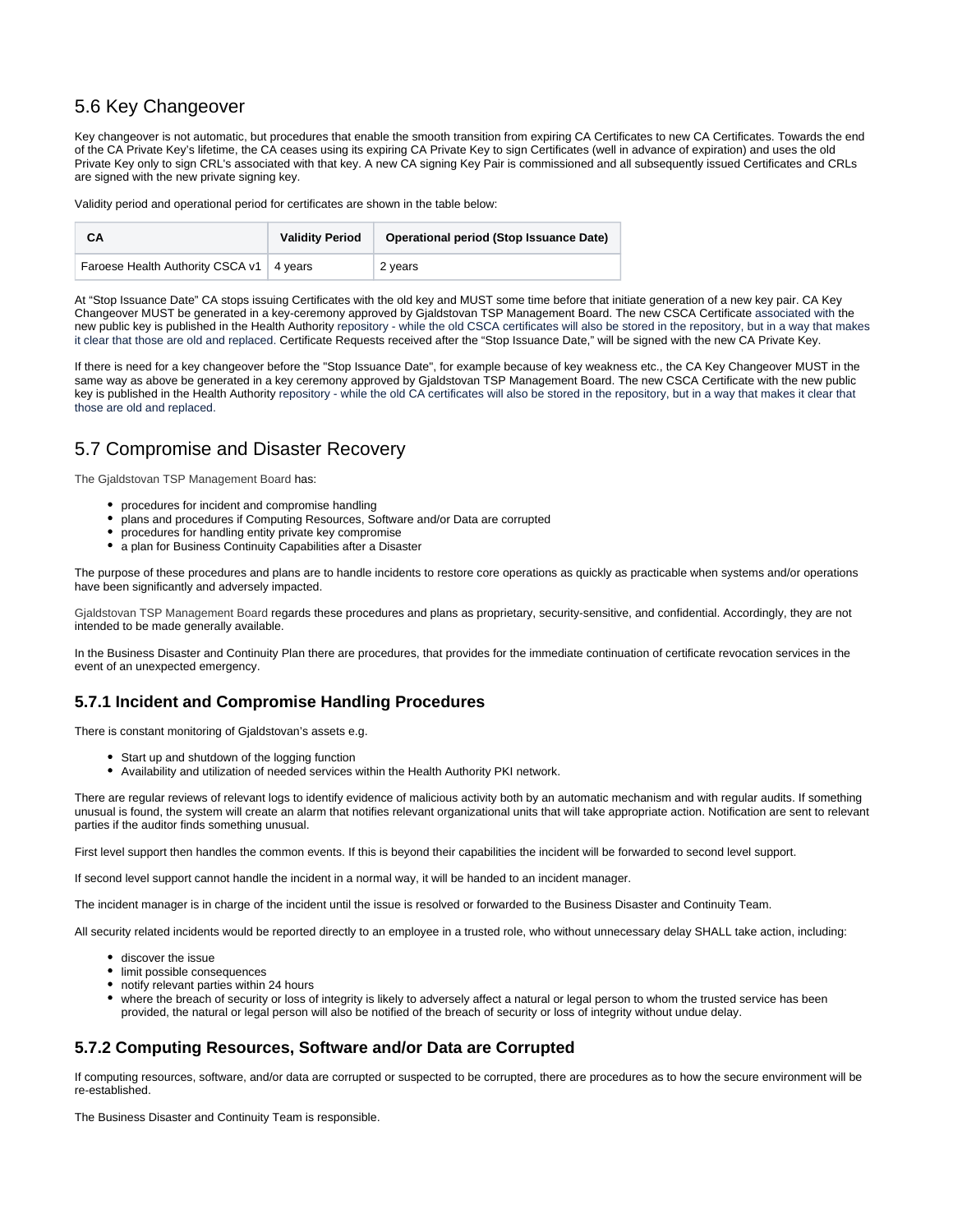# **5.7.3 Entity Private Key Compromise Procedures**

In the Business Disaster and Continuity Plan there is a procedure with practical steps on what to do in the case that the CA private key has been compromised, lost, or suspected compromised. These steps include that the Gjaldstovan TSP Management Board SHALL:

- Give information to all relevant entities and DSC Holders as quick as possible via the PKI repository;
- In the case of compromise
	- Inform all DSC Holders and other entities with which Gjaldstovan has agreements or other form of established relations, among which DSC Holders and TSPs;
		- Make this information available to other Subscribers;
		- Indicate that certificates and revocation status information issued using this CA key MAY no longer be valid:
- Revoke;
- If possible, steps have to be taken to avoid repetition of this or similar incidents;

In the Business Disaster and Continuity Plan there is a procedure with practical steps regarding what the Gjaldstovan TSP Management Board has to do in case of any of the algorithms, or associated parameters, used by the Health Authority PKI or CA Certificate Holders become insufficient for its remaining intended usage. The procedures state e.g. that Gjaldstovan TSP Management Board SHALL:

1. Inform all CA Certificate Holders and DSC Holders with whom Gjaldstovan has agreement or other form of established relations. In addition, this information SHALL be made available to other Subscribers;

and

2. Schedule a revocation of any affected Certificate issued by the CSCA.

#### <span id="page-25-0"></span>**5.7.4 Business Continuity Capabilities After a Disaster**

If a disaster occurs, that makes both primary and secondary sites inactive; there are procedures in place to get them re-established. In addition, there are procedures in place for securing the facilities until the situation is normalized.

A regularly tested Business Disaster and Continuity Plan, has been implemented.

The plan is covering a large number of different scenarios; some of these are especially related to the CA-environment.

#### **CA Systems Data Backup and Recovery**

- 1. To allow the Health Authority PKI to quickly restore operations in case of incident/disasters, systems data that is necessary to resume CA operations is backed up regularly and stored safely in two locations,
- 2. To ensure that all essential information and software can be recovered following a disaster or media failure facilities are in place. To ensure that back-up procedures and arrangements meets the requirements of the Business Disaster and Continuity Plan, these are regularly tested.
- 3. Relevant personnel in trusted roles are in charge of backup and restore functions.
- 4. To minimize the risk of an incorrect restore, at least two personnel in trusted roles have to activate the restore before it takes place.

### <span id="page-25-1"></span>5.8 CA or RA Termination

#### **CA Termination**

In the event that it is necessary for the CSCA to cease operation, the Gjaldstovan TSP Management Board will analyze the impact of the termination and minimize the impact as much as possible in light of the prevailing circumstances. The Gjaldstovan TSP Management Board has procedure in place that will invoke in such cases where analysis is conducted and then a detailed termination plan is set in motion, in relation to the severeness of the situation.

The termination plan MUST at least address the following measures (if applicable):

- Inform parties affected by the termination, such as DSC Holders and Subscribers, informing them of the status of the CSCA. In case that the CSCA is publicly used, make public announcement at least three months in advance that operations will cease for the CSCA.
- **Inform certifying bodies.**
- Ensure that all private keys, including backup copies, is destroyed, or withdrawn from use, in a manner such that the private keys cannot be retrieved.
- To revoke all active non-revoked certificates at the end of a notice period.
- Terminate all rights for subcontractors to act in the name of the CSCA which will cease to operate.
- Ensure that all archives and logs are stored for the stated storage time and in accordance with this CPS.
- Transfer obligations to the Gjaldstovan TSP Management Board for maintaining all information necessary to provide evidence of the operation of the CSCA for a reasonable period, unless it can be demonstrated that the CSCA does not hold any such information.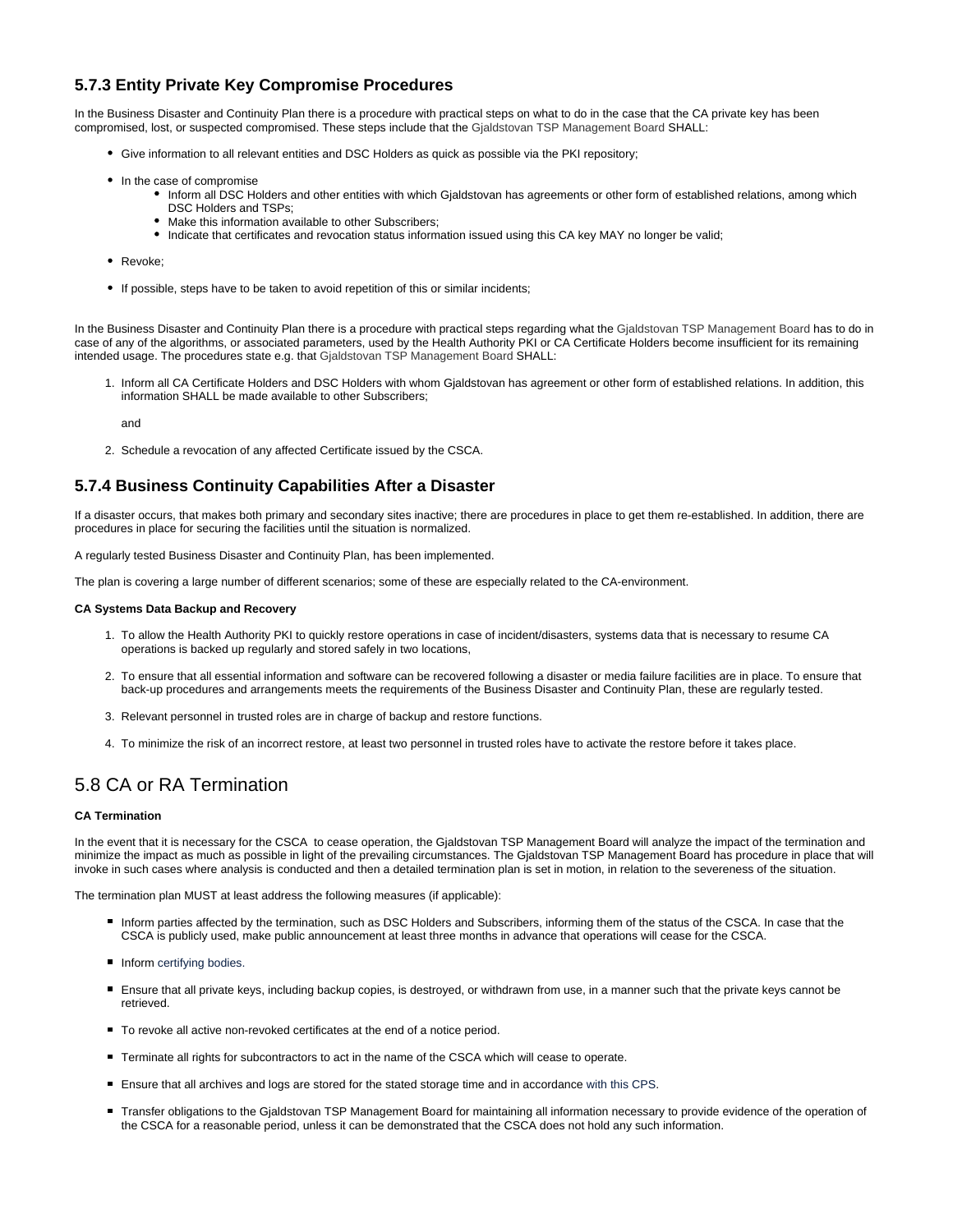Not applicable.

# <span id="page-26-0"></span>6 Technical Security Controls

# <span id="page-26-1"></span>6.1 Key Pair Generation and Installation

The CSCA Private Keys are created and protected within a hardware security module accredited to FIPS 140-2 level 3 in a configuration that allows non-FIPS algorithms. Access to the modules are restricted by the use of hardware tokens, with associated PIN-codes, and passphrases. These hardware tokens and passphrases are allocated among the multiple members of Health Authority PKI management and operational teams. For access to the modules and the keys within, at least 2 of 6 persons with the specific role that has access to the partitions need to participate, in accordance with the role matrix of the hardware security module, to ensure that no one member of the team holds total control over any component of the system. The hardware security modules are always stored in a physically secure environment and are subject to security controls throughout their life cycle as stated in chapter 5 of this CPS.

# <span id="page-26-2"></span>**6.1.1 Key Pair Generation**

CSCA Key Pair generation is witnessed by a qualified Security Officer and follows a formal key generation script. Proof of the ceremony has been conducted in accordance with the script is a printed and signed copy of the protocol. The protocol will be stored in tamper evident bags in a physically secured environment. In all instances, CA private keys are generated in a physically secure environment within cryptographic modules. CA Certificate signing keys are only used within this secure environment. Access to the modules within the operating environment, including the private keys, is restricted by the use of hardware tokens, with associated PIN-codes, and associated passphrases.

The key ceremonies SHALL have a documented procedure for conducting CA Key Pair generation. This procedure SHALL indicate, at least, the following:

- Roles participating in the ceremony (internal and external from the organization)
- $\blacksquare$ Functions to be performed by every role and in which phases
- **Responsibilities during and after the ceremony**
- Requirements of evidence to be collected of the ceremony

CA certificates are signed using algorithm as specified in<https://repository.samleiki.fo/profiles> for the CA's signing purposes.

Before expiration of the currently active CA certificate, used for signing issued certificates, the CA generates a new certificate for signing issued certificates and applies actions to avoid disruption to the operations of any entity that may rely on the CA certificate. The new CA certificate SHALL also be distributed in accordance with the section "Publication of Certificate Information" in chapter 2 of this CPS. These operations SHOULD be performed within two years prior to expiration of the currently active CA certificate to allow all parties that have functional relationships with the CA and to be aware of this key changeover and to implement the required operations to avoid inconveniences and malfunctions. This does not apply in case the CA will cease its operations before its own certificate-signing certificate expiration date.

# <span id="page-26-3"></span>**6.1.2 Private Key Delivery to Subscriber**

The CSCA never generate Key Pairs for DSC's and do not have any type of access to private keys associated with issued certificates.

### <span id="page-26-4"></span>**6.1.3 Public Key Delivery to Certificate Issuer**

Public Keys are delivered in a secure and trustworthy manner to the CSCA by means of CSRs. Presentation of the PKCS#10 CSR by the DSC Holder Authorized Representative to the CSCA is accomplished in accordance with the formal procedure for certificate application stated in 4.1 of this CPS and in accordance with the identity validation stated in 3.2 of this CPS. For a CSR to be accepted by the CSCA it has to be signed by the requesting subject. Issued DSC's are signed by the CSCA only if it is in compliance with this CPS.

# <span id="page-26-5"></span>**6.1.4 CA Public Key Delivery to Authorized Relying Parties**

CA public keys are delivered to Authorized Relying Parties via the Health Authority PKI respository as defined in section 2.1.

### <span id="page-26-6"></span>**6.1.5 Key Sizes**

The following key sizes SHALL be supported:

- CSCA: 256 bits
- DSC: 256 bits

#### <span id="page-26-7"></span>**6.1.6 Public Key Parameters Generation and Quality Checking**

The following parameters and algorithms SHALL be supported:

- CSCA: ECDSA, prime256v1 named curve, SHA-256
- DSC: ECDSA, prime256v1 named curve, SHA-256

### <span id="page-26-8"></span>**6.1.7 Key Usage Purposes (as per. x.509 v3 Key Usage Field)**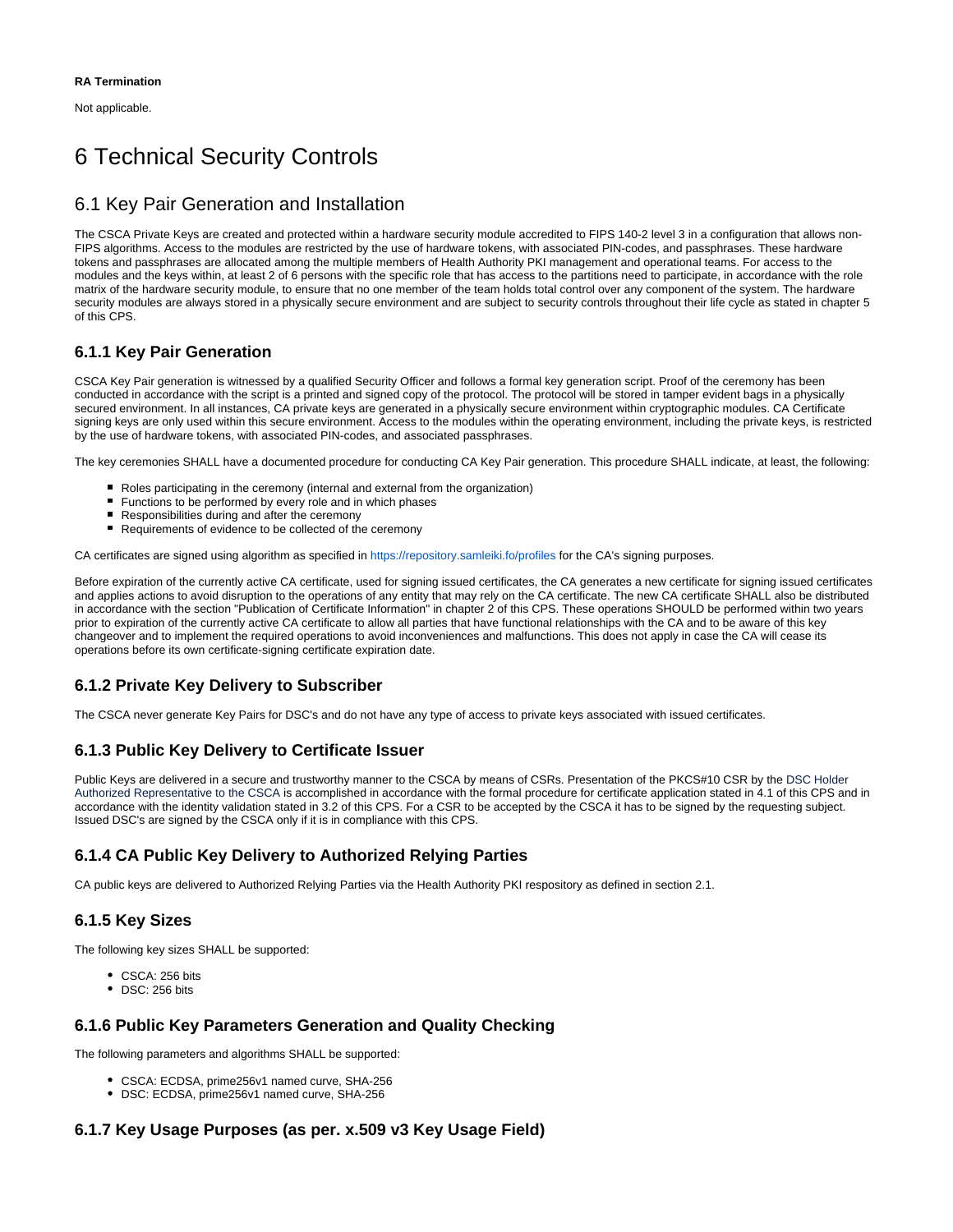Private Keys corresponding to Faroe Islands Health Authority CSCA v1 Certificates are not used to sign Certificates except in the following cases:

(i) Self-signed Certificates to represent the Faroe Islands Health Authority CSCA itself;

(ii) CRL signing

(iii) DSC signing

Keys may be used for the purposes and in the manner described in the certificate profiles as specified in as specified in [https://repository.samleiki.fo](https://repository.samleiki.fo/profiles) [/profiles](https://repository.samleiki.fo/profiles).

# <span id="page-27-0"></span>6.2 Private Key Protection and Cryptographic Module Engineering Controls

The CSCA is required to take all appropriate and adequate steps to protect private keys in accordance with the requirements of this CPS. Without limitation to the generality of the foregoing the CSCA MUST:

- Secure its private keys and take all reasonable and necessary precautions to prevent the loss, damage, disclosure, modification, or unauthorized use of private keys (including passwords, tokens or other activation data used to control access to private keys)
- Exercise sole and complete control and use of private keys

#### <span id="page-27-1"></span>**6.2.1 Cryptographic Module Standards and Controls**

The generation and maintenance of the CSCA private keys are facilitated through the use of a Hardware Security Module. The Hardware Security Module used by the CSCA is certified to FIPS 140-2 level 3 security standard in both the generation and the maintenance in all CSCA private keys.

#### <span id="page-27-2"></span>**6.2.2 Private Key (N out Of M) Multi-Person Control**

All CSCA Private Keys are accessed / activated through m-of-n multi-person control (e.g. a minimum threshold of splits of a Private Key decryption key MUST be used to decrypt or access a private CSCA signing key). A role matrix is maintained by the Gjaldstovan TSP Management Board.

All HSM's and their cryptographic modules are validated before use to ensure they have not been tampered with. CSCA private signing keys stored on the CSCA's secure cryptographic device are to be destroyed upon device retirement, using the same method as destruction of private keys as stated below in this section.

#### <span id="page-27-3"></span>**6.2.3 Private Key Escrow**

Private Key escrow is not allowed.

#### <span id="page-27-4"></span>**6.2.4 Private Key Backup**

CSCA private keys that are kept for backup purposes are protected in dedicated backup cryptographic modules that meet the same level of protection as the cryptographic modules where keys are created and used. Such backup units are certified to FIPS 140-2 level 3 security standard and enforce M Of N Multi-Person Control as described in the role matrix.

#### <span id="page-27-5"></span>**6.2.5 Private Key Archival**

CSCA Private Keys are not to be allowed outside its cryptographic module.

#### <span id="page-27-6"></span>**6.2.6 Private Key Transfer Into or From a Cryptographic Module**

Private keys are generated in its designated crypto module(s) and remain there in encrypted form, and be decrypted only at the time at which it is being used. Private keys will never exist in plain-text form outside the cryptographic module. In the event that a private key is to be transported from one cryptographic module to another, the private key is encrypted during transport.

#### <span id="page-27-7"></span>**6.2.7 Private Key Storage on Cryptographic Module**

CSCA private keys that are kept for backup purposes are protected in dedicated backup cryptographic modules that meet the same level of protection as the cryptographic modules where keys are created and used. Such backup units are certified to FIPS 140-2 level 3 security standard and enforce M Of N Multi-Person Control as described in the role matrix. The HSM has a Common Criteria EAL 4+ validated cryptographic module.

#### <span id="page-27-8"></span>**6.2.8 Method of Activating Private Key**

The appropriate role MUST be authenticated to the cryptographic module before the activation of a private key. This authentication is in a combination of a hardware tokens, with associated PIN-codes, and a password. When deactivated, private keys kept in encrypted form only.

#### <span id="page-27-9"></span>**6.2.9 Method of Deactivating Private Key**

<span id="page-27-10"></span>Cryptographic Modules that have been activated MUST NOT be left unattended or otherwise open to unauthorised access. After use, they MUST be deactivated, using, for example, a manual logout procedure or a passive timeout. When not in use, hardware Cryptographic Modules SHOULD be removed and stored safely in its designated offline storage.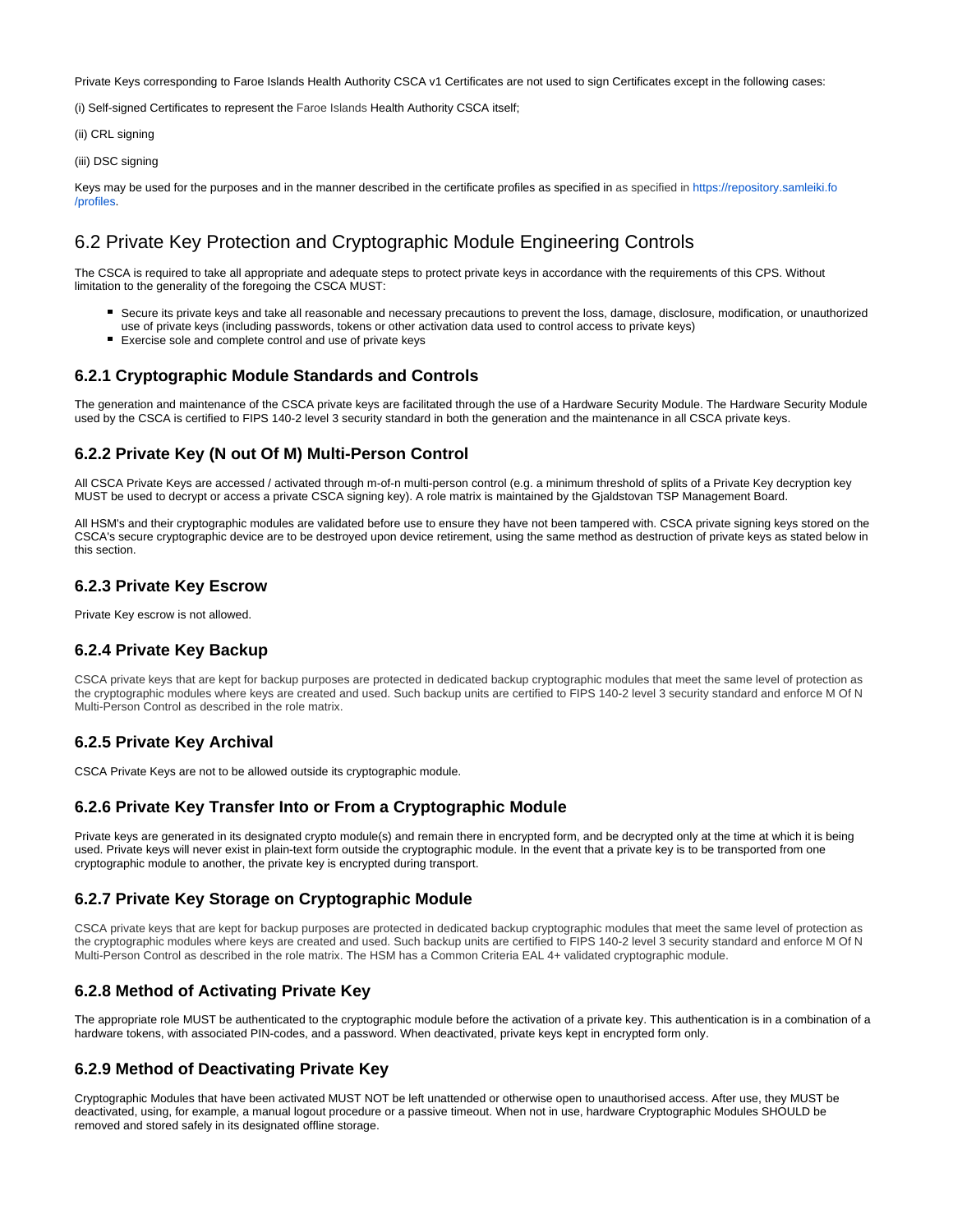### **6.2.10 Method Of Destroying Private Key**

Private Keys are destroyed when they are no longer needed, or when the certificates to which they correspond expire or are revoked. Private Keys are to be destroyed within the cryptomodule(s) they reside as well as backup unit crypto modules. Upon expiration of a Key Pair's allowed lifetime, or upon CSCA termination, the CSCA private keys are destroyed by deleting and overwriting the data (e.g., via re-initialization or zeroization) or physical destruction (e.g., with a metal shredder or hammer). Such destructions are conducted, in a documented and videorecorded event according to a script approved by the Gjaldstovan TSP Management Board.

### <span id="page-28-0"></span>**6.2.11 Cryptographic Module Rating**

The generation and maintenance of the CSCA private keys are facilitated through the use of a Hardware Security Module. The Hardware Security Module used by the CSCA is certified to FIPS 140-2 level 3 security standard in both the generation and the maintenance in all CSCA private keys.

# <span id="page-28-1"></span>6.3 Other Aspects of Key Pair Management

CSCA signing key(s) used for signing issued DSC's and/or issuing revocation status information, are not used for any other purpose.

#### <span id="page-28-2"></span>**6.3.1 Public Key Archival**

Public Keys associated with CA certificates in the Health Authority PKI will be recorded in certificates that in turn will be archived in the repository [https://rep](https://repository.samleiki.fo/profiles) [ository.samleiki.fo/profiles.](https://repository.samleiki.fo/profiles) No separate archive of public keys will be maintained.

#### <span id="page-28-3"></span>**6.3.2 Certificate Operational Periods and Key Pair Usage Periods**

Usage periods for public and private keys SHALL be in accordance with each type of certificate being issued by the CSCA as stated in the table in section 5.6 of this CPS**.**

## <span id="page-28-4"></span>6.4 Activation Data

#### <span id="page-28-5"></span>**6.4.1 Activation Data Generation and Installation**

Two-factor authentication are used to protect access to a private key. One of these factors is a hardware token assigned to the appropriate role holder, and the other factor is a PIN-code associated with each hardware token. For the CSCA to use activated keys a dedicated password is also required. This is conducted in key generation ceremonies that are audited by a Security Officer.

### <span id="page-28-6"></span>**6.4.2 Activation Data Protection**

Activation data is never shared with any other role holder than the one using specific activation data. The activation data is kept in safes other than the hardware tokens, and separate trusted role holders have access to the safes, maintaining the m of n principle, so no single person can get to both hardware tokens and activation data, without the required set of trusted role holders present, as the procedure approved by TSP Management Board sets forth.

Activation data MUST consist of a set of characters to activate a set of hardware tokens.

### <span id="page-28-7"></span>**6.4.3 Other Aspects of Activation Data**

Where a PIN code is used, the user is required to enter the PIN code before they are able to access keys using a dedicated PIN-entry device associated with the cryptomodule.

# <span id="page-28-8"></span>6.5 Computer Security Controls

### <span id="page-28-9"></span>**6.5.1 Specific Computer Security Technical Requirements**

Certificate generation and revocation management is a manual procedure. All PKI operations require multiple roles and duties separation and are logged.

The CSCA is connected to a protected segment of the network with high availability and redundancy measures in place to ensure availability of critical services. Information on this functionality is provided in the respective sections of this CPS.

All security events and PKI operations are logged.

Computer security controls are in line with rules and requirements and include but are not limited to:

- Strict identification of trusted personnel, roles, and responsibility
- Enforced separation of duties
- Physical safeguards, logical access controls and multi-factor authentication
- Hardened security modules and software certified to FIPS 140-2 level 3 or higher or Common Criteria EAL 4+
- Archive of CSCA history and audit data

#### <span id="page-28-10"></span>**6.5.2 Computer Security Rating**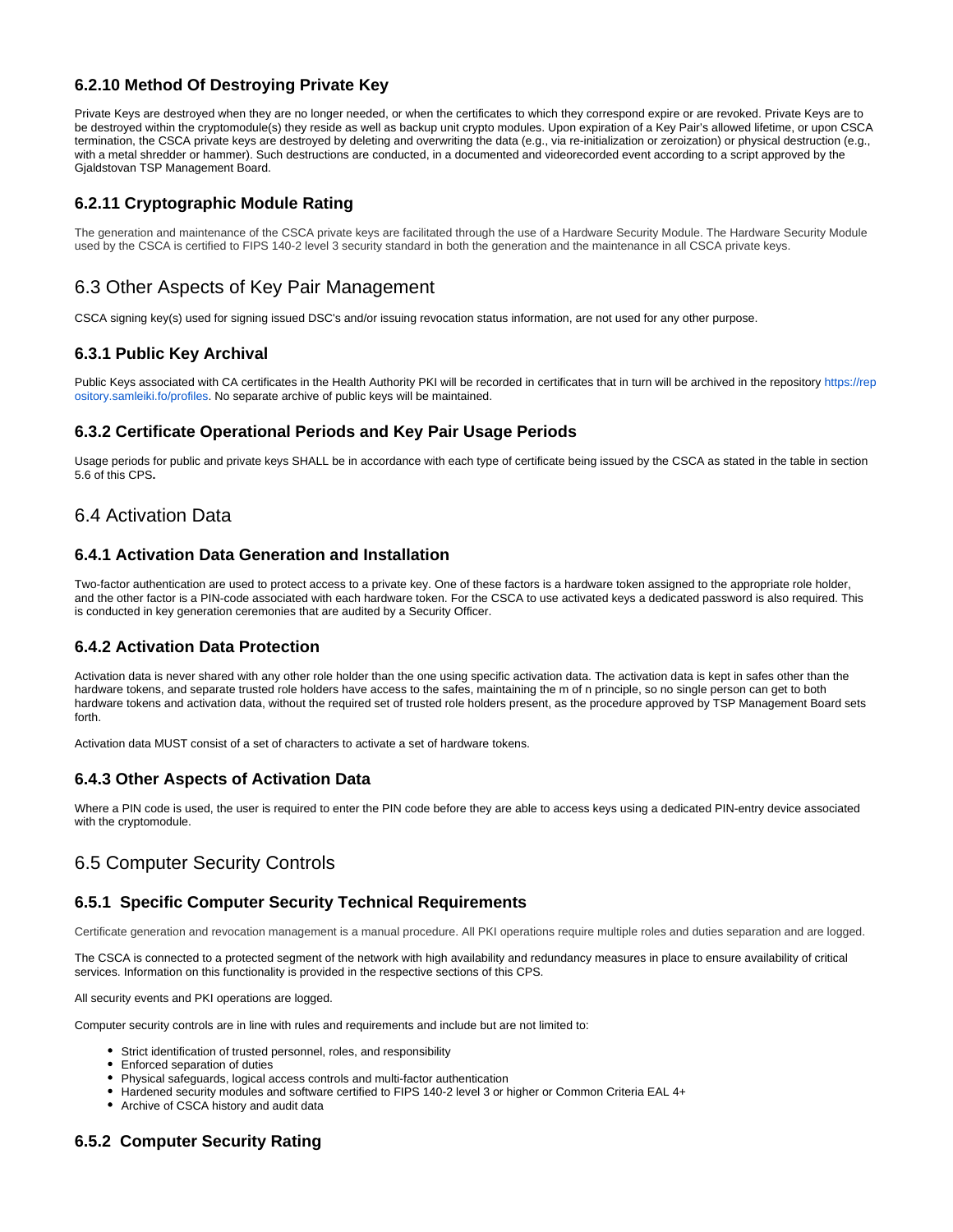The core CSCA software used has obtained the globally recognized EAL 4+ certification.

# <span id="page-29-0"></span>6.6 Life Cycle Security Controls

All hardware and software procured for operating the CSCA is purchased in a manner that will mitigate the risk that any particular component was tampered with. Equipment developed for use within the Health Authority PKI SHALL be developed in a controlled environment under strict change control procedures. A continuous chain of accountability, from the location where all hardware and software that has been identified as supporting the CSCA MUST be maintained by causing it to be shipped or delivered via controlled methods. CSCA equipment SHALL NOT have installed applications or component software that is not part of the CSCA configuration. All subsequent updates to CSCA equipment MUST be purchased or developed in the same manner as the original equipment and be installed by trusted and trained personnel in a defined manner.

#### <span id="page-29-1"></span>**6.6.1 System Development Controls**

Formal procedures are followed for the development and implementation of new systems. An analysis of security requirements is carried out at the design and requirements specification stage. Outsourced software development projects are closely monitored and controlled.

#### <span id="page-29-2"></span>**6.6.2 Security Management Controls**

The CSCA follows the Certificate Issuing and Management Components (CIMC) Family of Protections Profiles 1.5 that defines the requirements for components that issue, revoke and manage Public Key Certificates, such as X.509 Certificates. The CIMC is based on the common Criteria/ISO IS15408 standards.

#### <span id="page-29-3"></span>**6.6.3 Life Cycle Security Controls**

Change control procedures are applied for releases, modifications and emergency software fixes of any operational software and changes to the configuration in the CA systems, including documentation of the changes.

The change control procedures contain a patch management procedure stating that:

a) security patches are applied within a reasonable time after they come available;

b) security patches are not applied if they introduce additional vulnerabilities or instabilities that outweigh the benefits of applying them; and c) the reasons for not applying any security patches are documented.

The integrity of the CA systems and information is protected against viruses, malicious and unauthorized software. Media used within the CA systems is securely handled to protect media from damage, theft, unauthorized access and obsolescence, within the period of time that records are required to be retained.

The CA employs a configuration management methodology for the installation and ongoing maintenance of the CA system components. The Hardware Security Modules, cryptographic modules and the certificate authority software, when first loaded provide a method to verify that:

- It originated from the vendor
- Has not been modified prior to installation or use
- Is the version intended for use

The Security Officer periodically verifies the integrity of the Hardware Security Modules, the cryptographic modules and the certificate authority software and monitors the configuration of the certificate authority system components.

# <span id="page-29-4"></span>6.7 Network Security Controls

For security reason, the details of the network security architecture cannot be disclosed in a public document and are part of the internal documents that are confidential.

Security controls are in line with rules and requirements and include but are not limited to:

- Availability, access control and secure defaults
- Network segmentation

6.7.1 Availability, Access control and secure defaults

High availability and redundancy measures are in place to ensure availability of critical services. Firewall access control policies deny any access that is not explicitly permitted (implicit deny) and All security related events are logged. Accounts, applications, services, protocols and ports that are not required or used in the CA's operations are removed or disabled.

#### 6.7.2 Network Segmentation

The network is segmentet into functional, logical or physical segments that are separated and protected by next-generation firewalls using access control policies, Intrusion Protection Systems and Advanced Threat Protection. Operational and administrative networks are separate.

Local network components are kept in a physically and logically secure environment. Local network component configurations are periodically checked for compliance with the requirements specified by the Gjaldstovan TSP Management Board.

# <span id="page-29-5"></span>6.8 Time-stamping

All the Health Authority PKI components are regulary synchronized with a reliable and accurate time service using Network Time Protocol (NTP).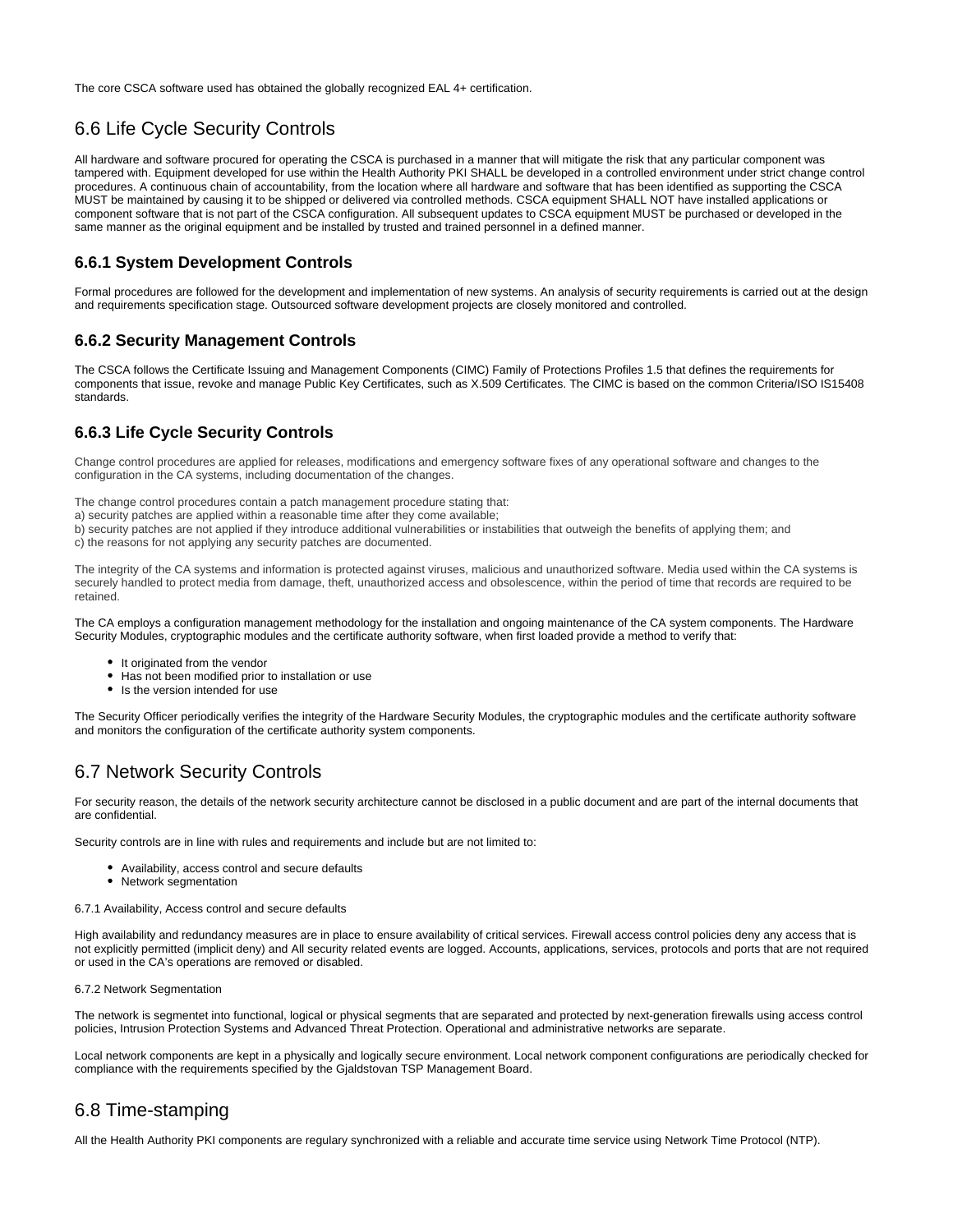the Health Authority PKI uses [ntp.elektron.fo](http://ntp.elektron.fo/) as source to establish the correct time for:

- Date and time in audit events
- PKI Operations (CA, VA, RA)
- Timestamping Authority (TSA)

Automatic or manual procedures MAY be used to maintain system time. Clock adjustmenst are auditable events.

# <span id="page-30-0"></span>7 Certificate, CRL and OCSP Profiles

## <span id="page-30-1"></span>7.1 Certificate Profile

All CA Certificates and CRL profiles conform to RFC 5280 and utilize the ITU-T X.509 version 3 standard.

All CA Certificates issued under this policy MUST adhere to the certificate profiles dictated by the Gjaldstovan TSP Management Board. These profiles are available at<https://repository.samleiki.fo/profiles>.

#### <span id="page-30-2"></span>**7.1.1 Version Numbers**

Certificate profile version is 1.

#### <span id="page-30-3"></span>**7.1.2 Certificate Extensions**

The extensions defined for X.509 v3 certificates provide methods for associating additional attributes with public keys and for managing relationships between CAs. The certificate profile of each type of issued DSC describes every certificate extension used for each type of issued DSC. These profiles are available at<https://repository.samleiki.fo/profiles>.

#### <span id="page-30-4"></span>**7.1.3 Algorithm Object Identifiers**

As defined by each certificate profile. These profiles are available at <https://repository.samleiki.fo/profiles>.

#### <span id="page-30-5"></span>**7.1.4 Name Forms**

As defined by each certificate profile. These profiles are available at <https://repository.samleiki.fo/profiles>.

#### <span id="page-30-6"></span>**7.1.5 Name Constraints**

As defined by each certificate profile. These profiles are available at <https://repository.samleiki.fo/profiles>.

#### <span id="page-30-7"></span>**7.1.6 Certificate Policy Object Identifier**

OID assigned to the CP is OID:1.2.208.189.2.1.1. OID assigned for this CPS is: 1.2.208.189.2.1.2.

#### <span id="page-30-8"></span>**7.1.7 Usage of Policy Constraints Extension**

As defined by each certificate profile. These profiles are available at <https://repository.samleiki.fo/profiles>.

#### <span id="page-30-9"></span>**7.1.8 Policy Qualifiers Syntax and Semantics**

As defined by each certificate profile. These profiles are available at <https://repository.samleiki.fo/profiles>.

#### <span id="page-30-10"></span>**7.1.9 Processing Semantics for the Critical Certificate Policies Extension**

As defined by each certificate profile. These profiles are available at <https://repository.samleiki.fo/profiles>.

### <span id="page-30-11"></span>7.2 CRL Profile

CRLs conform to RFC 5280. The information contained in a Certificate Revocation List is described below. CRL's are used to state which of the certificates, whose validity period has not yet expired, have been revoked.

CRL basic fields are listed in the table below:

| Field<br>name  | <b>Field description and contents</b>                                                                                                | <b>Critical</b> |
|----------------|--------------------------------------------------------------------------------------------------------------------------------------|-----------------|
| CRL<br>Version | This field states which of the CRL versions defined in the X.509 standard the CRL conforms to. The CRLs conform to<br>the version 2. |                 |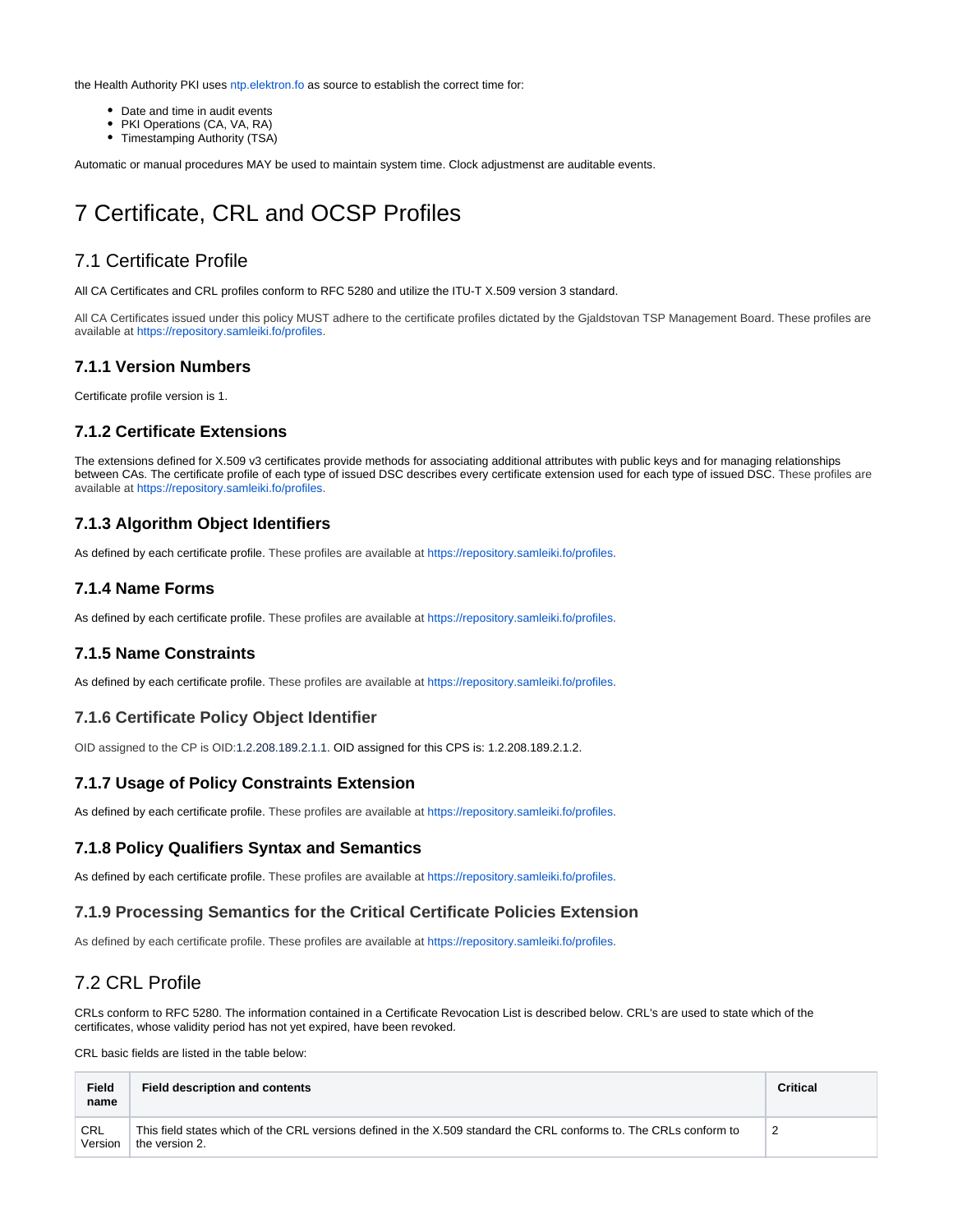| Signatu<br>re                    | The CRLs are signed by using the same algorithm as is used for<br>Algorithm signing of the certificates. The algorithm used is ecdsa-with-SHA512.                                                                                                                                                                      | ecdsa-with-<br><b>SHA256</b>                                                        |
|----------------------------------|------------------------------------------------------------------------------------------------------------------------------------------------------------------------------------------------------------------------------------------------------------------------------------------------------------------------|-------------------------------------------------------------------------------------|
| Issuer                           | This field states the name of the Issuer of the CRL. The CRL issuer name is always the same as the Issuer name (the<br>CA's<br>name) in the certificates listed on the CRL.                                                                                                                                            | $C = FO$<br>O=Gjaldstovan<br>CN=Faroe Islands<br><b>Health Authority</b><br>CSCA v1 |
| Revoke<br>d.<br>certifica<br>tes | This field states the serial numbers of revoked certificates, and for each revoked certificate the date and time of<br>revocation and the reason for revocation.                                                                                                                                                       | N/A                                                                                 |
| Authorit<br>y key<br>identifier  | The identifier of the public key of the CRL Issuer is given in this field. The identifier can be used to identify the public key<br>that corresponds to the private key used for the signing of the CRL. Within the Health Authority PKI the ecdsa-with-<br>SHA256 hash algorithm is used to calculate the identifier. | ee3c81a6e61eb65<br>17444e0d0f43033<br>e2ea6abea1                                    |
| <b>CRL</b><br>number             | The CRL number is a number that indicates the position of the CRL in the sequence of issued CRLs. The numbering<br>starts with 1, and it increase monotonically by one for each issued CRL. Based on the CRL number it can be<br>determined if a certain CRL replace another CRL.                                      | N/A                                                                                 |

## <span id="page-31-0"></span>**7.2.1 Version Number**

The CSCA issues X.509 version 2 Certificate Revocation Lists.

# <span id="page-31-1"></span>**7.2.2 CRL and CRL Entry Extensions**

See table in 7.2.

# <span id="page-31-2"></span>7.3 OCSP Profile

Online Certificate Status Protocol is not enabled within the Health Authority PKI.

#### <span id="page-31-3"></span>**7.3.1 Version Numbers**

Not applicable.

### <span id="page-31-4"></span>**7.3.2 OCSP Extensions**

Not applicable.

# <span id="page-31-5"></span>8 Compliance Audit and Other Assessment

The TSP Management Board MAY require ad-hoc compliance audits of CSCA to validate that it is operating in accordance with the respective CP, CPS, and other supporting operational policies and procedures.

# <span id="page-31-6"></span>8.1 Frequency or Circumstances of Assessment

No stipulations.

# <span id="page-31-7"></span>8.2 Identity/Qualifications of Assessor

Audit services MAY performed by independent, recognized, credible, and established audit firms or information technology consulting firms; provided they are qualified to perform and are experienced in performing the required audits, specifically having significant experience with PKI and cryptographic technologies.

# <span id="page-31-8"></span>8.3 Assessor's Relationship to Assessed Entity

The auditor and the CA under audit, MUST NOT have any other relationship that would impair the auditor's independence and objectivity under Generally Accepted Auditing Standards. These relationships include financial, legal, social or other relationships that could result in a conflict of interest.

# <span id="page-31-9"></span>8.4 Topics Covered by Assessment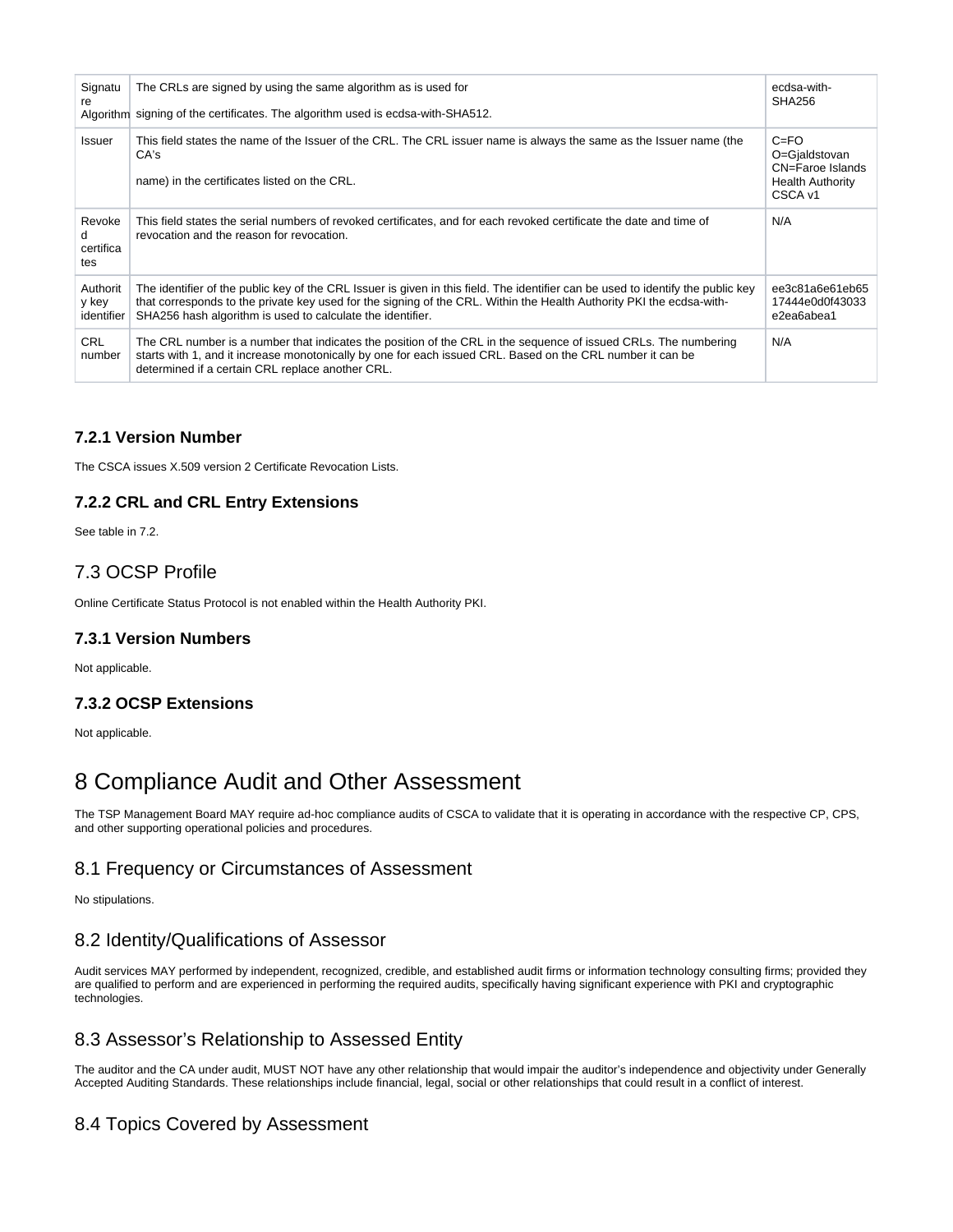The topics covered by an audit of the CSCA may include but may not be limited to:

• Security Policy and Planning;

- Physical Security;
- Technology Evaluation;
- Services Administration;
- Personnel Vetting;
- Contracts; and
- Privacy Considerations.

# <span id="page-32-0"></span>8.5 Actions Taken as a Result of Deficiency

Actions taken as the result of deficiency will be determined by the nature and extent of the deficiency identified. Any determination will be made by the Gjaldstovan TSP Management Board with input from the auditors. The course of action and time frame for rectification of any deficiency as set by the independent auditor MUST be followed.

# <span id="page-32-1"></span>8.6 Communication Of Results

Any audit results - for instance a conformity certificate - will be posted at [https://repository.samleiki.fo/legal-repository/ehealth.](https://repository.samleiki.fo/legal-repository/ehealth)

# <span id="page-32-2"></span>9 Other Business and Legal Matters

#### <span id="page-32-3"></span>9.1 Fees

No stipulations.

### <span id="page-32-4"></span>**9.1.1 Certificate Issuance or Renewal Fees**

No stipulations.

#### <span id="page-32-5"></span>**9.1.2 Certificate Access Fees**

No stipulations.

#### <span id="page-32-6"></span>**9.1.3 Revocation or Status Information Access Fees**

No stipulations.

#### <span id="page-32-7"></span>**9.1.4 Fees for Other Services**

No stipulations.

#### <span id="page-32-8"></span>**9.1.5 Refund Policy**

No stipulations.

# <span id="page-32-9"></span>9.2 Financial Responsibility

Gjaldstovan is a governmental institution under the jurisdiction of the Ministry of Finance in the Faroe Islands.

Gjaldstovan is responsible for maintaining its financial books and records in accordance with faroese legislation (Løgtingslóg um landsins almenna roknskaparhald v.m., sum broytt við løgtingslóg nr. 33 frá 30. apríl 2015 and related orders/decrees and executive orders) and SHALL engage the services the state-authorized public accountant to provide financial services, according to Løgtingslóg um grannskoðan av landsroknskapinum v.m., sum broytt við løgtingslóg nr. 33 frá 30. apríl 2015.

### <span id="page-32-10"></span>**9.2.1 Insurance Coverage**

Gjaldstovan is required to demonstrate that they have the financial resources necessary to discharge their obligations under its CP/CPS and any other relevant and associated documentation or agreements.

Gjaldstovan and each CA and/or RA SHALL maintain appropriate insurances necessary to provide for their respective liabilities as participants within the Health Authority PKI. Failure to establish and maintain insurances may be the basis for the revocation of their respective certificates.

Gjaldstovan is a governmental institution. Gjaldstovan is, as a governmental institution, part of the faroese yearly Finance Act. Funds for Samleikin is additionally authorized by law of the Løgting about Talgildu Føroyar (Løgtingslóg nr. 77 frá 29. mai 2017 um Talgildu Føroyar).

<span id="page-32-11"></span>The state's insurance policies are laid down in government circular "Rundskriv nr. 9000 frá 21. november 2003 um tryggingarviðurskifti landsins".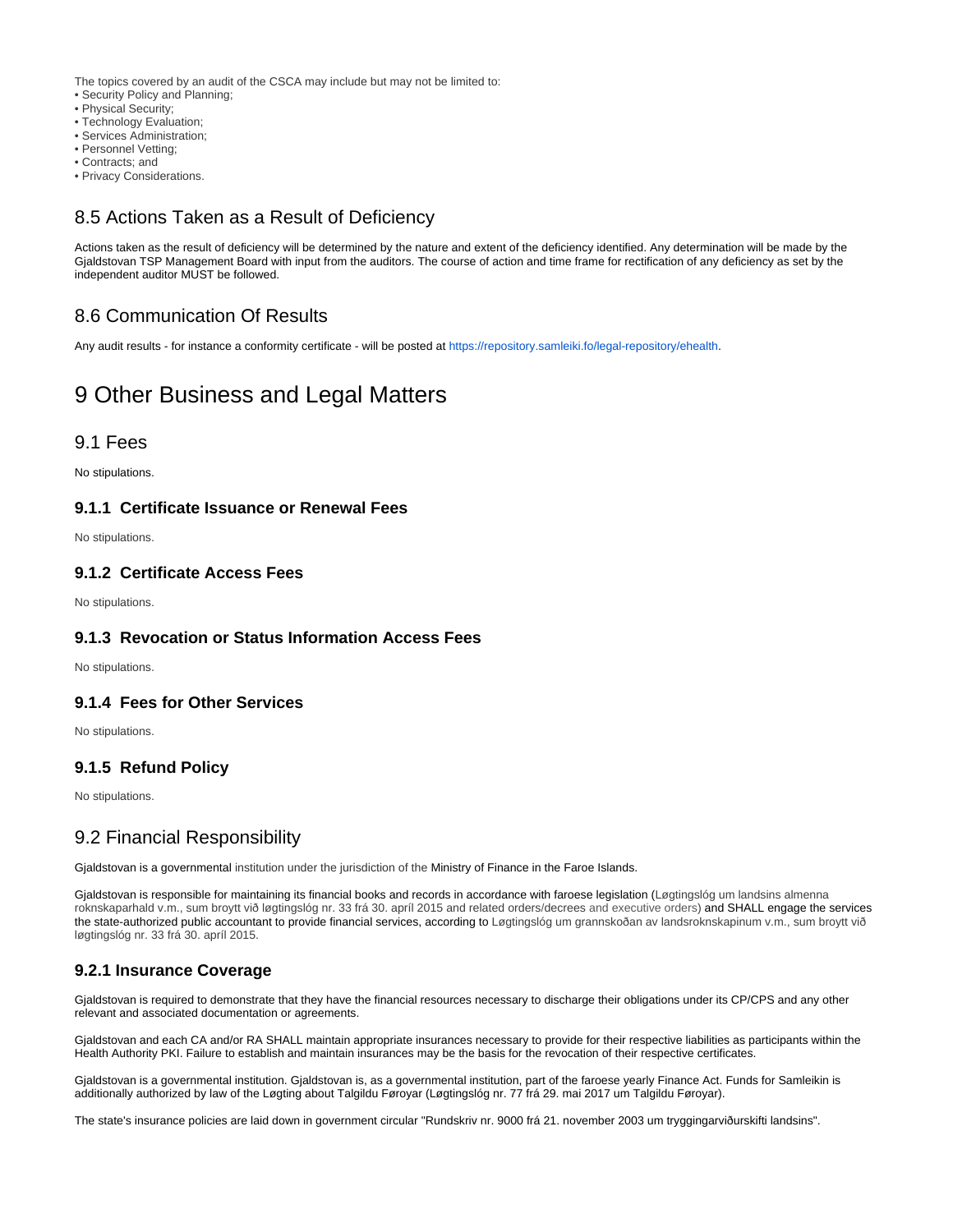#### **9.2.2 Other Assets**

The CA and RAs SHALL maintain sufficient assets and financial resources to perform their duties within the Health Authority PKI and be reasonably able to bear liability to DSC Holders and Subscribers.

#### <span id="page-33-0"></span>**9.2.3 Insurance or Warranty Coverage for End-Entities**

Gjaldstovan will - to the best of Gjaldstovan knowledge and without any admission of liability - give advice to and support DSC Holders and Subscribers on questions relating to the different types of insurance available. DSC Holders are entitled to apply to commercial insurance providers for financial protection against accidental occurrences such as theft, corruption, loss or unintentional disclosure of the private key that corresponds to the public key in their certificate.

Subscribers are entitled to apply to commercial insurance providers for protection against financial loss.

# <span id="page-33-1"></span>9.3 Confidentiality of Business Information

### <span id="page-33-2"></span>**9.3.1 Scope of Confidential Information**

Information which is not explicitly defined as non-confidential, is treated as confidential by the Gjaldstovan TSP Management Board and will not be disclosed without the consent of a participant.

The Gjaldstovan TSP Management Board will disclose confidential information where this is required by law or by a decision in a court of law or Faroese government authority.

The Gjaldstovan TSP Management Board is responsible for classification of each asset and for involving relevant persons in the risk assessment and risk management, to document them and keep them up to date.

The Gjaldstovan TSP Management Board sets forth the procedures for handling all data in accordance with the sensitivity of any information collected or analyzed, and MUST ensure that all employees that can come in contact with the information are educated in the classification procedures in use by the Gjaldstovan TSP management board.

#### <span id="page-33-3"></span>**9.3.2 Information Not Within the Scope of Confidential Information**

The following information is not deemed to be confidential:

- This CPS and each CPS referring to this CPS
- Information in issued CA Certificates including public keys
- General key holder terms and conditions
- All other information stored in the repository defined in section 2 in this CPS

#### <span id="page-33-4"></span>**9.3.3 Responsibility to Protect Confidential Information**

PKI participants are responsible for protecting confidential information in their possession, custody or control.

All confidential information will be physically and/or logically protected by the CSCA from unauthorized viewing, modification or deletion, see chapter 5.

# <span id="page-33-5"></span>9.4 Privacy of Personal Information

#### <span id="page-33-6"></span>**9.4.1 Privacy Plan**

PKI participants using or accessing any personal data in connection with matters dealt with this CPS SHALL comply with

■ Dátuverndarlógin (Løgtingslóg nr. 80 frá 7. juni 2020 um vernd av persónupplýsingum) and any amending and/or implementing legislation enacted from time to time.

#### <span id="page-33-7"></span>**9.4.2 Information Treated as Private**

All information about DCS Holders that is not publicly available through the content of issued certificates, certificate directories or online repositories is treated as private.

#### **Registration Records**

All registration records are considered confidential information and treated as private.

#### **Certificate Revocation**

<span id="page-33-8"></span>Except for reason codes contained in a Certificate Revocation List, the detailed reason for a certificate being revoked, (if applicable), is considered to be confidential information, with the sole exception of the revocation of a DSC due to:

- The compromise of the DSC's Private Key, in which case a disclosure may be made that the Private Key has been compromised
- The termination of an DSC within the Health Authority PKI, in which case prior disclosure of the termination may be given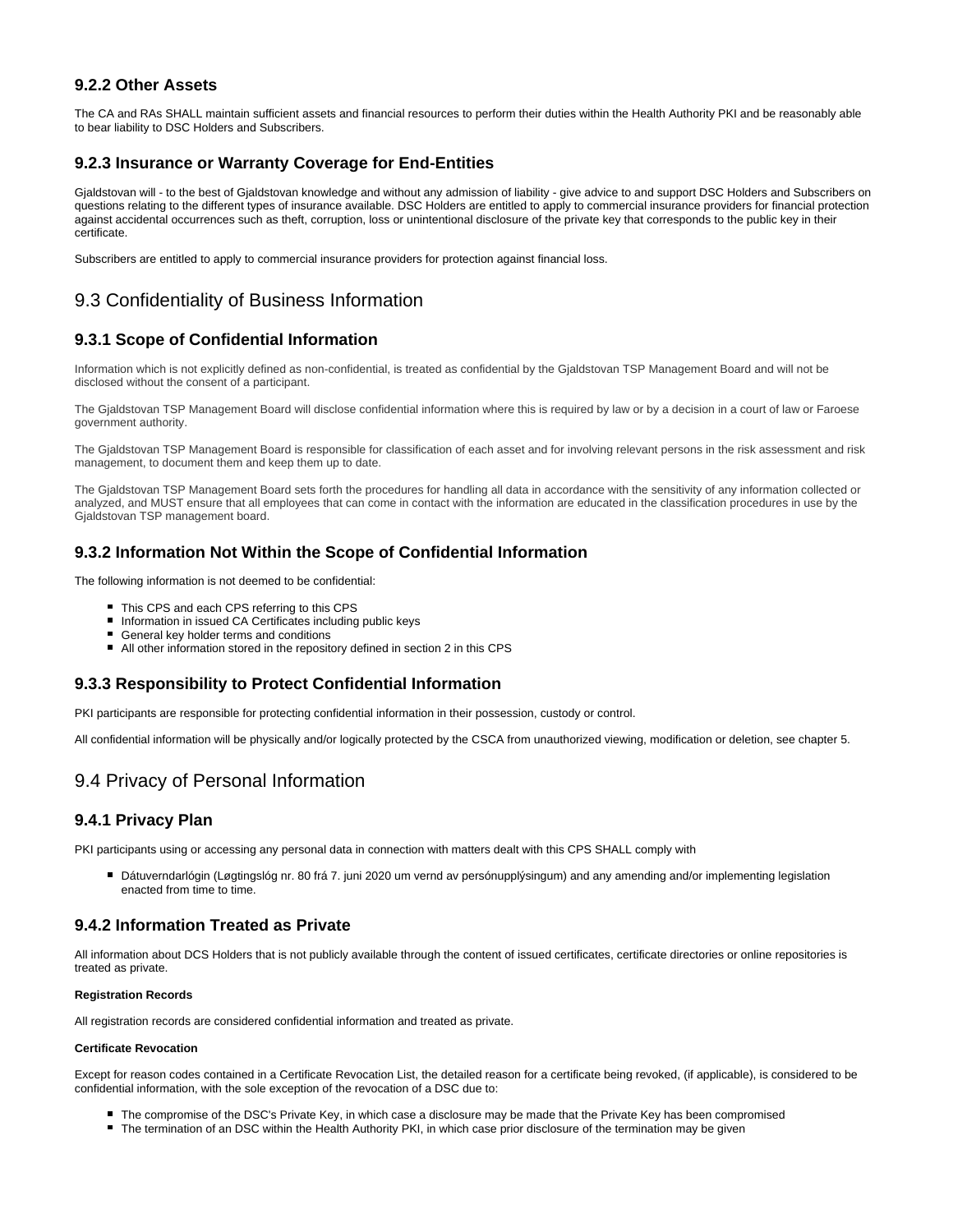### **9.4.3 Information Deemed Not Private**

The following information is not considered as private:

- Certificate Contents, the content of certificates issued by the CSCA is public information and deemed not private
- Certificate Revocation Lists are not considered to be confidential information
- This CPS and any associated CPs, is a public document and is not confidential information and is not treated as private

#### <span id="page-34-0"></span>**9.4.4 Responsibility to Protect Private Information**

Information supplied to the CSCA as a result of the practices described in this CPS may be covered by national government or other privacy legislation or guidelines. The CSCA will not divulge any private DSC Holder information to any third party for any reason, unless compelled to do so by law or regulatory authority.

#### <span id="page-34-1"></span>**9.4.5 Notice and Consent to Use Private Information**

In the course of accepting a certificate, all certificate holders have agreed to allow their personal data submitted in the course of registration to be processed by and on behalf of the CSCA, and used as explained in the registration process. They have also been given an opportunity to decline from having their personal data used for particular purposes. They have also agreed to let certain personal data appear in publicly accessible directories and be communicated to others.

#### <span id="page-34-2"></span>**9.4.6. Disclosure Pursuant to Judicial or Administrative Process**

As a general principle, no document or record belonging to the Gjaldstovan TSP Management Board is released to law enforcement agencies or officials except where a properly constituted instrument, warrant, order, judgment, or demand is produced requiring production of the information, having been issued by a court of jurisdiction, and not known to Gjaldstovan TSP Management Board to be under appeal when served on the Gjaldstovan TSP Management Board, and which has been determined by a court of jurisdiction to be valid, subsisting, issued in accordance with general principles of law and otherwise enforceable under the laws of the jurisdiction of the CSCA and enforceable in that jurisdiction or enforceable under the laws otherwise governing the operations of the CSCA.

#### **Release as Part of Civil Discovery**

As a general principle, no document or record belonging to Gjaldstovan is released to any person except where a properly constituted instrument, warrant, order, judgment, or demand is produced requiring production of the information, having been issued by a court of jurisdiction, and not known to the Gjaldstovan TSP Management Board to be under appeal when served on the Gjaldstovan TSP Management Board, and which has been determined by a court of jurisdiction to be valid, subsisting, issued in accordance with general principles of law and otherwise enforceable under the laws of the jurisdiction of the CSCA and enforceable in that jurisdiction or enforceable under the laws otherwise governing the operations of the CSCA.

#### <span id="page-34-3"></span>**9.4.7 Other Information Disclosure Circumstances**

The Gjaldstovan TSP Management Board and the CSCA are under no obligation to disclose information other than is provided for by a legitimate and lawful judicial order that complies with requirements of this CPS.

The confidentiality and integrity of registration data SHALL be protected, especially when exchanged with the Certificate Holder or between distributed Health Authority PKI system components.

#### **Confidentiality and integrity of data**

By complying to international standards, regulation, the Health Authority policies and other relevant demands, the Health Authority PKI core systems will ensure that confidential and/or private information is protected from compromise and SHALL NOT use confidential and/or private information beyond what is required. The core systems will be audit yearly by external auditors.

# <span id="page-34-4"></span>9.5 Intellectual Property Rights

All intellectual property rights including all copyright in all certificates and all Gjaldstovan documents (electronic or otherwise) belong to and will remain the property of Gjaldstovan. Private keys and public keys are the property of the applicable rightful private key holder. Certificates issued and all intellectual property rights including all copyright in all certificates and all Gjaldstovan documents (electronic or otherwise) belong to and will remain the property of Gjaldstovan.

This CPS and the proprietary marks are the intellectual property of Gjaldstovan. Gjaldstovan retains exclusive title to and copyright of this CPS.

Certificate applicants are not allowed to use names in their certificate applications that infringe upon the intellectual property rights of others. The CA will determine whether a certificate applicant has intellectual property rights to the name appearing in a certificate application or to arbitrate, mediate, or otherwise resolve any dispute concerning the ownership of any domain name, trade name or trademark. The CSCA is entitled, without liability to any certificate applicant, to reject or suspend any certificate application because of such disputes.

# <span id="page-34-5"></span>9.6 Representations and Warranties

#### <span id="page-34-6"></span>**9.6.1 CA Representations and Warranties**

By issuing a certificate, the CSCA represents and warrants that, during the period when the certificate is valid, the CSCA has complied with this CPS in issuing and managing the certificate to the parties listed below: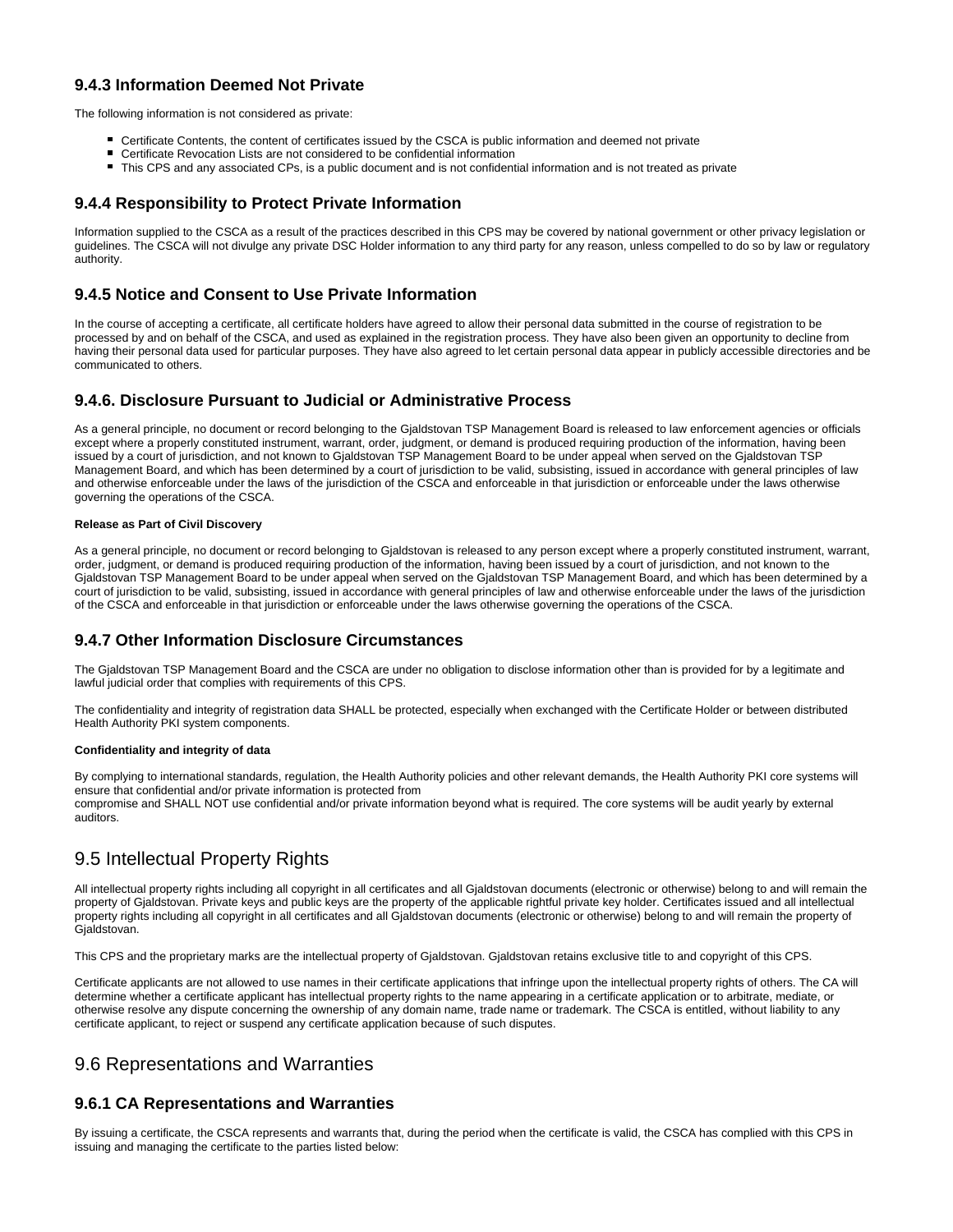- The party to the relevant RPA
- All Subscribers who reasonably rely on a valid CA Certificate

The CSCA discharges its obligations by:

- Providing the operational infrastructure and certification services, including the Repository and CRLs
- Making reasonable efforts to ensure it conducts and efficient and trustworthy operation
- Maintaining this CPS and enforcing the practices described within it and in all relevant collateral documentation
- Investigating any suspected compromise which may threaten the integrity of the CSCA

The CSCA warrants:

- It has taken reasonable steps to verify that the information contained in any DSC is accurate at the time of issuance
- **DSC's SHALL be revoked if the CSCA believes or is notified that the contents of the DSC are no longer accurate, or that the key associated with** a DSC has been compromised in any way

The CSCA makes no other warranties, and all warranties, express or implied, statutory or otherwise, are excluded to the greatest extent permissible by applicable law.

#### <span id="page-35-0"></span>**9.6.2 RA Representations and Warranties**

No stipulations

#### <span id="page-35-1"></span>**9.6.3 Subscriber Representations and Warranties**

As part of the RPA agreed to by all DSC Holders, the following commitments and warranties are made for the express benefit of the CSCA, DSC Holders and all Subscribers:

- Accuracy of Information: An obligation and warranty to provide accurate and complete information at all times to the CSCA, both in the certificate request and as otherwise requested by the CSCA in connection with the issuance of certificate(s)
- Protection of private key: An obligation and warranty by the DSC Holder or a subcontractor (e.g. hosting provider) to take all reasonable measures necessary to maintain sole control of, keep confidential, and properly protect at all times the private key that corresponds to the public key to be included in the requested DSC(s) and any associated access information or device such as a password or token
- Acceptance of DSC: An obligation and warranty that it will not install and use the DSC(s) until it has reviewed and verified the accuracy of the data in each DSC
- Use of DSC's: An obligation and warranty to use the DSC solely in compliance with all applicable laws, and solely in accordance with the and for its intended purpose
- Reporting and revocation upon compromise: An obligation and warranty to promptly cease using a certificate and its associated private key, and promptly request that the CSCA revoke the DSC, in the event that any information in the DSC is or becomes incorrect or inaccurate or there is any actual or suspected misuse or compromise of the DSC Holder's private key associated with the public key listed in the DSC
- Termination of use of the DSC: An obligation and warranty to promptly cease all use of the private key corresponding to the public key listed in a DSC upon expiration or revocation of that DSC

Without limiting other DSC Holder obligations stated in this CPS, DSC Holders are solely liable for any misrepresentations they make in DSC's to third parties that reasonably rely on the representations contained therein.

Upon accepting a DSC the DSC Holder represents to the CSCA and to Subscribers that at the time of acceptance and until further notice:

- The DSC Holder retains control of the DSC Holder's Private key, uses a trustworthy system, and takes reasonable precautions to prevent its loss, disclosure, modification, or unauthorized use and that no unauthorized entity has ever had access to the DSC Holder's private key
- All representations made by the DSC Holder to the CSCA regarding the information contained in the DSC are accurate and true to the best of the DSC Holder's knowledge or to the extent that the DSC Holder receives notice of such information, the DSC Holder SHALL act promptly to notify the CSCA of any material inaccuracies contained in the DSC
- The DSC is used exclusively for authorized and legal purposes, consistent with this CPS
- The DSC Holder agrees with the terms and conditions of this CPS and other agreements and policy statements of the Gjaldstovan TSP Management Board.

#### <span id="page-35-2"></span>**9.6.4 Subscriber Representations and Warranties**

Subscribers represent and warrant that:

- They will collect enough information about a DSC and its corresponding holder to make an informed decision as to the extent to which they can rely on the DSC
- That they are solely responsible for making the decision to rely on a DSC
- That they SHALL bear the legal consequences of any failure to perform their Subscriber obligations under the terms of this CPS and the Relying Party Agreement

#### <span id="page-35-3"></span>**9.6.5 Representations and Warranties of Other Participants**

Participants within the Health Authority PKI represent and warrant that they accept and will perform any and all duties and obligations as specified by this CPS.

### <span id="page-35-4"></span>9.7 Disclaimers of Warranties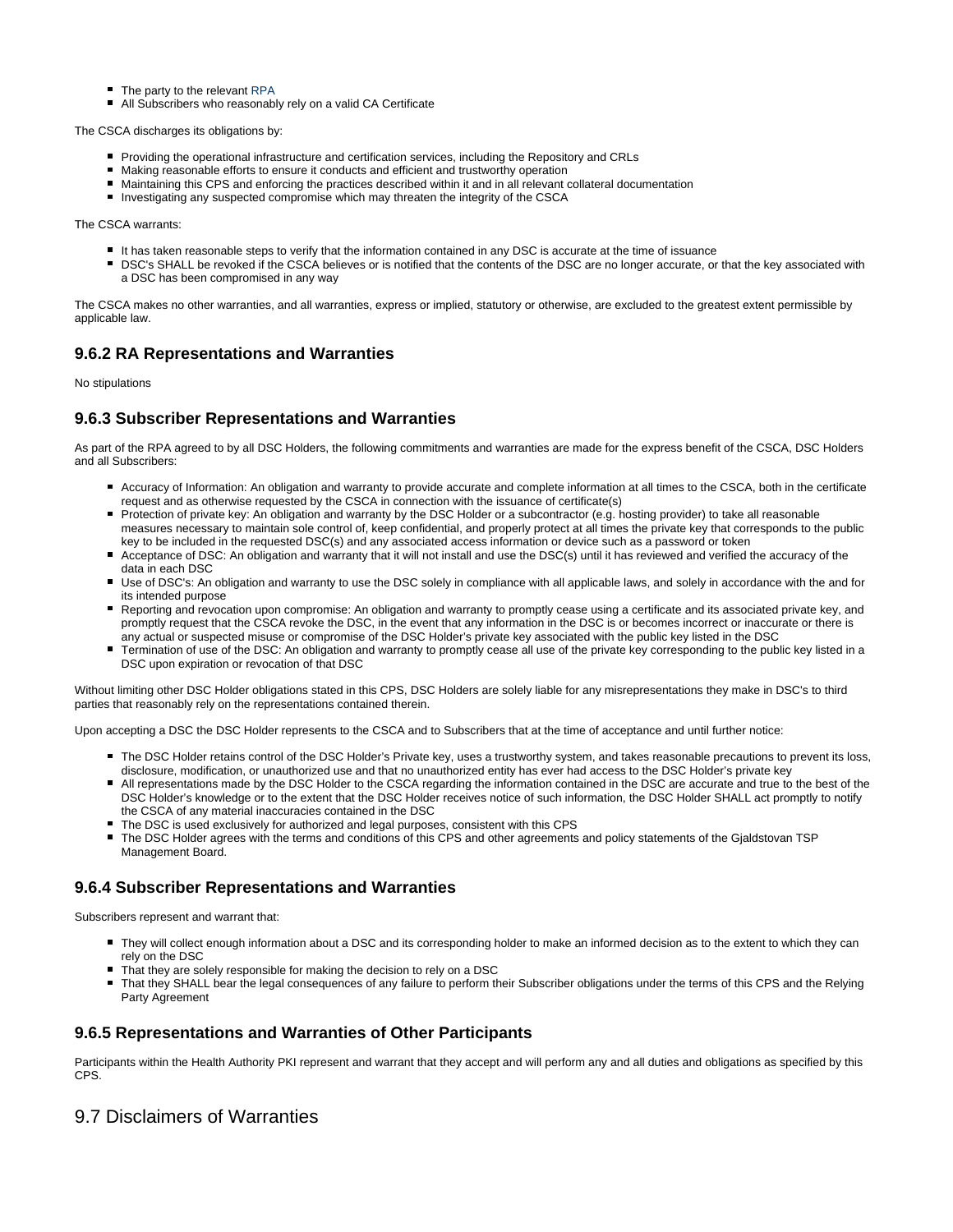To the extent permitted by applicable law, this CPS and the RPA and any other contractual documentation applicable within the Health Authority PKI SHALL disclaim Gjaldstovans possible warranties. To the extent permitted by applicable law, Gjaldstovan makes no express or implied representations or warranties pursuant to this CPS. Gjaldstovan expressly disclaims any and all express or implied warranties of any type to any person.

# <span id="page-36-0"></span>9.8 Limitations of Liability

Gjaldstovan SHALL NOT in any event be liable for any loss of profits, loss of sales or turnover, loss or damage to reputation, loss of contracts, loss of customers, loss of the use of any software or data, loss or use of any computer or other equipment (save as may arise directly from breach of this CPS), wasted management or other staff time, losses or liabilities under or in relation to any other contracts, indirect loss or damage, consequential loss or damage, special loss or damage, and for the purpose of this paragraph, the term "loss" means a partial loss or reduction in value as well as a complete or total loss.

Gjaldstovan SHALL NOT be liable for indirect, consequential, incidental, special, exemplary, or punitive damages with respect to any person, even if Gjaldstovan has been advised of the possibility of such damages, regardless of how such damages or liability may arise, whether in tort, negligence, equity, contract, statute, common law, or otherwise. As a condition to participation within the Health Authority PKI, any person that participates within the Health Authority PKI irrevocably agrees that they SHALL NOT apply for or otherwise seek either exemplary, consequential, special, incidental, or punitive damages and irrevocably confirms to Gjaldstovan their acceptance of the foregoing and the fact that Gjaldstovan has relied upon the foregoing as a condition and inducement to permit that person to participate within the Health Authority PKI.

#### **Excluded Liability**

Gjaldstovan SHALL bear absolutely no liability for any loss whatsoever involving or arising from any one (or more) of the following circumstances or causes:

- If the DSC held by the claiming party or otherwise the subject of any claim has been compromised by the unauthorized disclosure or unauthorized use of the DSC or any password or activation data used to control access thereto
- If the DSC held by the claiming party or otherwise the subject of any claim was issued as a result of any misrepresentation, error of fact, or omission of any person, entity, or organization
- If the DSC held by the claiming party or otherwise the subject of any claim had expired or been revoked prior to the date of the circumstances giving rise to any claim
- If the DSC held by the claiming party or otherwise the subject of any claim has been modified or altered in any way or been used otherwise than as permitted by the terms of this CPS and/or the relevant RPA or any applicable law or regulation
- If the private key associated with the DSC held by the claiming party or otherwise the subject of any claim has been compromised
- If the DSC held by the claiming party was issued in a manner that constituted a breach of any applicable law or regulation
- Computer hardware or software, or mathematical algorithms, are developed that tend to make public key cryptography or asymmetric cryptosystems insecure, provided that Gjaldstovan uses commercially reasonable practices to protect against breaches in security resulting from such hardware, software, or algorithms
- Power failure, power interruption, or other disturbances to electrical power, provided Gjaldstovan uses commercially reasonable methods to protect against such disturbances
- Failure of one or more computer systems, communications infrastructure, processing, or storage media or mechanisms, or any sub components of the preceding, not under the exclusive control of Gjaldstovan and/or its subcontractors or service providers
- One or more of the following events: a natural disaster (including without limitation flood, earthquake, or other natural or weather related cause), a labor disturbance, war, insurrection, or overt military hostilities, adverse legislation or governmental action, prohibition, embargo, or boycott, riots or civil disturbances, catastrophic epidemic, any lack of telecommunications availability or integrity, legal compulsion including any judgments of a court of jurisdiction to which Gjaldstovan is, or may be, subject and any event or occurrence or circumstance or set of circumstances that is beyond the control of Gjaldstovan

#### **Mitigation of Gjaldstovans Liability**

The Gjaldstovan TSP Management Board has introduced a number of measures to reduce or limit its liabilities in the event that the safeguards in place to protect its resources fail to:

- **Inhibit misuse of those resources by authorized personnel**
- **Prohibit access to those resources by unauthorized individuals**

These measures include but are not limited to:

- Identifying contingency events and appropriate recovery actions in a contingency & disaster recovery plan
- **Performing regular system data backups**
- Performing a backup of the current operating software and certain software configuration files
- Storing all backups in secure local and offsite storage
- Maintaining secure offsite storage of other material needed for disaster recovery
- Periodically testing local and offsite backups to ensure that the information is retrievable in the event of a failure
- periodically reviewing its contingency & disaster recovery plan, including the identification, analysis, evaluation and prioritization of risks
- **Periodically testing uninterrupted power supplies**

The Gjaldstovan TSP Management Board is regularly checking for new and emerging vulnerabilities. A vulnerability not previously addressed will be dealt with within a period of 4 weeks after its discovery, by an employee in a trusted role.

For any vulnerability, given the potential impact, the trusted role will

- create and implement a plan to mitigate the vulnerability
	- or
- <span id="page-36-1"></span>document the factual basis for the determination that the vulnerability does not require remediation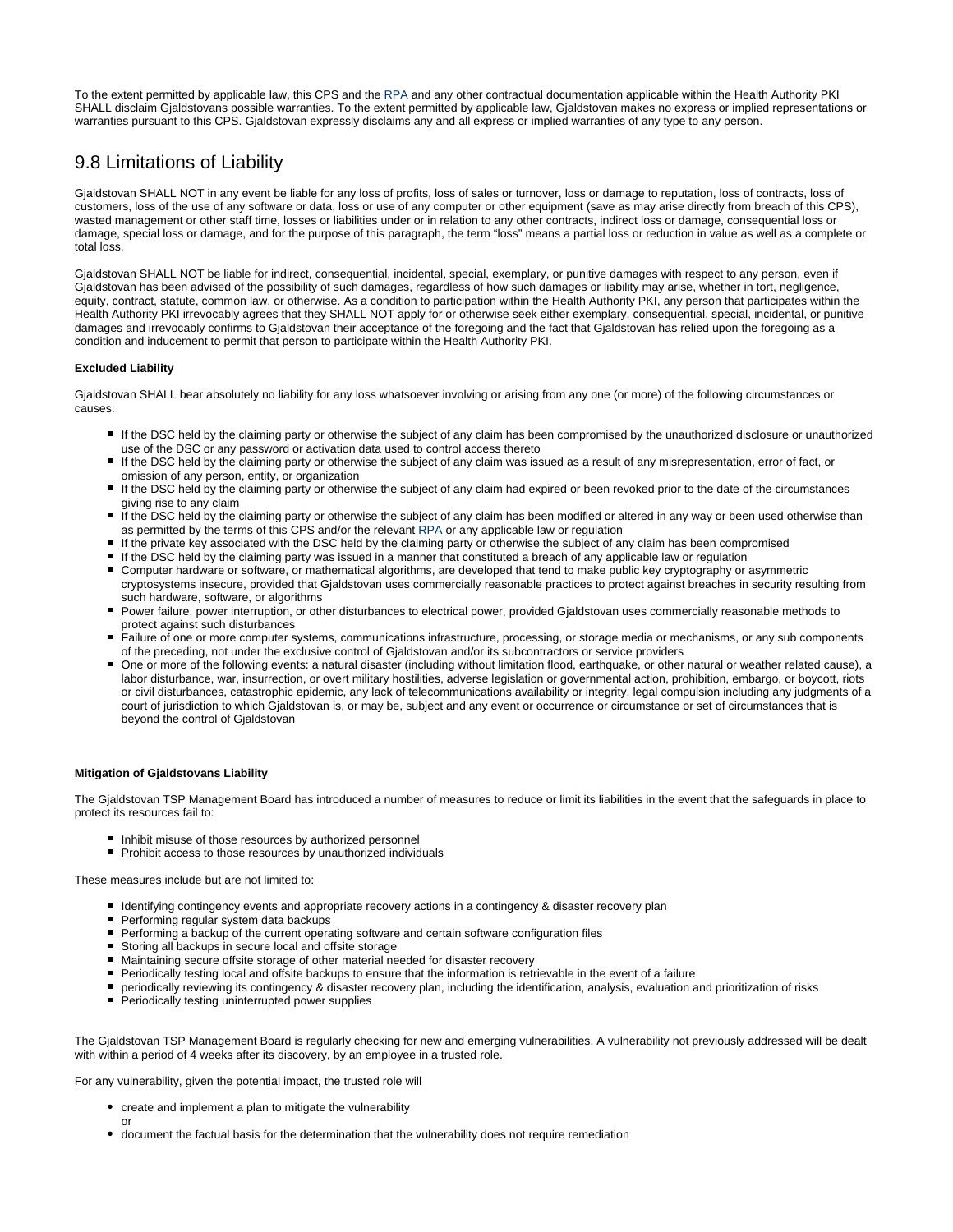## 9.9 Indemnities

If an invalid claim for damages will be presented against the Gjaldstovan, the DSC Holder SHALL be bound to compensate Gjaldstovan for any damages and costs due to the claim and the necessary statement of defense, including any legal expenses.

# <span id="page-37-0"></span>9.10 Term and Termination

#### <span id="page-37-1"></span>**9.10.1 Term**

This CPS becomes effective upon publication in the repository. Amendments to this CPS become effective upon publication in the repository.

#### <span id="page-37-2"></span>**9.10.2 Termination**

This CPS SHALL remain in force until it is amended or replaced by a new version.

#### <span id="page-37-3"></span>**9.10.3 Effect of Termination and Survival**

The provisions of this CPS SHALL survive the termination or withdrawal of a DSC Holder or Subscriber from the Health Authority PKI with respect to all actions based upon the use of or reliance upon a certificate or other participation within the Health Authority PKI. Any such termination or withdrawal SHALL NOT act so as to prejudice or affect any right of action or remedy that may have accrued to any person up to and including the date of withdrawal or termination.

#### <span id="page-37-4"></span>9.11 Individual notices and communications with participants

Electronic mail, postal mail and web pages will all be valid means for Gjaldstovan to provide any of the notices required by this CPS, unless specifically provided otherwise. Electronic mail and postal mail will be valid means of providing any notice required pursuant to this CPS to Gjaldstovan unless specifically provided otherwise.

## <span id="page-37-5"></span>9.12 Amendments

#### <span id="page-37-6"></span>**9.12.1 Procedure For Amendment**

Amendments to this CPS are made and approved by the Gjaldstovan TSP Management Board. Amendments SHALL be in the form of an amended CPS or a replacement CPS. Updated versions of this CPS supersede and designated or conflicting provisions of the referenced version of the CPS.

There are two possible types of policy change:

- The issue of a new CPS
- A change to or alteration of an existing CPS

If an existing CPS requires re-issue, the change process employed is the same as for initial publication, as described above. If a policy change is determined to have a material impact on a significant number of DSC Holders and Subscribers, then the Gjaldstovan TSP Management Board may, at its sole discretion, assign a new object identifier for certificates issued pursuant to the modified CPS.

The only changes that may be made to this CPS without notification are editorial or typographical corrections or minor changes that do not, in the opinion of the Gjaldstovan TSP Management Board, materially impact any participants within the Health Authority PKI.

DSC Holders are notified of changes to the CPS as and when they are approved.

#### <span id="page-37-7"></span>**9.12.2 Notification Mechanism and Period**

New or amended CP/CPS's are published on the web site at<https://repository.samleiki.fo/legal-repository/ehealth>. Any change that increases the level of trust that can be placed in certificates issued under this CPS or under policies that make reference to this CPS requires thirty (30) days prior notice. Any change that decreases the level of trust that can be placed in certificates issued under this CPS or under policies that make reference to this CPS requires forty-five (45) days prior notice. The CPS applicable to any certificate supported by this CPS SHALL be the CPS currently in effect.

### <span id="page-37-8"></span>**9.12.3 Circumstances Under Which OID Must Be Changed**

The Gjaldstovan TSP Management Board reserves the right to amend this CPS without notification for amendments that are not material, including corrections of typographical errors, changes to URLs and changes to contact details. The decision to designate amendments as material or non-material to this CPS is at the sole discretion of the Gjaldstovan TSP Management Board. Unless the Gjaldstovan TSP Management Board determines otherwise, the Object Identifier to this CPS SHALL NOT change.

# <span id="page-37-9"></span>9.13 Dispute Resolution Provisions

Complaints can be communicated to Gjaldstovan via electronic or postal mail.